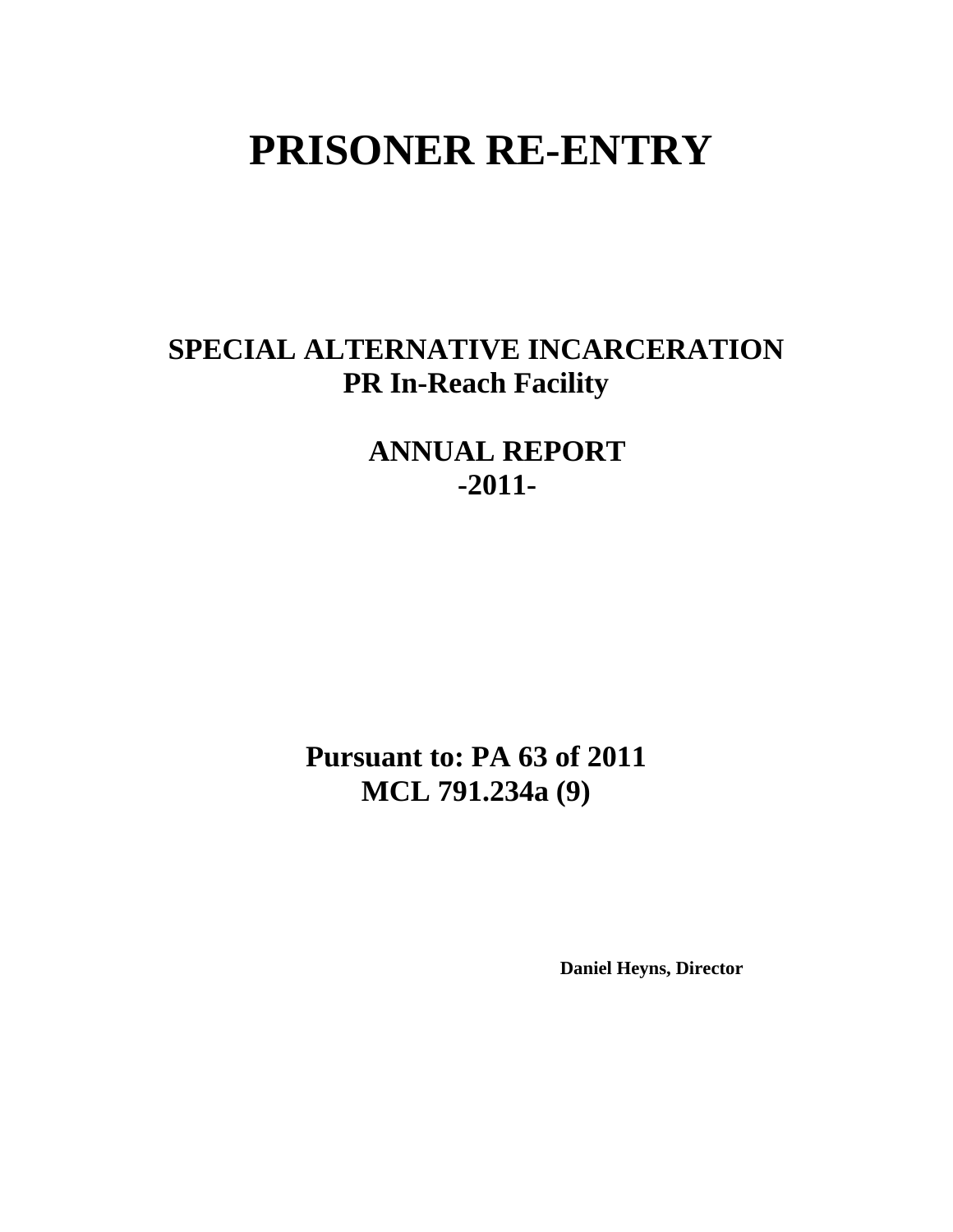# *REPORT HIGHLIGHTS*

- 646 SAI male prisoners from 62 counties, and 90 SAI female prisoners from 33 counties, were enrolled in the program. 369 male probationers from 38 counties, and 12 female probationers from 9 counties, were enrolled in the program. See pages 20 through 25.
- 29.2% of the male prisoners, 32.2% of the female prisoners, 18.9% of the male probationers, and 8.3% of the female probationers, 16.1% In Reach male prisoners (IRM) and 0.0% In Reach female prisoners (IRF) enrolled in the program were serving for drug related offenses. See pages 14 - 16 for a list of the offenses of which program participants were convicted.
- 565 SAI male prisoners, 95 SAI female prisoners, 275 male probationers, and 7 female probationers successfully completed the program. The successful completion rates were 92.6% for SAI male prisoners, 93.1% for SAI female prisoners, 87.3% for male probationers, and 77.7% for female probationers. See pages 8 through 11 for complete program results.
- 850 In Reach male prisoners (IRM) from 62 counties and 18 In Reach female prisoners (IRF) from 13 counties were enrolled in the program.
- 714 IRM prisoners and 13 IRF prisoners successfully completed the program. The successful completion rates were 92.2% for IRM prisoners and 76.5% for IRF prisoners. See pages 12 through 13 for complete program results.
- The program is cost effective as compared to prison. See page 7.
- 66.1% of offenders taking the mandatory battery of GED tests earned their GED Certificates while enrolled in the program. See page 7.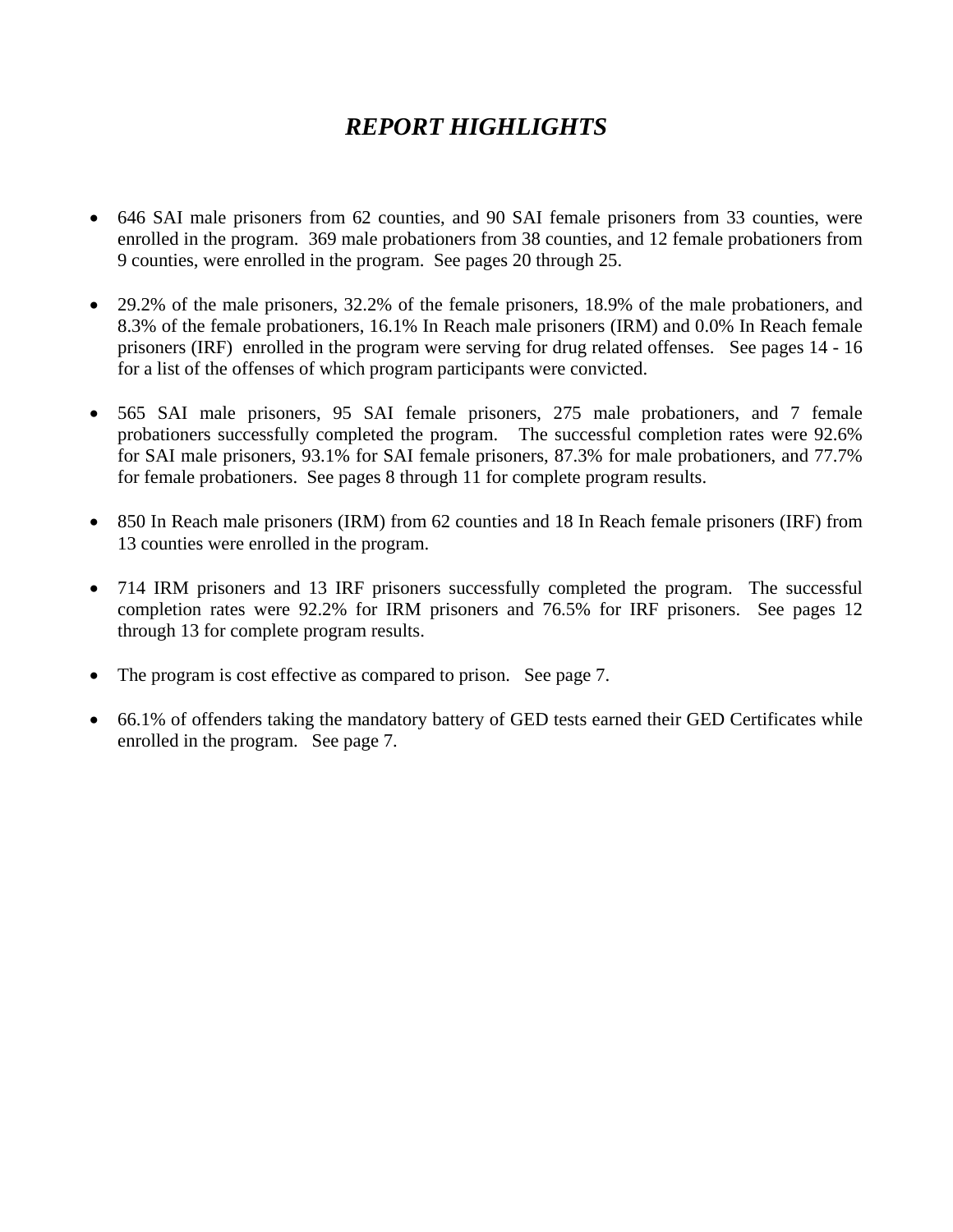# **TABLE OF CONTENTS**

|                                               |                                                           | Page  |  |  |  |
|-----------------------------------------------|-----------------------------------------------------------|-------|--|--|--|
|                                               | What is Offender Re-Entry                                 | $1-3$ |  |  |  |
|                                               | Special Alternative Incarceration                         |       |  |  |  |
|                                               | Program Cost Effectiveness                                | 7     |  |  |  |
|                                               | Evening Educational and Re-Entry Programming              | 7     |  |  |  |
|                                               | Summary of 2011 Male Probationer Program Statistics       | 8     |  |  |  |
|                                               | Summary of 2011Female Probationer Program Statistics      | 9     |  |  |  |
|                                               | Summary of 2011 SAI Male Prisoner Program Statistics      | 10    |  |  |  |
|                                               | Summary of 2011 SAI Female Prisoner Program Statistics    | 11    |  |  |  |
|                                               | Summary of 2011 In-Reach Male Prisoner (IRM) Statistics   | 12    |  |  |  |
|                                               | Summary of 2011 IN Reach Female Prisoner (IRF) Statistics | 13    |  |  |  |
|                                               | Probationer Admissions by Offense Type                    | 14    |  |  |  |
| Prisoner Admissions by Offense Type           |                                                           |       |  |  |  |
| In Reach Prisoner Admission by Offense Type   |                                                           |       |  |  |  |
| Comparison of Outcomes SAI-Prison vs. Non-SAI |                                                           |       |  |  |  |
|                                               | <b>APPENDICES A-N</b>                                     | 20-47 |  |  |  |
| А.                                            | 2011 Admissions by County - Probationer                   |       |  |  |  |
| В.                                            | 2011 Admissions by County – SAI Prisoner                  |       |  |  |  |
| C.                                            | 2011 Admission by County - In Reach Prisoners             |       |  |  |  |
| D.                                            | 2011 Admissions by Month                                  |       |  |  |  |
| Ε                                             | 2011 Admissions by Gender                                 |       |  |  |  |
| F.                                            | 2011 Monthly Population Totals                            |       |  |  |  |
| G.                                            | 2011 Program Outcomes by County - Probationer             |       |  |  |  |
| Η.                                            | 2011 Program Outcomes by County - Prisoner                |       |  |  |  |
| Ι.                                            | 2011 Program Outcomes by County-In Reach Prisoner         |       |  |  |  |
| J.                                            | 2011 Monthly Program Outcomes - Prisoner                  |       |  |  |  |
| Κ.                                            | 2011 Monthly Program Outcomes - Probationer               |       |  |  |  |
| L.                                            | 2011 Monthly Program Outcomes - In Reach Prisoners        |       |  |  |  |
| M.                                            | 2011 Graduates by Gender                                  |       |  |  |  |
| N.                                            | Comparative Program Outcomes - 2010 and 2011              |       |  |  |  |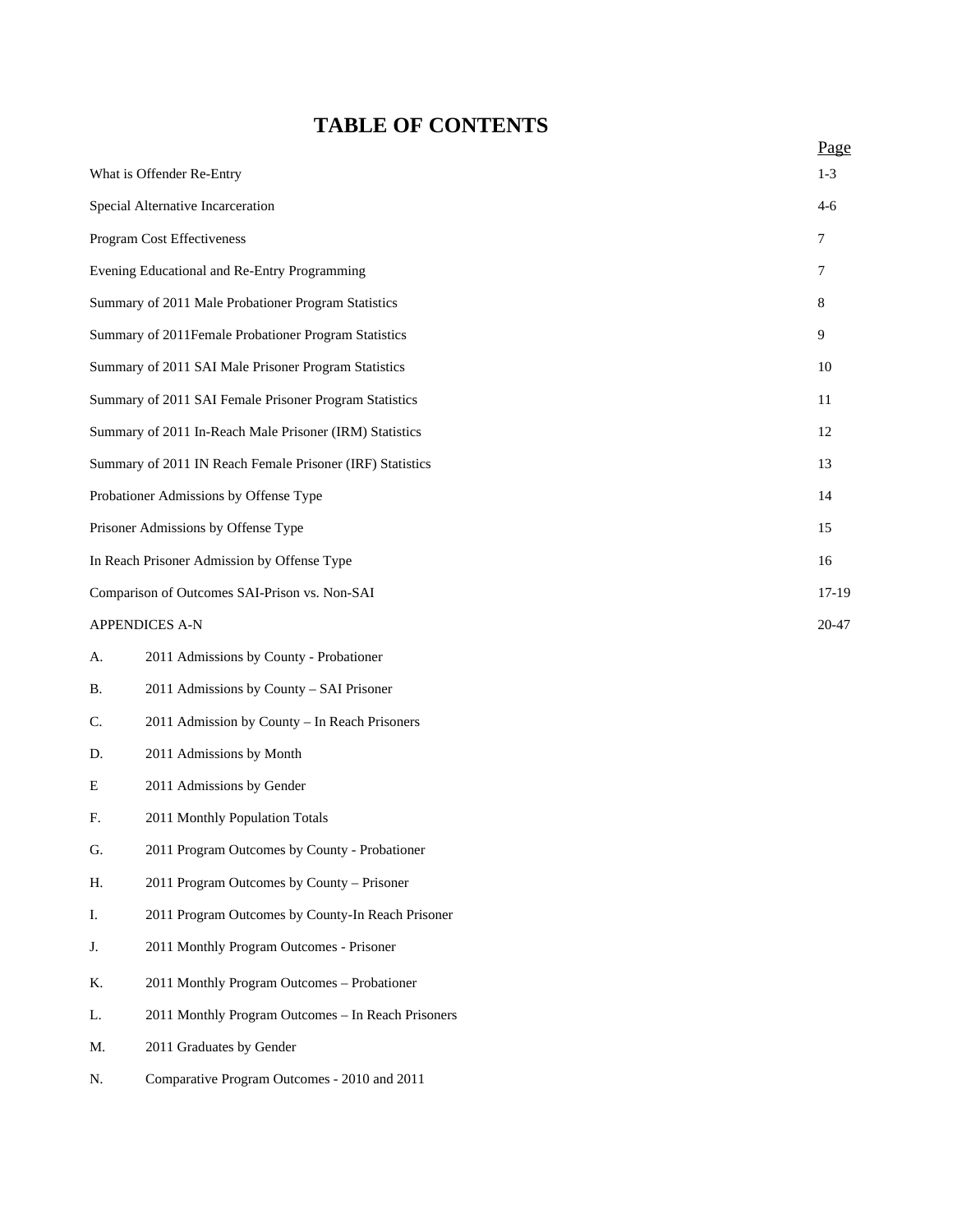# **What is Offender Re-Entry?**

Offender re-entry is the process of leaving prison or jail and returning to society. All former offenders experience re-entry into the community whether they are released on parole or without supervision. With successful re-entry, there are great benefits to the community including improved public safety, a tremendous cost savings by reducing the chances for recidivism, and the long-term reintegration of the former offender.

## **The Prisoner Re-Entry Vision**

The **VISION** of Prisoner Re-Entry (PR) is that every offender released from prison will have the tools needed to succeed in the community.

### **The PR Mission**

The **MISSION** of PR is to reduce crime by implementing a seamless plan of services and supervision developed with each prisoner–delivered through state and local collaboration–from the time of their entry into prison through their transition, reintegration, and aftercare in the community.

# **The Three-Phase, Decision-Point PR Model**

The PR Model involves improved decision making at critical decision points in the three phases of the custody, release, and community supervision/discharge process. The Special Alternative Incarceration Program encompasses both the Getting Ready and Going Home phases.

### **GETTING READY**

The institutional phase describes the details of events and responsibilities that occur during the prisoner's imprisonment from admission until the point of the parole decision and involves two major decision points:

- 1. Assessment and classification: Measuring the prisoner's risks, needs, and strengths.
- 2. Prisoner programming: Assignments to reduce risk, address need, and build on strengths.

Participation in each program is the result of assessing each offender's strengths and weaknesses using the Correctional Offender Management Profiling for Alternative Sanctions (COMPAS) and the Transition Accountability Plan (TAP).

The evidence-based programs provided during the offender's SAI experience are:

Cognitive Behavioral Restructuring: Thinking Matters, Journaling (thinking report format), Cage Your Rage, Outpatient Substance Abuse Therapy, A Woman's Way Through The 12 Steps (Female), Seeking Safety (Female) and Moving on (Female)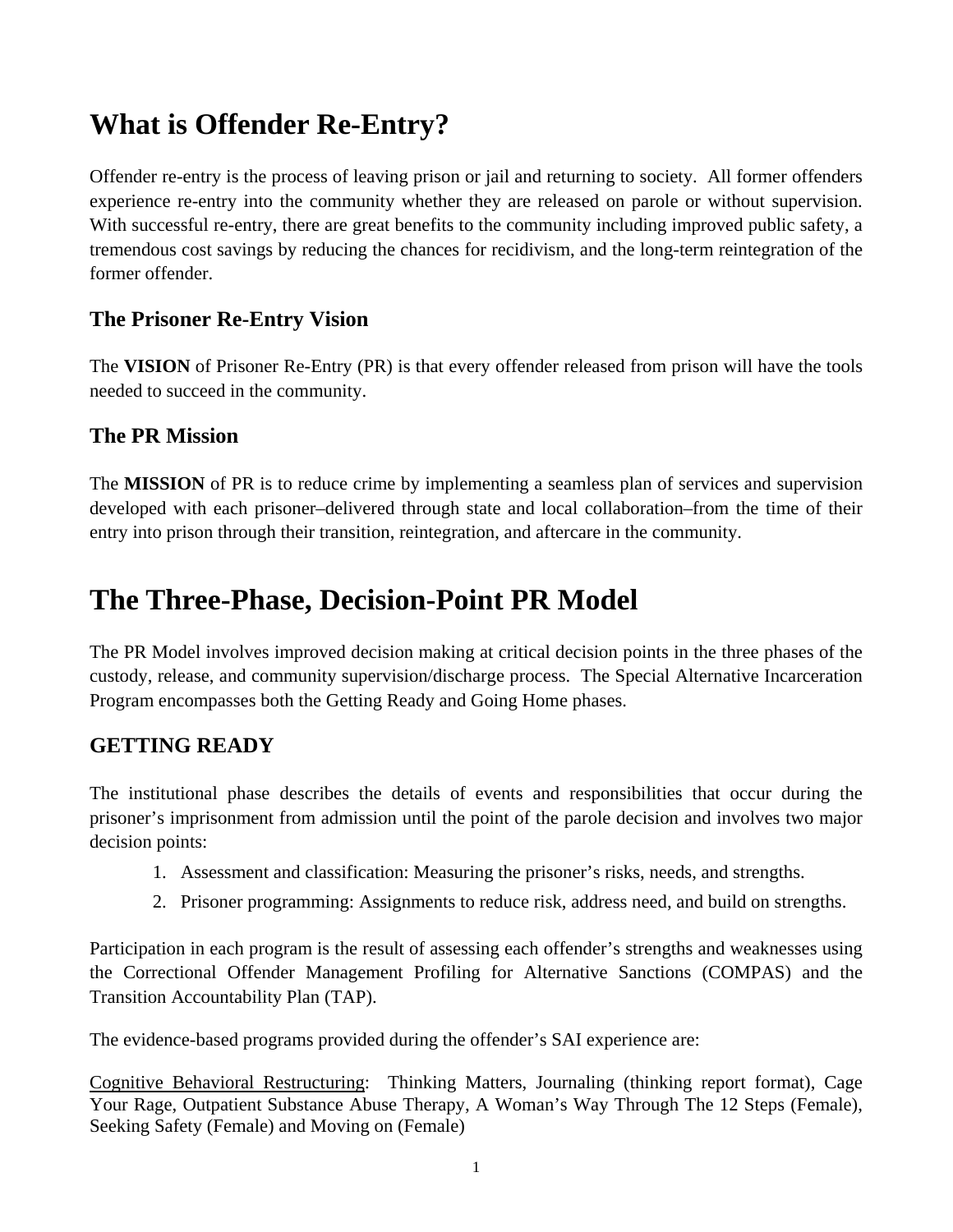Family/Community Structure:

Family Focus Education, Family Focus Meeting, Premarital Interpersonal Choices and Knowledge (PICK a Partner), Smart Steps for Step Families, Religious Services, Transition Team Visits and In-Reach Services.

### Daily Living Skills:

Work Keys-Vocational Education, GED, Computer Lab, Financial Management, Pre-Release, Public Works and Institutional Work Assignments.

### Self Discipline:

Interaction within a highly structured disciplined setting-Offenders rise at 6:00 A.M., attend programs and work assignments throughout the day and participate in physical exercise. (Exercise designed for the offender's physical ability) Bed time is at 10:00 P.M. There are no individual televisions, radios, games or other distractions that prevent the offender from learning and applying the skills they learn while incarcerated in the SAI Program. The offender is challenged mentally, emotionally and physically while at SAI.

### **GOING HOME**

 The transition to the community or re-entry phase begins before the prisoner's target release date. In this phase, highly specific re-entry plans are organized that address housing, employment, and services to address addiction and mental illness. Phase Two involves the next two major decision points:

- 3. Prisoner release preparation: Developing a strong, public-safety-conscious parole plan.
- 4. Release decision making: Improving parole release guidelines.

The second phase is the "Going home or transitioning from prison to the community" phase. Prior to reentering the community, a plan utilizing community in-reach resources is developed in collaboration with the offender and those state and local resources.

The community plan is designed to enhance public safety by effective risk management, treatment programs, offender accountability and community and victim participation. These plans are developed prior to the offender leaving SAI with the assistance of Transition Teams.

During the Transition Team or "In-reach" meeting, the offender is introduced to their parole or probation agent. The agent will discuss their home placement and brief initial reporting instructions. Transition Team members from various service providers will be present at the meeting to inquire as to what services the offender will initially require upon release. The offender is allowed the opportunity to discuss or ask questions regarding their release and transition.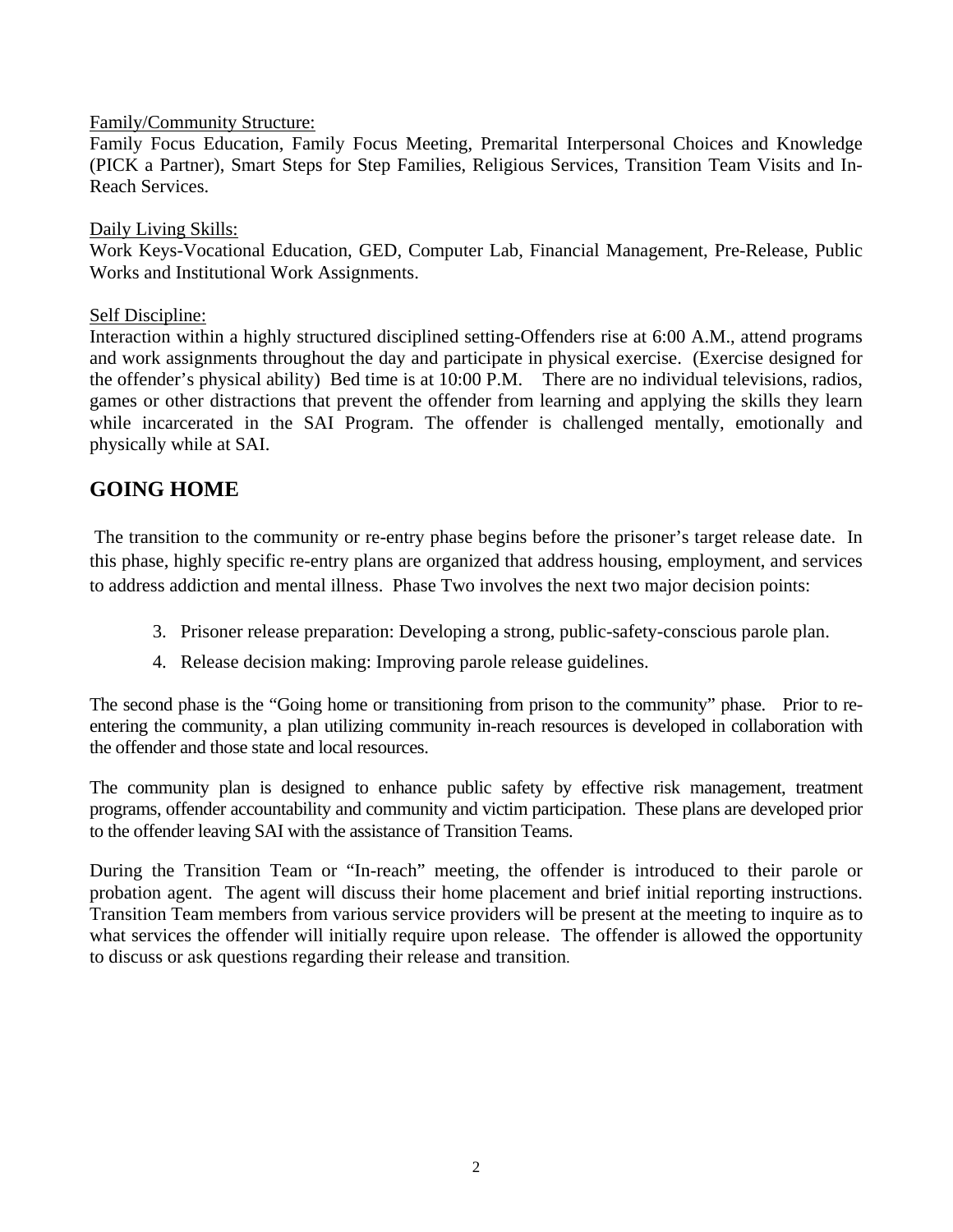### **STAYING HOME**

 The community and discharge phase begins when the prisoner is released from prison and continues until discharge from community parole supervision. In this phase, it is the responsibility of the former prisoner, human services providers, and the offender's network of community supports and mentors to assure continued success. Phase Three involves the final three major decision points of the transition process:

- 5. Supervision and services: Providing flexible and firm supervision and services.
- 6. Revocation decision making: Using graduated sanctions to respond to behavior.
- 7. Discharge and aftercare: Determining community responsibility to "take over" the case.

Upon release from Special Alternative Incarceration, prisoners are placed on parole for 18 months, or the expiration of their minimum sentence, whichever is greater. The first 120 days of this parole period is under intense supervision. For the first 120 days of this period, the offender will be on tether. After the intensive supervision period, the offender will transfer to a regular parole caseload.

Probationers upon release are continued on probation. The first 120 days of this probation period is under intense supervision. For the first 120 days of this period, the offender will be on tether. After the intensive supervision period, the offender will transfer to a regular probation caseload.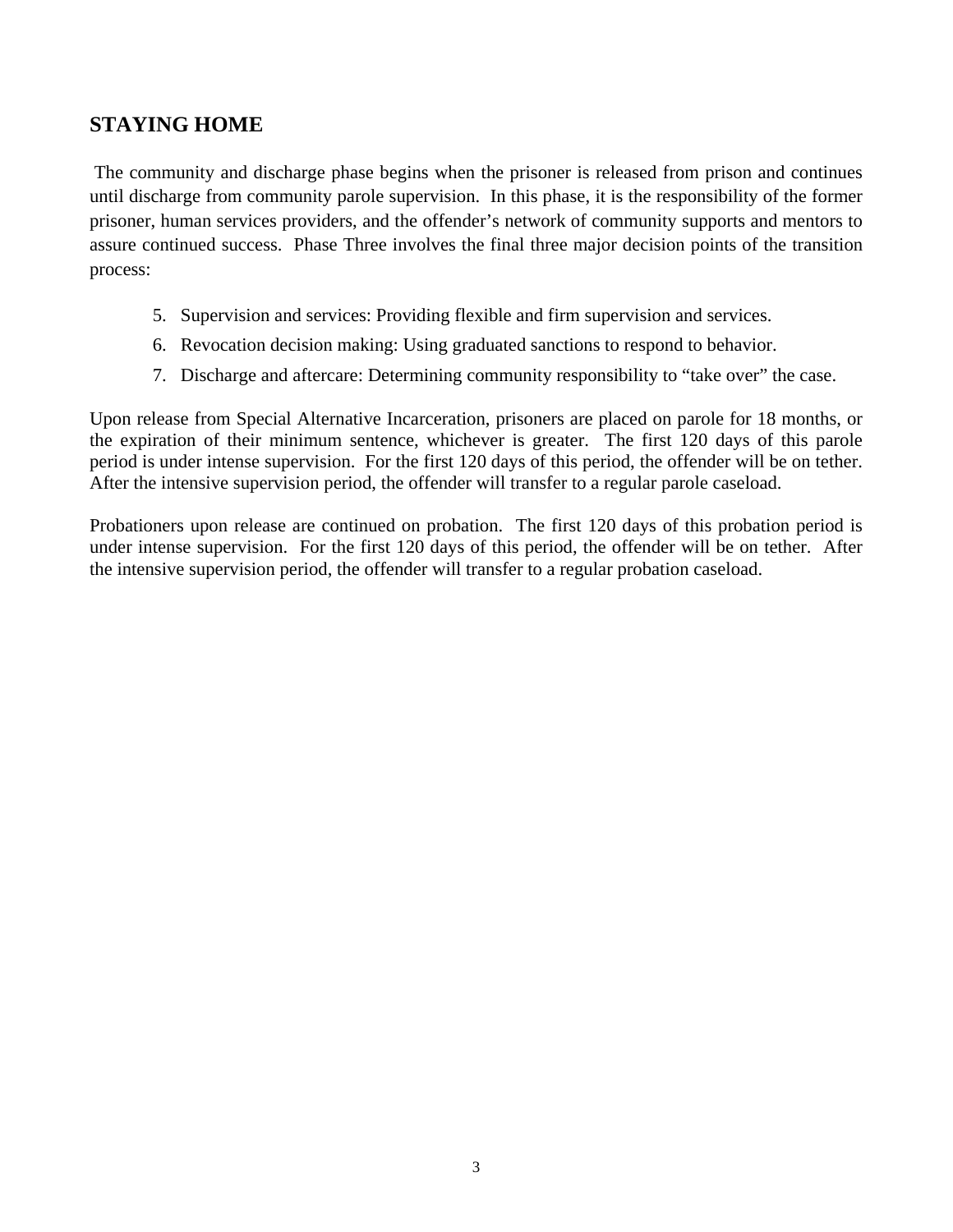# **Special Alternative Incarceration Program\***

During 2008, the Special Alternative Incarceration Program (SAI) was established as a Prisoner Re-Entry (PR) In-Reach Facility. Early on in this transition it was evident that SAI needed to make and be able to demonstrate significant changes in its structure and operation to meet the standards of Evidence Based Practice established in the PR Model. The SAI program provides for a decrease in the costs of incarceration by reducing the need for premium bed space for more extended periods of time. SAI is unique in the sense that they are a Phase I (Getting Ready) and a Phase II (Going Home) facility requiring the approval of the offender's judge and/or Parole Board to participate in the 90 day program. The program and structural (evidence based) modifications to the SAI program that have been fully implemented are:

### **SAI**

**In-reach facility:** Focus on individual risks and needs. Embraces attributes of a therapeutic community.

### *1. Assessment and classification:*

Each offender who enters SAI has a COMPAS profile which is used by the classification director in assigning the offender to programs and work assignments that will increase their knowledge and provide the tools to become successful in the community upon their release. Offenders are now provided specific and appropriate responsive programming based upon their individual strengths and needs as profiled by the COMPAS and entered into the Transition Accountability Plan.

#### *2. Offender programming* **:**

The programming menus at SAI consist of the following to meet the goals of PR and the programming recommendation made by Lee H. Rome, M.D., Forensic and Correctional Mental Health Consultant. These programs are delivered in a 90 day period.

- Thinking Matters (Cognitive Behavioral Program)
- Cage Your Rage (Cognitive Behavioral Program)
- Journaling -Thinking Reports (Cognitive Behavioral Program)
- Family Focus Education Workshop
- Family Focus Meetings
- Premarital Interpersonal Choices and Knowledge (PICK a Partner)
- Smart Steps for Step Families
- Substance Abuse Outpatient Therapy provided by Apex Behavioral Health Work Keys Assessment
- Financial Planning
- GED
- Computer Lab
- Pre-Release Vocational Educational Planning
- Seeking Safety (Female only)
- Moving On (Female only)
- A Woman's Way Through The 12 Steps (Female only)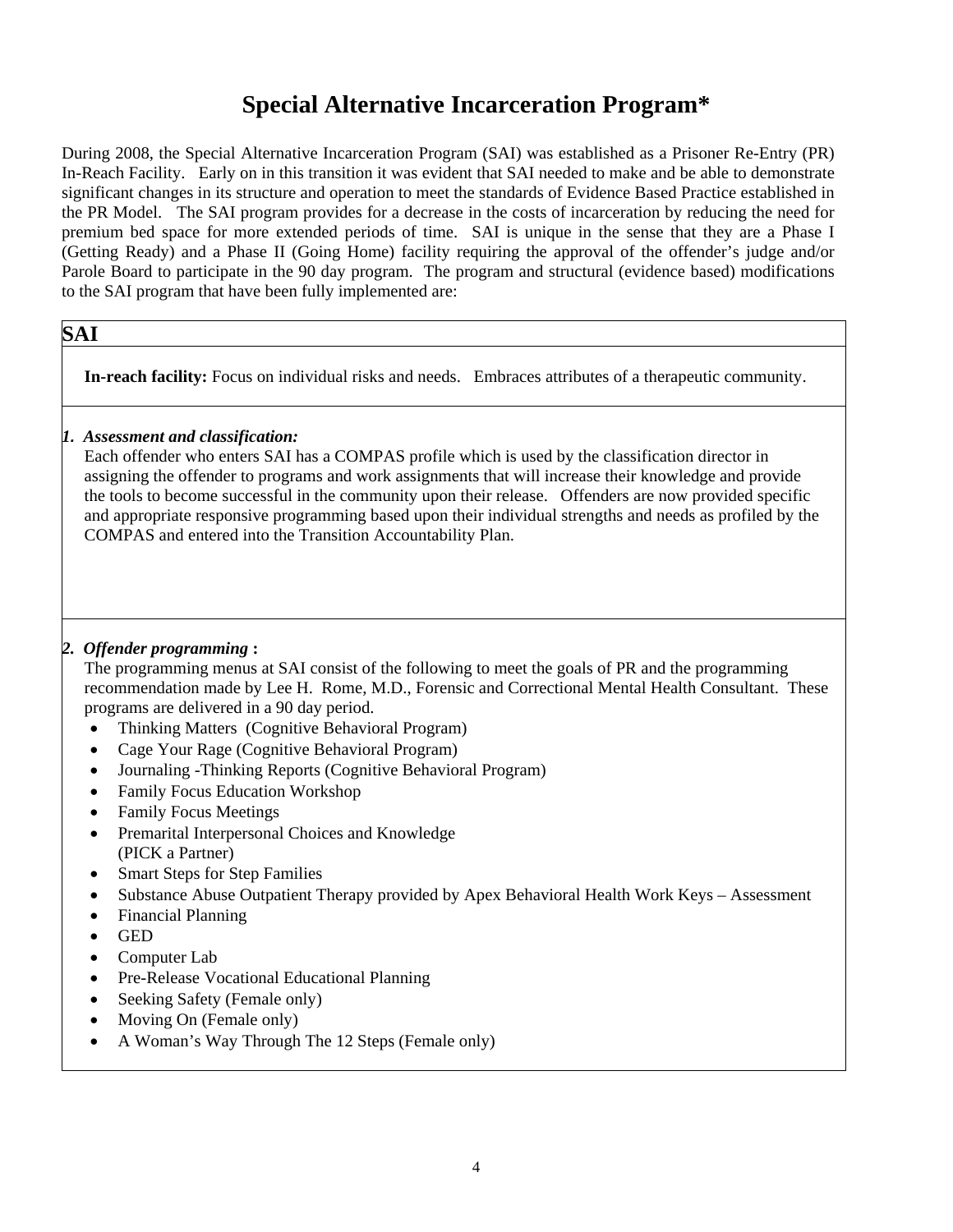### *3. Release decision making***:**

The COMPAS and Transitional Accountability Plan are used in developing the offender's release plan. All offenders entering SAI are either given automatic paroles or probation depending on the successful 90 day completion. A corrections program coordinator enters the COMPAS profile into the Transition Accountability Plan. This entry is created by COMPAS Assessment, criminal history and the trainee interview. The Transition Accountability Plan (TAP) is used to identify programming and needed intervention to reduce recidivism

The TAP profile is used by the classification director to classify trainees to the programs needed to strengthen weaknesses and to strengthen the existing skills of an offender to become successful in the community. Once the programs are completed, the completion and evaluation for SAI offender is entered into the TAP by the classification director. Completion and offender progress evaluation is provided by a supplemental 363 which was developed for SAI study evaluation purposes. This supplemental form provides both qualitative and quantitative information that allows for better audit information gathering and release decision making.

### *4. Offender release preparation*:

Three reports currently completed by staff at SAI are:

30 Day Report-reporting court information, after care agent, placement information including employment plans.

Final Report: identifies court information, agent, approved placement and program participation. Transition Accountability Plan: An Institutional Parole Agent (IPA) interviews the trainees and enters SAI completion data into OCMS that is used in the field to supervise the trainee when released to the community. It is also used by the Transition Teams that meet with the trainee before SAI completion for the purpose of offender release preparation.

Transition Team visits are coordinated by the PR Facility Coordinator. This team works collaboratively to develop a strong public safety conscious release plan with the offender prior to release from SAI. The meetings are either in person, by phone or teleconference.

### **Disciplinary Process**

The disciplinary process focuses on pro-social modeling and intrinsic motivation.

**Immediate Verbal Counseling** - Counsel trainee pointing out infraction of a rule or negative behavior. **Extra Drill** - Marching and facing movements.

**Extra Duty** - Cleaning trash cans, washing windows etc., up to two hours.

**Journaling** - Writing in a journal about behavior, emotions, and making good decisions based upon what they are being taught in programming, i.e. Cage Your Rage, Thinking Matters, Journaling.

**Detention Class** - Class usually given by the 2nd shift Captain teaches trainees who are not progressing how to properly act and react, and to correct negative behavior and thought patterns.

**Motivation Detail** - An extra work detail usually consisting of cutting wood on the weekends.

**Program Review Board** - A board usually consisting of the Deputy Warden, Treatment Manager, and Shift Commander to review poor or disruptive behavior, major misconduct results, medical issues, lack of progress in the program etc., and determine whether the trainee referred should continue in the program or be terminated.

SAI Health Care also designates certain trainees with medical issues in a "Medically Compromised Platoon". These trainees are not allowed to do any physical training and are not assigned to any work assignments which require intense physical labor without Health Care approval. They are carefully monitored and are allowed to benefit by participating in the Prisoner Re-entry classes.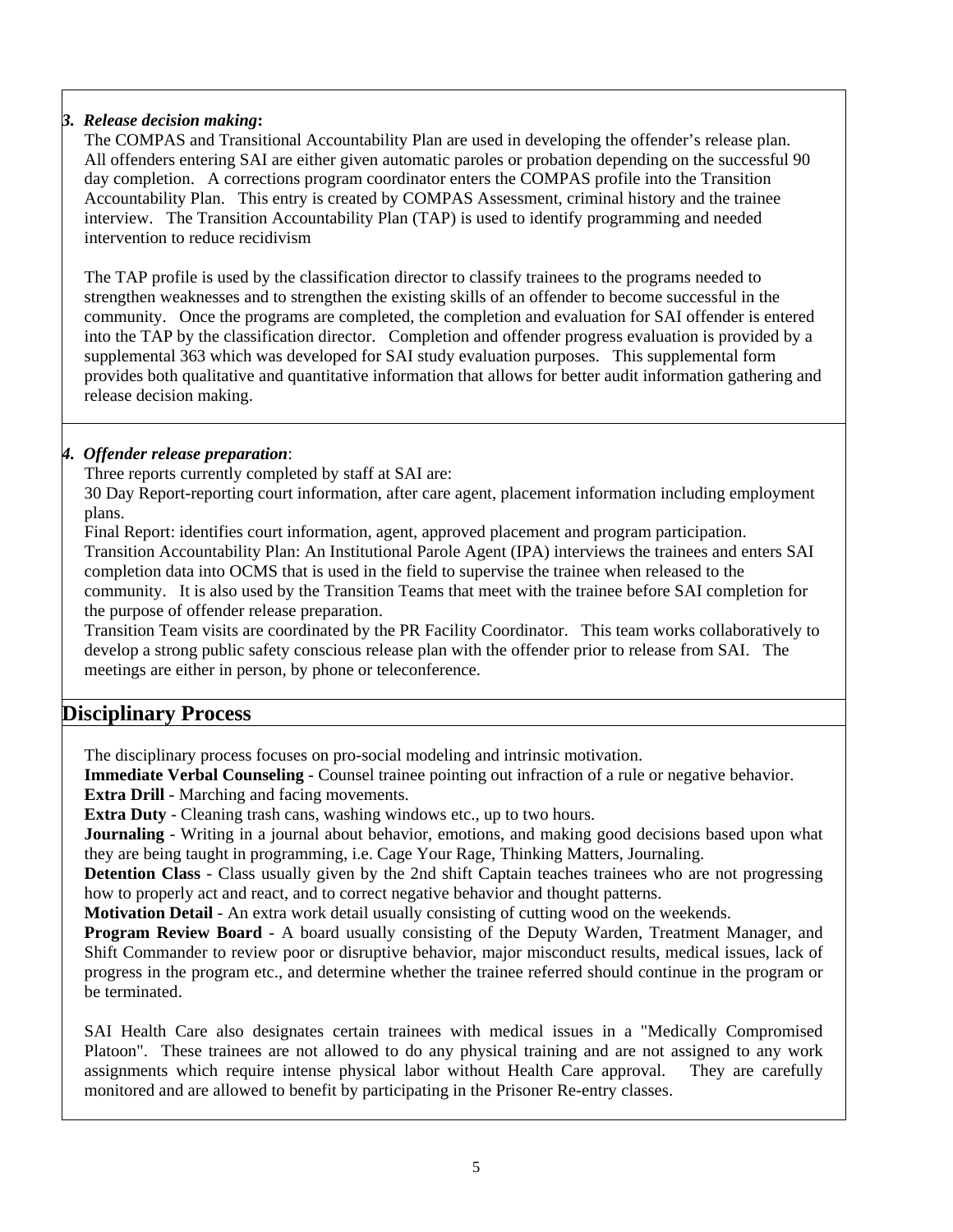### **Staff Development**

Modified to the SAI Staff Academy, which incorporates the changes made to become a PR In-Reach Facility. Staff currently attending the Academy will be trained to facilitate current programs, supervise trainees (medical and non-medical), using skills received by attending the "Offenders Under Our Care" module, SAI Staff Academy and the MDOC New Employees' School .

Training in the areas of Evidence Based Programming for each facilitator is also provided.

Current staffing level:

98 custody staff 13 administrative staff 03 maintenance staff 06 food service staff 08 health care staff

### **Capacity Building**

A medical criterion was issued on January 6, 2009 to change the medical requirements of SAI to allow medically compromised prisoners and probationers to participate in the program (see Attachment 2). Further criterion was developed to screen outpatient mental health prisoners for participation in the SAI Program. These changes, combined with those of the Psychological Service Unit screening criteria, have now increased the number of prisoners available to participate in the SAI program. The current offender capacity is 530 (482 male and 48 Female).

To accommodate the medically compromised offenders, Health Care staff has been increased. SAI currently operates with five R.N.'s, one L.P.N., one RCA, one Health Care supervisor, a part time dentist, and staff from the Outpatient Mental Health Team and Psychological Services Unit. Physical structure now includes a medication room, medical teleconferencing room, and a dental clinic.

In keeping with the components of the Prisoner Re-Entry and expected participation of medically comprised/mentally ill trainees in the SAI program, two modifications have been made to the structure of the program. The changes affect the SAI trainee disciplinary process and physical training regiment. Based on the expected increased risk of heat-related illnesses and number of trainees now on "restricted physical training status" for medical and mental health related illnesses, the operating procedure has been changed, eliminating physical discipline sanctions for medically restricted and non-medically restricted trainees. This change significantly increased the number of offenders who can participate in the SAI program.

\*See 2010 Annual Report for a full before and after comparison of SAI program and structure.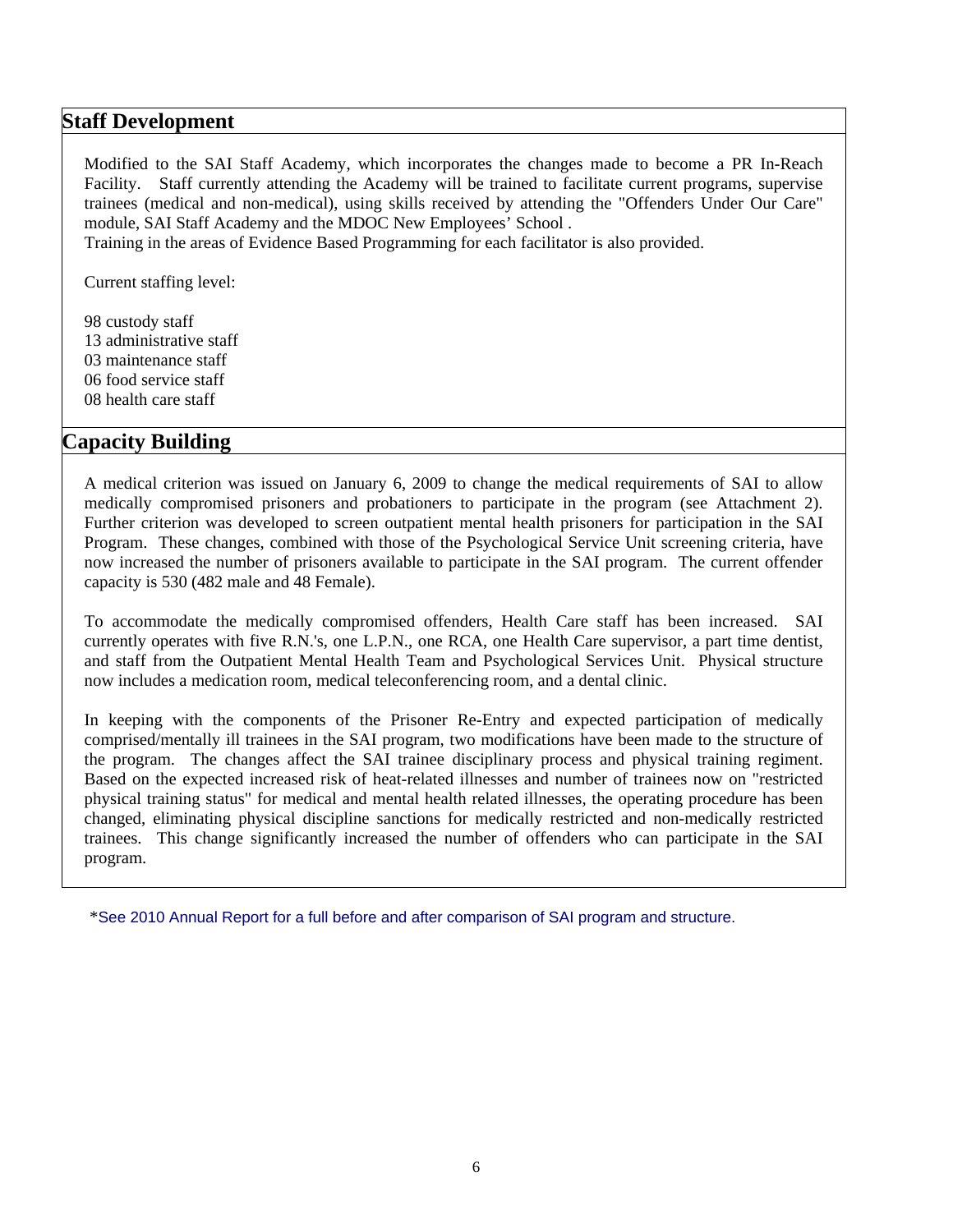### **PROGRAM COST EFFECTIVENESS**

A process and impact evaluation conducted by the JFA Institute included a cost benefit assessment to estimate net savings that can be attributed to the SAI program. The analysis incorporated up-to-date information regarding SAI population, cumulative SAI program costs (including programs), estimated length of stay in prison for non-SAI cases and per diem costs for Level I and Level II facilities in its calculation. It further controlled for higher parole grant rates that have occurred recently. Finally, recognizing that Length of Stay (LOS) and probability of parole are different, separate estimates were done for each SAI group: Probation, Prison and Intensive Reentry. The figure below is a consolidation of those separate estimates and reflects the mix of trainee types at the time the study was conducted. Net savings figures are subject to change according to SAI population (and resulting per diem costs) and the mix of referral sources.

Based on a mix of Prison SAI, Intensive Reentry (past ERD) and Probation cases, the JFA estimates annual net savings from SAI to be 2,000 prison beds and associated operating costs.

### **EVENING EDUCATIONAL AND SELF-HELP PROGRAMMING**

While enrolled in the program, all 1985 offenders admitted in 2011, participated in programming classes consisting of Thinking Matters, Smart Steps for Step Families, Family Focus Workshop, PICK a Partner, Pre-Release, Substance Abuse Therapy, Financial Planning, Cage Your Rage, Computer Lab, and Journaling. Six hundred sixty seven offenders (33.6% of all admissions), earned their high school diploma, or received their GED prior to their admission into SAI. One thousand two hundred ninety eight offenders (65.3% of all admissions) who had not graduated from high school or earned their General Educational Development (GED) Certificate were enrolled in Adult Basic Education (ABE) programming.

As a result of this programming, 329 offenders (66.1% of those completing all mandatory GED test modules) earned their GED Certificates. Those offenders that did not have the academic skills necessary to take the GED test as determined by Test of Adult Basic Education (TABE) were enrolled in academic education classes. Program graduates who have completed a portion of the GED test battery are enrolled in adult education programs in the community during the residential aftercare portion of the program.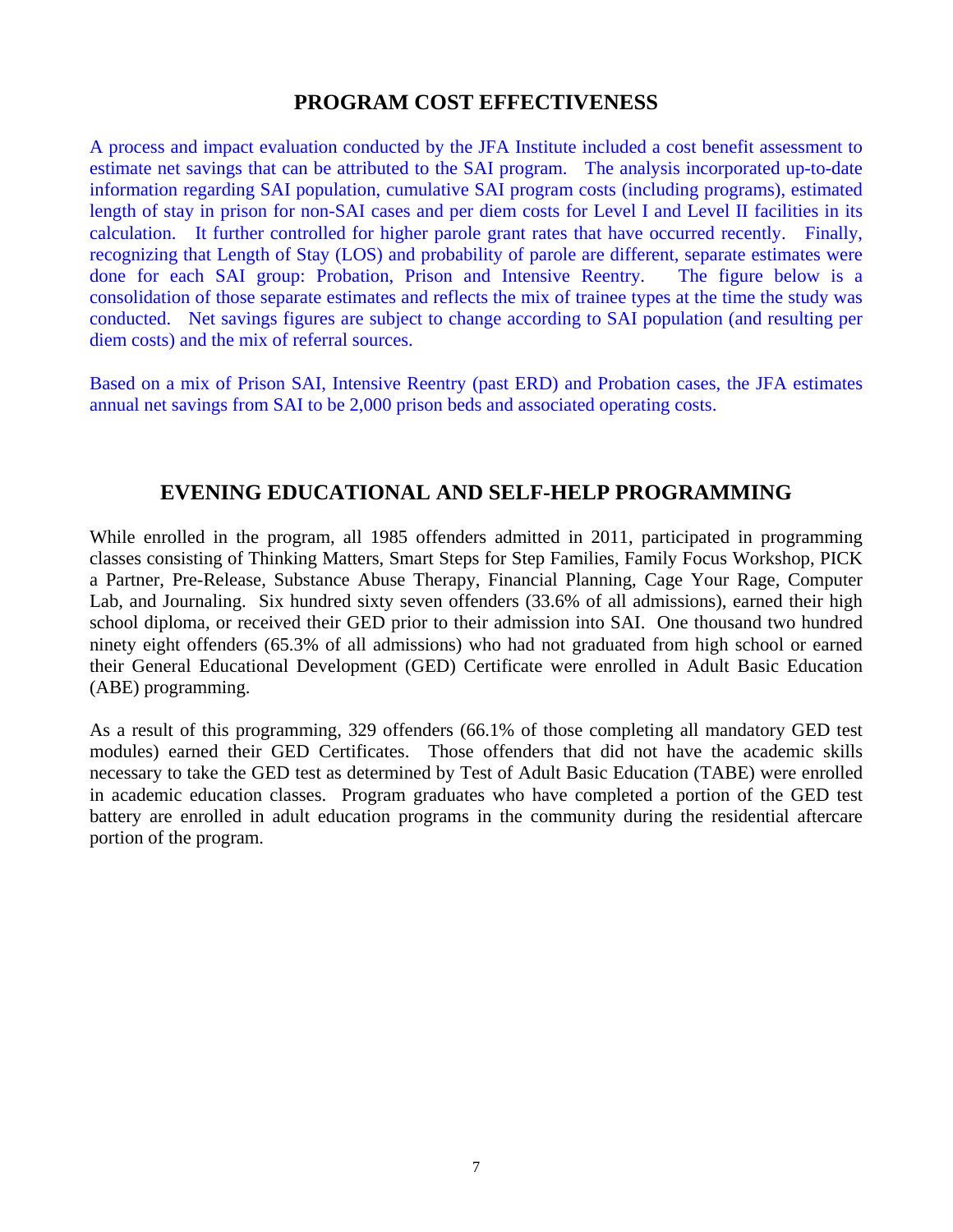# **SUMMARY OF 2011 MALE PROBATIONER PROGRAM STATISTICS**

Male probationer program statistics for 2011 are presented in the attached appendices. These key data are summarized as follows:

Of the 369 probationers enrolled in the program:

- 1. 190 (51.5%) were African-American
- 2. 172 (46.6%) were Caucasian
- 3. 7 (1.9%) were Hispanic
- 4. 0 (0.0%) were of other races

Probationers sentenced in 38 counties enrolled in the program.

Probationer age at sentencing ranged from 17 years to 40 years, with the 17-22 year age group comprising 63.4% of all admissions.

As of December 31, 2011, 84 male probationers were enrolled in the program.

Of the 315 probationers who either completed or were terminated from the program:

(Note: Completed figures include probationers who were already in the program as of January 1, 2011).

- 1. 275 (87.3%) successfully completed the program
- 2. 8 (2.5%) voluntarily withdrew
- 3. 32 (10.2%) were terminated as rule violators

Sixteen probationers were terminated for medical reasons, and ten probationers were terminated as unqualified.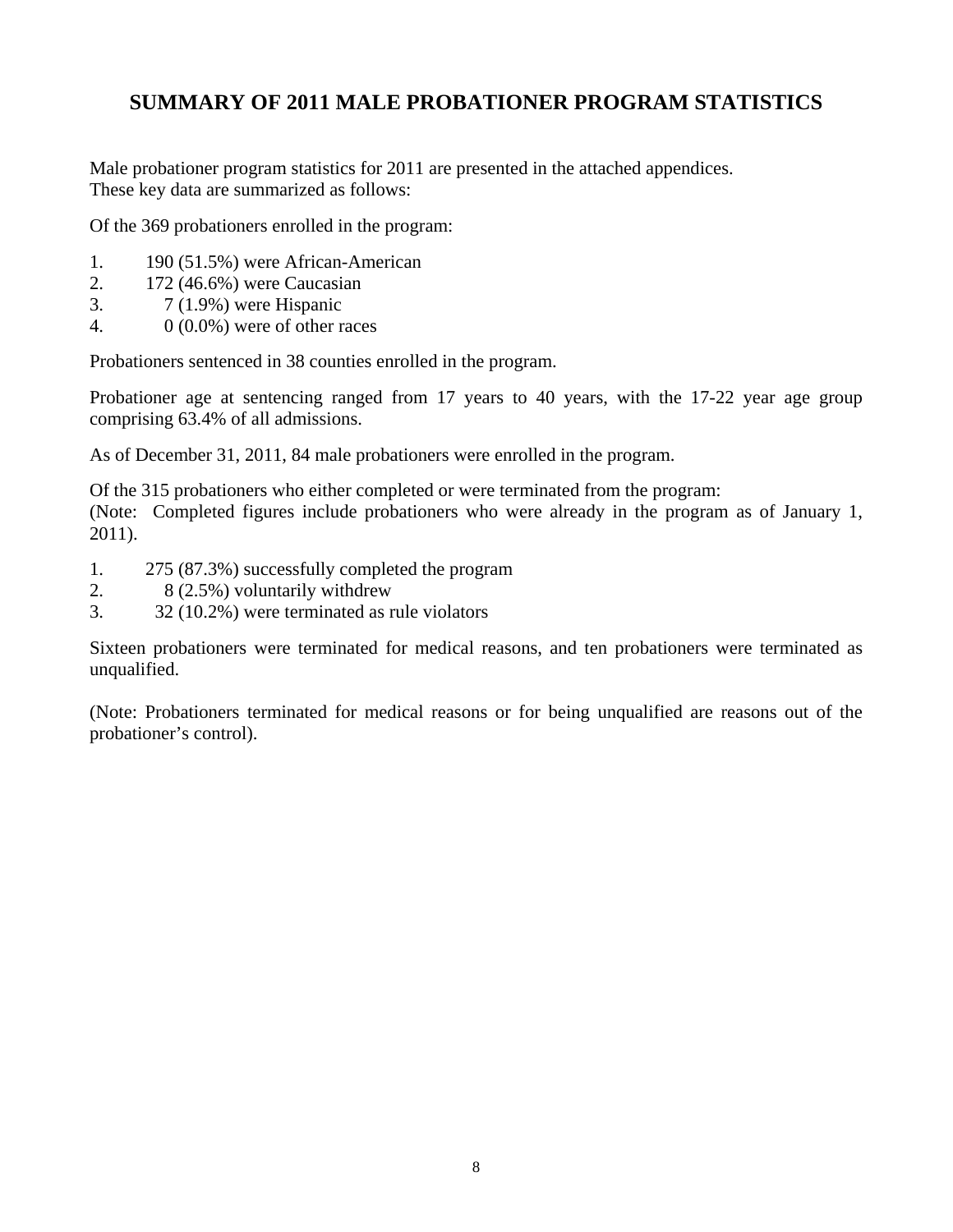### **SUMMARY OF 2011 FEMALE PROBATIONER PROGRAM STATISTICS**

Female probationer program statistics for 2011 are presented in the attached appendices. These key data are summarized as follows:

Of the 12 probationers enrolled in the program:

- 1. 6 (50.0%) were African-American
- 2. 6 (50.0%) were Caucasian
- 3.  $0(0.0\%)$  were Hispanic
- 4.  $0(0.0\%)$  were of other races

Probationers sentenced in 9 counties enrolled in the program.

Probationer age at sentencing ranged from 18 years to 42 years, with the 17-22 year age group comprising 50.0% of all admissions.

As of December 31, 2011, 2 female probationers were enrolled in the program.

Of the 9 probationers who either completed or were terminated from the program:

(Note: Completed figures include probationers who were already in the program as of January 1, 2011).

- 1. 7 (77.7%) successfully completed the program
- 2.  $0(0.0\%)$  voluntarily withdrew
- 3. 2 (22.3%) were terminated as rule violators

One probationer was terminated for medical reasons, and two probationers were terminated as unqualified.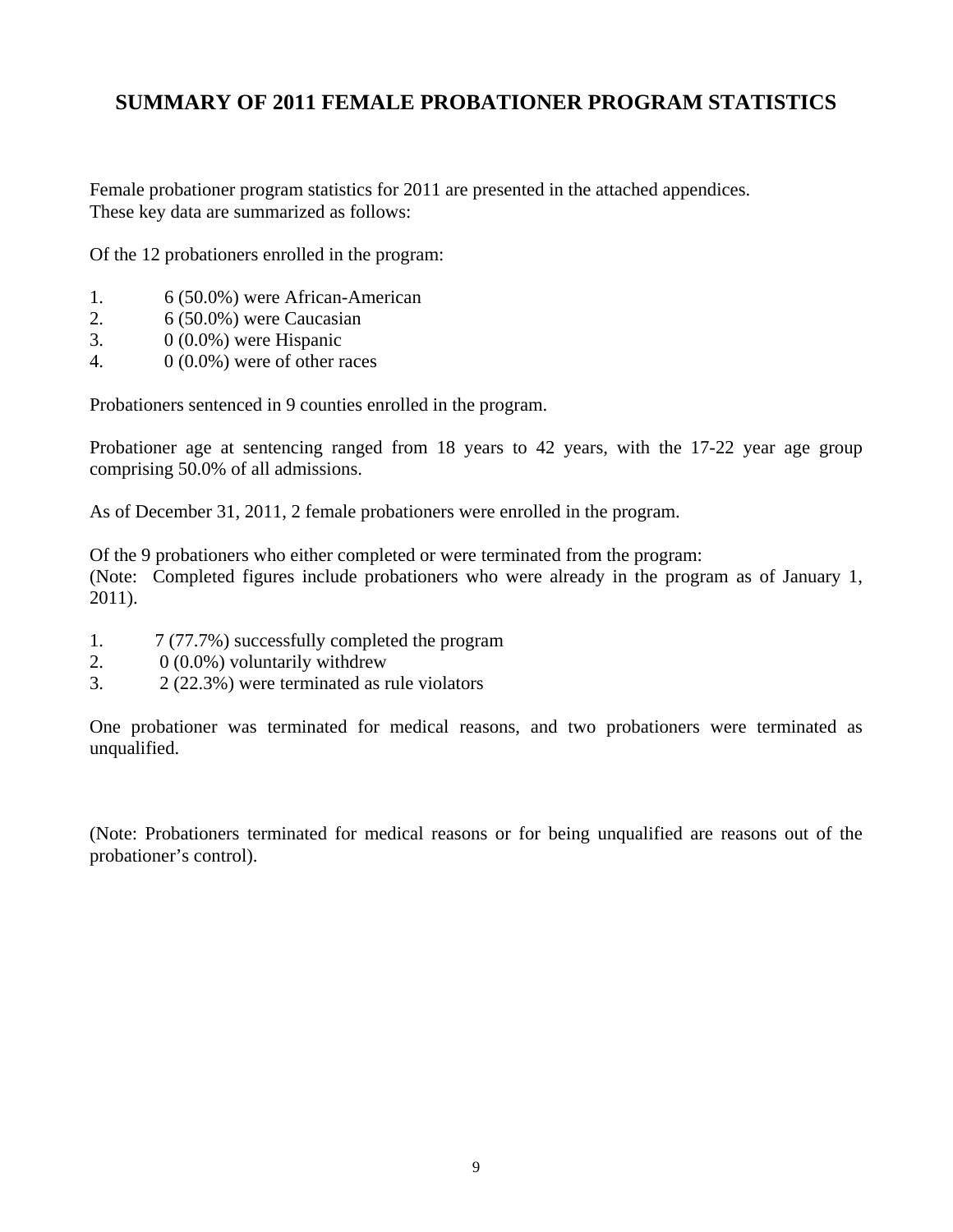## **SUMMARY OF 2011 SAI MALE PRISONER PROGRAM STATISTICS**

SAI male prisoner program statistics for 2011 are presented in the attached appendices. These key data are summarized as follows:

Of the 646 prisoners enrolled in the program:

- 1. 231(35.7%) were African-American
- 2. 405 (62.7%) were Caucasian
- 3.  $0(0.0\%)$  were Hispanic
- 4. 10 (1.6%) were of other races

SAI male prisoners sentenced in 62 counties enrolled in the program.

SAI male prisoner age at sentencing ranged from 16 years to 63 years, with the 17-22 year age group comprising 31.6% of all admissions.

As of December 31, 2011, 123 prisoners were enrolled in the program.

Of the 610 SAI male prisoners who either completed or were terminated from the program: (Note: Completed figures include prisoners who were already in the program as of January 1, 2011).

- 1. 565 (92.6%) successfully completed the program
- 2. 9 (1.5%) voluntarily withdrew
- 3. 36 (5.9%) were terminated as rule violators

Nine SAI male prisoners were terminated for medical reasons, and twenty SAI male prisoners were terminated as unqualified.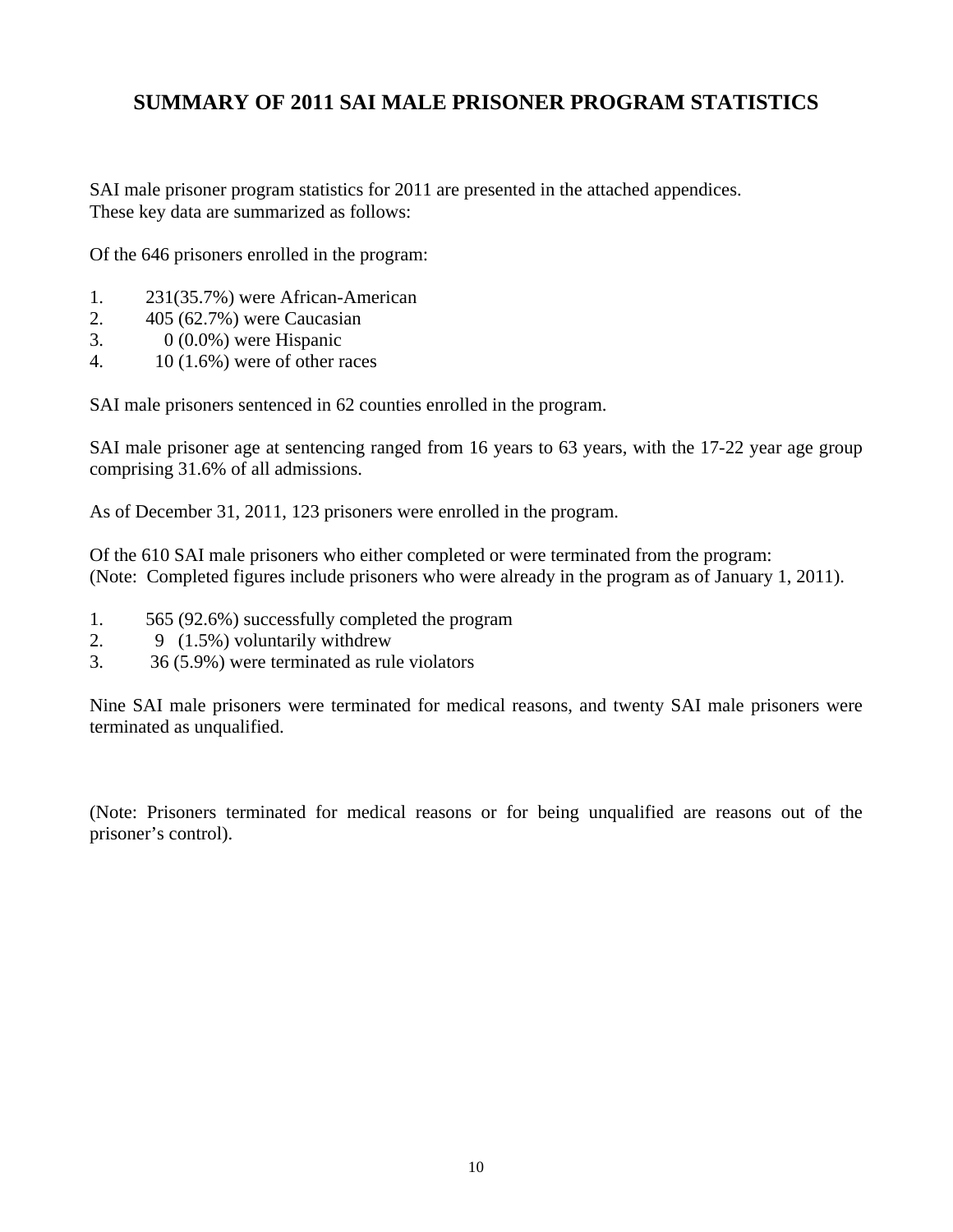## **SUMMARY OF 2011 SAI FEMALE PRISONER PROGRAM STATISTICS**

SAI female prisoner program statistics for 2011 are presented in the attached appendices. These key data are summarized as follows:

Of the 90 prisoners enrolled in the program:

- 1. 26 (28.9%) were African-American
- 2. 60 (66.7 %) were Caucasian
- 3.  $0(0.0\%)$  were Hispanic
- 4.  $4(4.4\%)$  were of other races

Prisoners sentenced in 33 counties enrolled in the program.

Prisoner age at sentencing ranged from 16 years to 54 years, with the 17-22 year age group comprising 14.4% of all admissions.

As of December 31, 2011, 9 SAI female prisoners were enrolled in the program.

Of the 102 SAI female prisoners who either completed or were terminated from the program: (Note: Completed figures include prisoners who were already in the program as of January 1, 2011).

- 1. 95 (93.1%) successfully completed the program
- 2.  $1(1.0\%)$  voluntarily withdrew
- 3. 6 (5.9%) was terminated as a rule violator

One SAI female prisoner was terminated for medical reasons, and five SAI female prisoners were terminated as unqualified.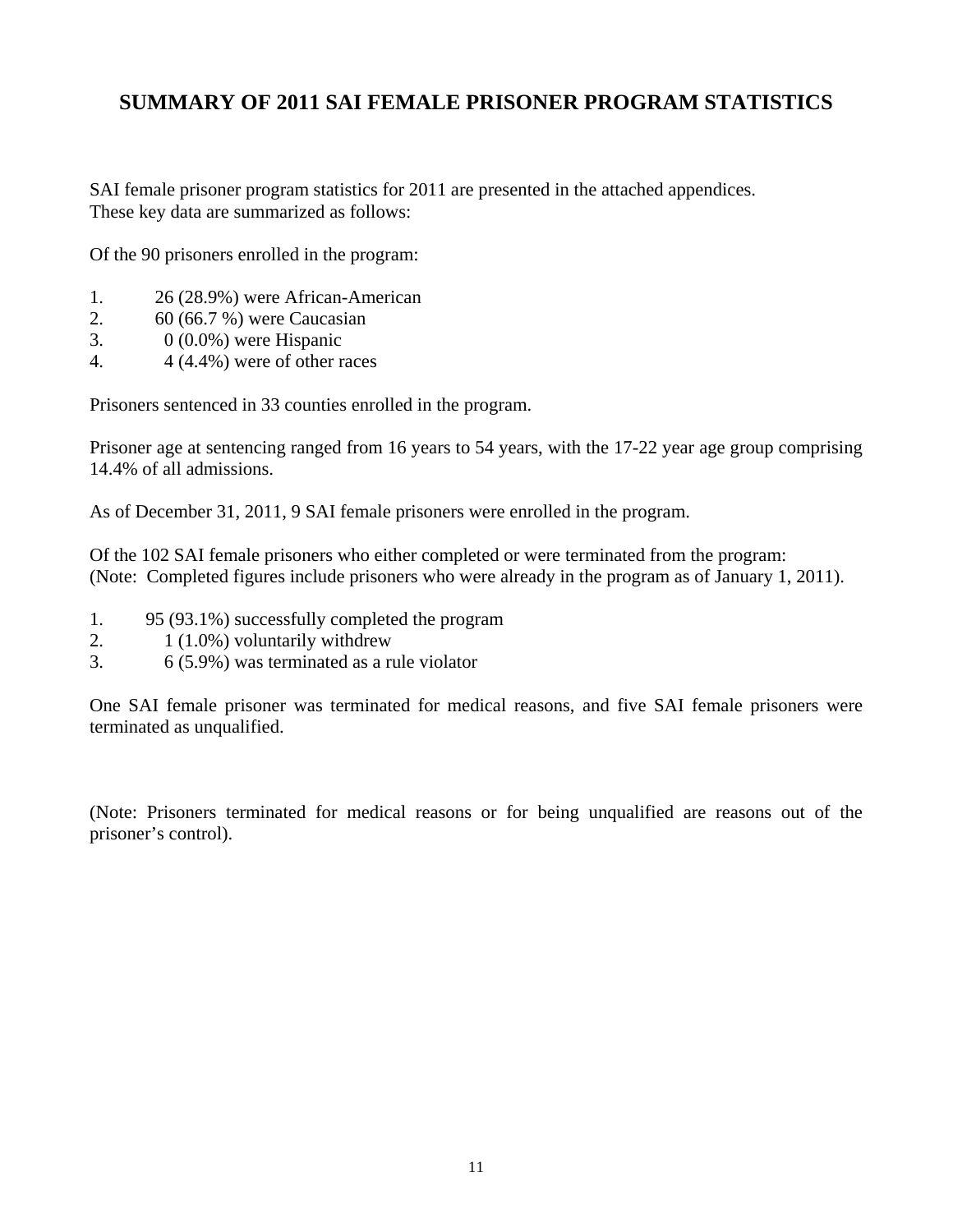### **SUMMARY OF 2011 IN-REACH MALE PRISONER (IRM) PROGRAM STATISTICS**

IRM prisoner program statistics for 2011 are presented in the attached appendices. These key data are summarized as follows:

Of the 850 IRM prisoners enrolled in the program:

- 1. 545 (64.1%) were African-American
- 2. 296 (34.8%) were Caucasian
- 3. 0 (0.0%) were Hispanic
- 4.  $9(1.1\%)$  were of other races

IRM prisoners sentenced in 62 counties enrolled in the program.

IRM Prisoner age at sentencing ranged from 17 years to 57 years, with the 17-22 year age group comprising 24.9% of all admissions.

As of December 31, 2011, 191 IRM prisoners were enrolled in the program.

 Of the 774 SAI female prisoners who either completed or were terminated from the program: (Note: Completed figures include prisoners who were already in the program as of January 1, 2011).

- 1. 714 (92.2%) successfully completed the program
- 2. 8 (1.1%) voluntarily withdrew
- 3. 52 (6.7%) were terminated as rule violators

Ten IRM prisoners were terminated for medical reasons, and eighteen IRM prisoners were terminated as unqualified.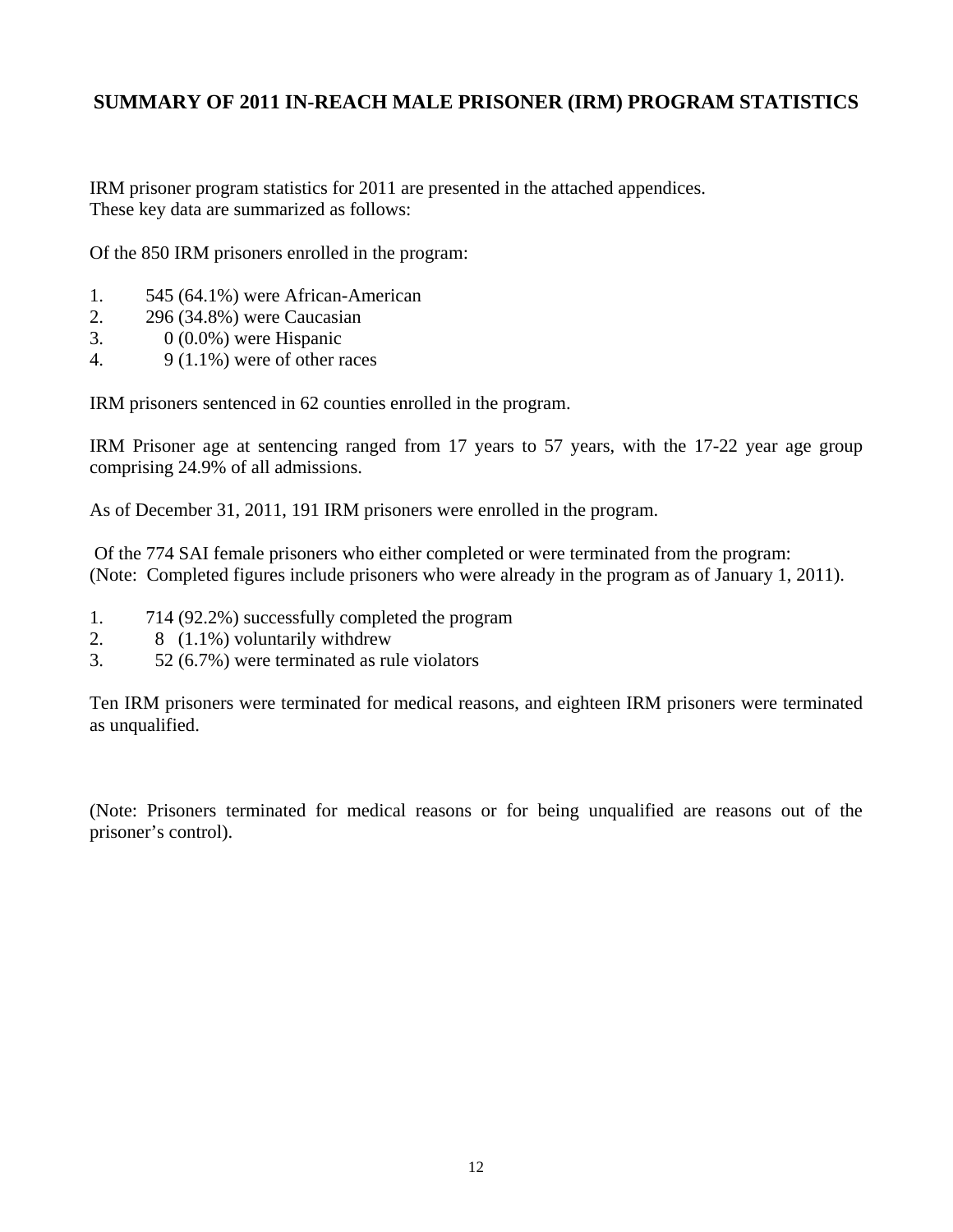### **SUMMARY OF 2011 IN REACH FEMALE PRISONER (IRF) PROGRAM STATISTICS**

IRF prisoner program statistics for 2011 are presented in the attached appendices. These key data are summarized as follows:

Of the 18 IRF prisoners enrolled in the program:

- 1. 10 (55.5%) were African-American
- 2. 8 (44.5%) were Caucasian
- 3. 0 (0.0%) were Hispanic
- 4. 0 (0.0%) were of other races

IRF prisoners sentenced in 13 counties enrolled in the program.

IRF prisoner age at sentencing ranged from 22 years to 42 years, with the 17-22 year age group comprising 11.1% of all admissions.

As of December 31, 2011, 3 IRF female prisoners were enrolled in the program.

Of the 17 IRF female prisoners who either completed or were terminated from the program:

- 1. 13 (76.5%) successfully completed the program
- 2. 1 (5.9%) voluntarily withdrew
- 3. 3 (17.6%) were terminated as rule violators

One IRF female prisoner was terminated for medical reasons, and zero IRF female prisoners were terminated as unqualified.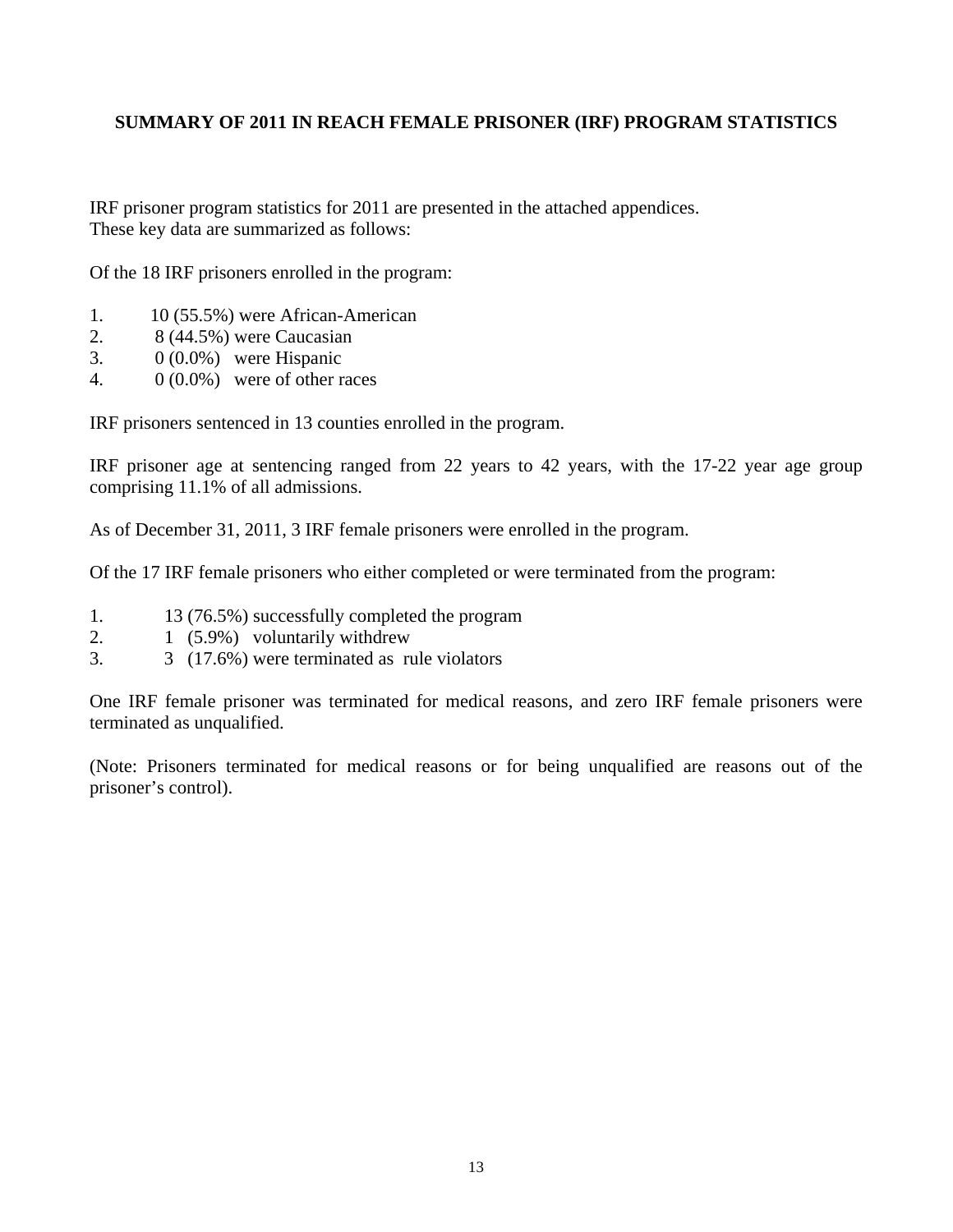### **PROBATIONER ADMISSIONS BY OFFENSE TYPE**

The sentence for each of the 369 male and 12 female probationers who entered the program during 2011 was used for the groupings listed below. For probationers serving more than one sentence, the sentence entered into the database first is listed.

Each of the following offense type groupings contains offenses which are similar in nature. For example, the "Fraud" category contains all cases involving financial transactions where trickery or deceit was an element of the crime.

| <b>OFFENSE TYPE</b>    | PERCENT of TOTAL |         |  |
|------------------------|------------------|---------|--|
|                        | Males            | Females |  |
| 1. Drug Offenses       | 18.9%            | 8.3%    |  |
| 2. Home Invasion       | 26.3%            | 16.7%   |  |
| 3. Assault             | 8.9%             | 16.7%   |  |
| 4. Unlawful Driving    | 7.9%             | 0.0%    |  |
| 5. Robbery             | 3.4%             | 0.0%    |  |
| 6. Larceny             | 10.8%            | 33.3%   |  |
| 7. Fraud               | 2.4%             | 8.3%    |  |
| Weapons<br>8.          | 6.7%             | 0.0%    |  |
| 9. Breaking & Entering | 5.4%             | 0.0%    |  |
| 10.<br>Miscellaneous   | 9.3%             | 16.7%   |  |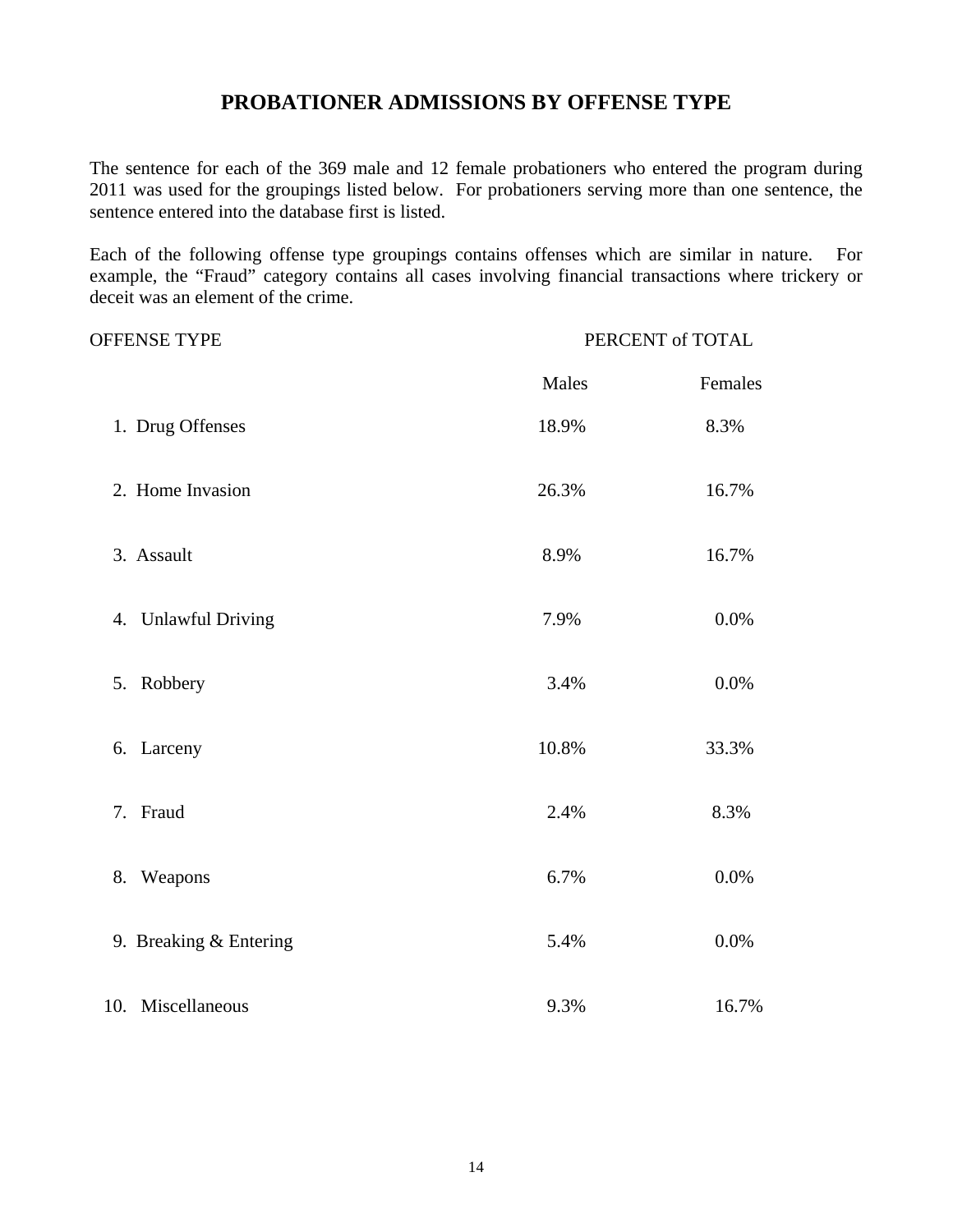### **SAI PRISONER ADMISSIONS BY OFFENSE TYPE**

The controlling sentence for each of the 646 SAI male and 90 SAI female prisoners who entered the program during 2011 was used for the groupings listed below. For prisoners serving more than one sentence, the sentence with the longest minimum term is the controlling sentence.

Each of the following offense type groupings contains offenses which are similar in nature. For example, the "Fraud" category contains all cases involving financial transactions where trickery or deceit was an element of the crime.

| <b>OFFENSE TYPE</b>    | PERCENT of TOTAL |          |
|------------------------|------------------|----------|
|                        | Males            | Females  |
| 1. Drug Offenses       | 29.2%            | 32.2%    |
| 2. Home Invasion       | 16.9%            | 7.8%     |
| 3. Assault             | 9.3%             | 8.9%     |
| 4. Unlawful driving    | 11.2%            | $10.0\%$ |
| 5. Robbery             | 4.9%             | 5.6%     |
| 6. Larceny             | 3.7%             | 4.4%     |
| 7. Fraud               | 4.2%             | 13.3%    |
| 8. Weapons             | 6.2%             | $0.0\%$  |
| 9. Breaking & Entering | 7.1%             | 2.2%     |
| 10. Miscellaneous      | 7.3%             | 15.6%    |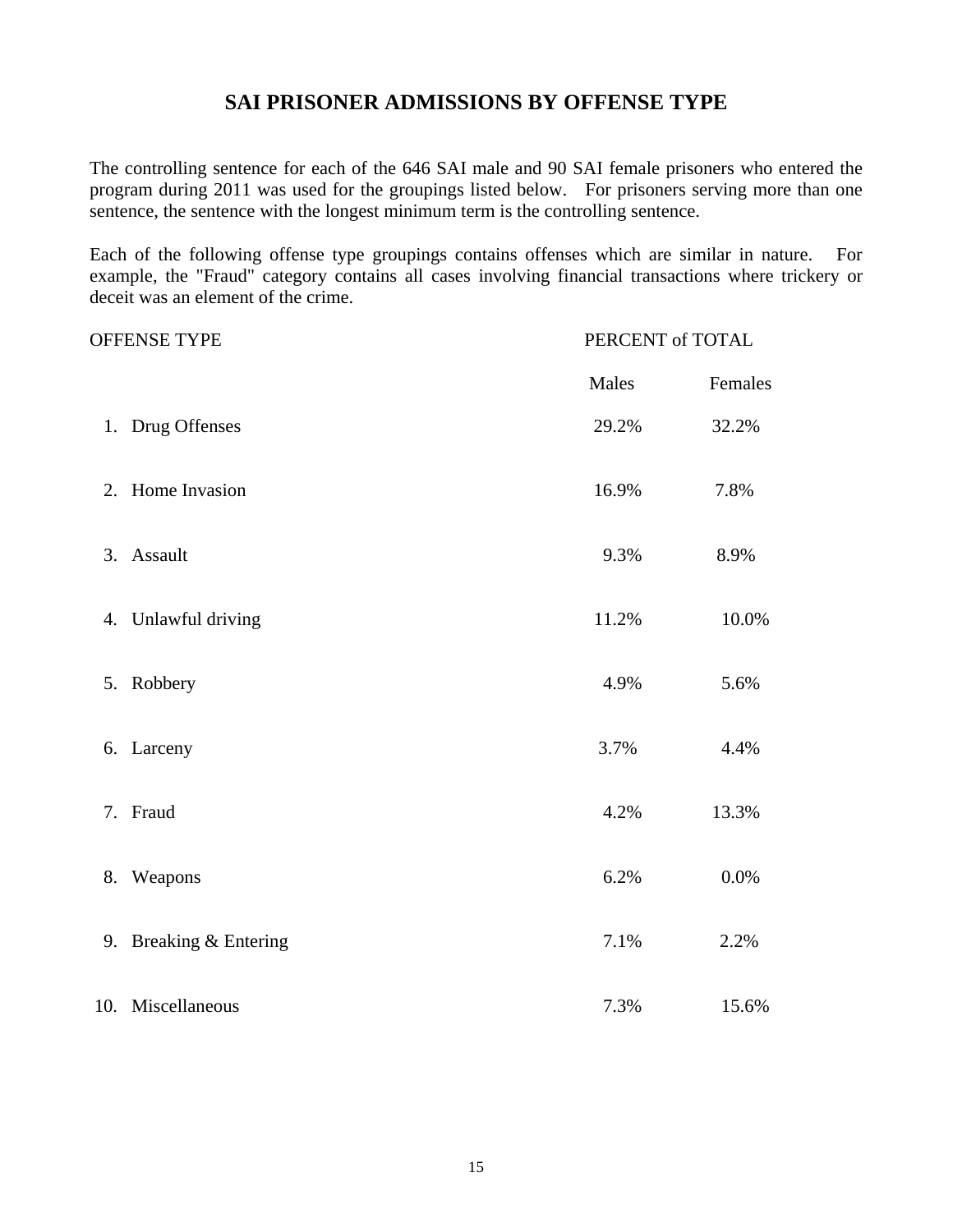### **IN-REACH PRISONER ADMISSIONS BY OFFENSE TYPE**

The controlling sentence for each of the 850 In Reach male and 18 In Reach female prisoners who entered the program during 2011 was used for the groupings listed below. For prisoners serving more than one sentence, the sentence with the longest minimum term is the controlling sentence.

Each of the following offense type groupings contains offenses which are similar in nature. For example, the "Fraud" category contains all cases involving financial transactions where trickery or deceit was an element of the crime.

| <b>OFFENSE TYPE</b> |                        | PERCENT of TOTAL |            |  |  |
|---------------------|------------------------|------------------|------------|--|--|
|                     |                        | <b>IRM</b>       | <b>IRF</b> |  |  |
|                     | 1. Drug Offenses       | 16.1%            | 0.0%       |  |  |
|                     | 2. Home Invasion       | 18.1%            | 22.2%      |  |  |
|                     | 3. Assault             | 13.4%            | 27.7%      |  |  |
|                     | 4. Unlawful driving    | 6.5%             | 5.6%       |  |  |
|                     | 5. Robbery             | 13.9%            | 5.6%       |  |  |
|                     | 6. Larceny             | 5.4%             | 0.0%       |  |  |
|                     | 7. Fraud               | 4.5%             | 0.0%       |  |  |
|                     | 8. Weapons             | 7.4%             | 5.6%       |  |  |
|                     | 9. Breaking & Entering | 5.3%             | 5.6%       |  |  |
|                     | 10. Miscellaneous      | 9.4%             | 27.7%      |  |  |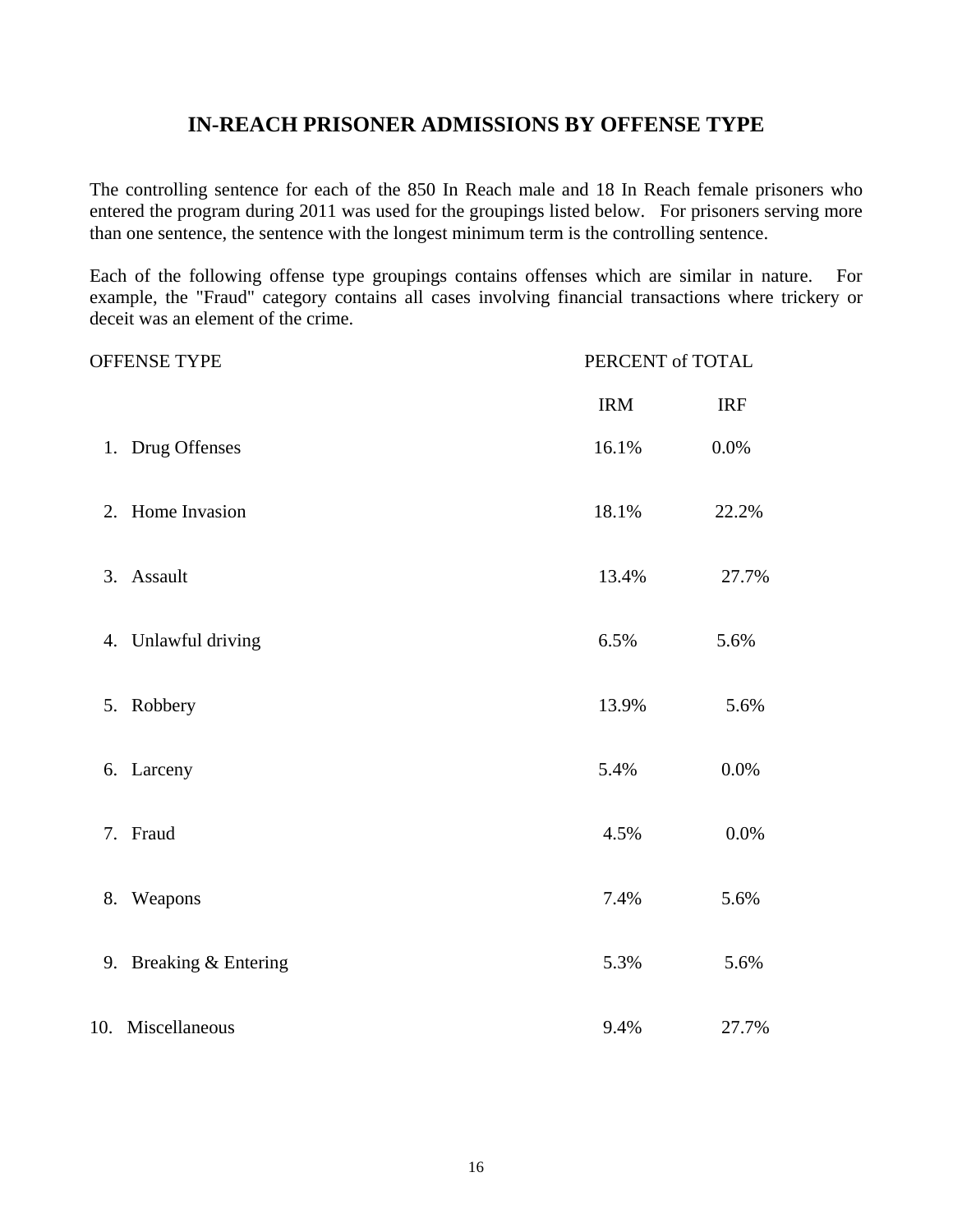### **Comparison of Outcomes: SAI-Prison vs. Non-SAI Paroles**

In 2008 the SAI program was substantially modified to bring it in to line with principles of the PR model and standards for Evidence Based Practices (EBP). Specifically, SAI was shifted from a strictly military style Boot Camp approach to an approach focused on individualized assessment of risk and needs and programs targeted to factors associated with each trainee's criminality.

A key element of the restructuring of the SAI program was to contract with Dr. James Austin of the JFA Institute to conduct a scientifically rigorous process and outcomes evaluation of the "new SAI". Previous SAI assessments (e.g., MDOC reports of SAI vs. non-SAI recidivism, Auditor General study of SAI) have generally concluded that SAI outcomes were no worse or even slightly better than non-SAI results. They also agreed that SAI reduces MDOC bed needs due to the shorter length of prison stay for SAI participants. However, none of those studies utilized a rigorously matched Comparison Group, making it impossible to estimate actual net effects of SAI. Further, those studies reported results for the "old SAI," prior to its 2008 modifications.

The JFA evaluation was conducted in two parts. The first phase of the study was a process evaluation designed to assess the extent to which SAI had actually been transformed from a Boot Camp to an Intensive Reentry program. The process assessment included objective data on changes to assessment, programming, community collaboration and program success rates. In addition, the researchers collected qualitative data regarding how both trainees and staff viewed the changes to the program and the extent to which the culture of SAI has been changed to match the structural changes. In other words, the process assessment measured the extent to which actual practice matched theory.

Several key findings emerged from the JFA process evaluation. Among the more important are:

- The process evaluation found that the recommended changes in program screening and intervention/programmatic structure were successfully made in the SAI program. These changes significantly enhanced SAI's potential to reduce recidivism, the MDOC population and agency costs.
- **These program modifications positioned the SAI program to continue to produce cost-effective** reductions in the Michigan prison population without jeopardizing public safety.
- The modified SAI program is clearly saving significant prison bed space and should be able to demonstrate lower recidivism rates in the future.

Once it was concluded that the SAI program had been successfully transformed, the decision was taken to proceed with the outcome evaluation phase of the study. The outcome evaluation used a comparison group matched on key characteristics, including age, race, gender, current offense and risk. Thus, the comparison group had similar likelihoods of recidivism apart from the effects of SAI and any differences in outcomes found can be reliably attributed to the effects of the SAI program.

Because the changes to the SAI program were so fundamental, results for offenders who went through the program before late 2008 are not informative about the effects of the program as currently constituted. Thus, outcomes reported here are limited to those contained in the Impact Evaluation phase of the JFA evaluation. These results are limited to twelve month follow up, but plans are in place to continue to follow graduates of the modified SAI program to obtain two (and ultimately three) years of outcomes data. Results for the twelve month follow up are summarized in the table following.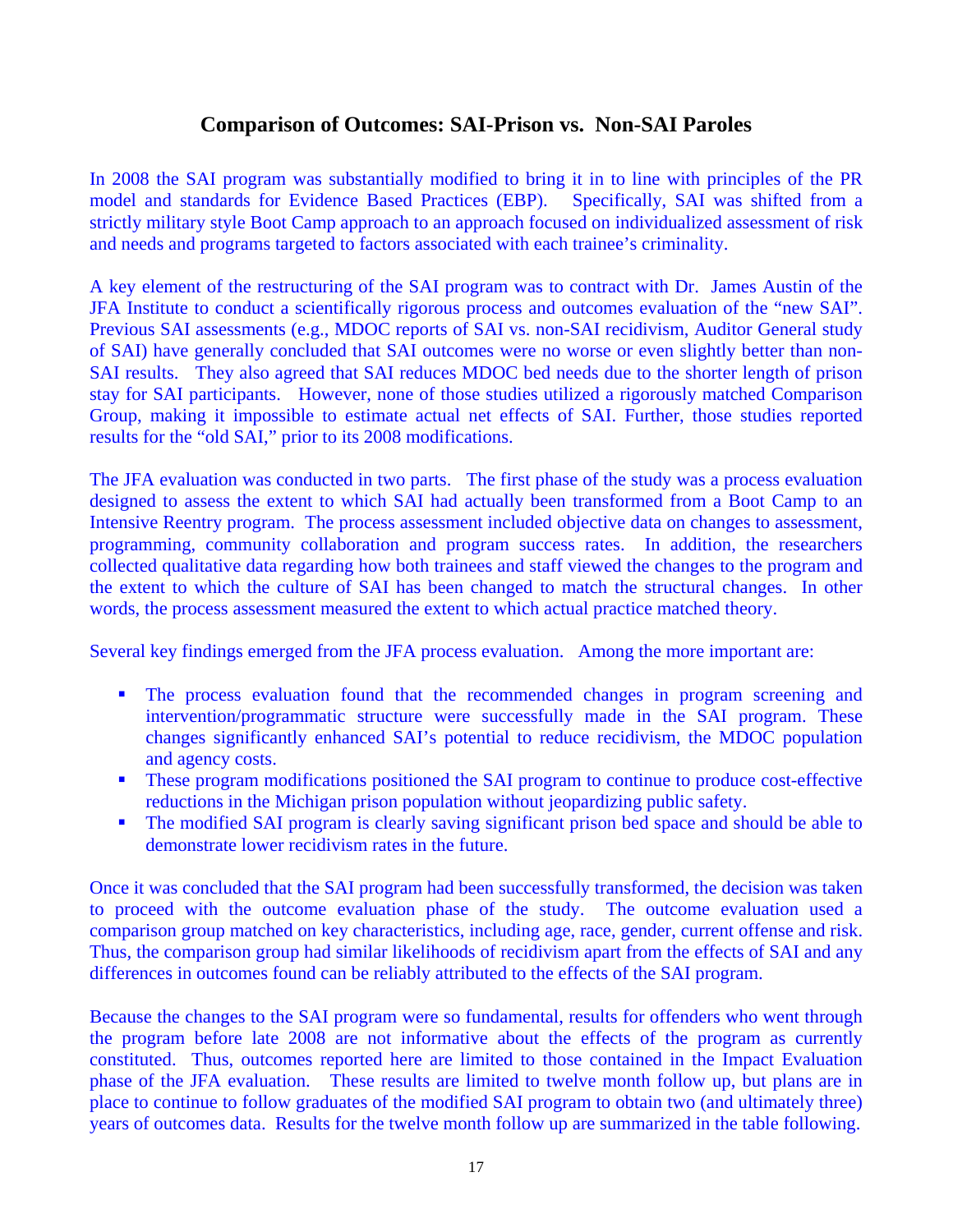Four separate outcomes are reported: Return as Technical Violator, Return with a New Sentence, Conviction for a New Crime and Arrest for a New Felony. Two levels of comparison are of interest in determining the effects of SAI.

- 1. Comparison of results for the Matched Comparison Group to those for all non-SAI parolees provides a measure of how offenders who look like SAI trainees would be expected to perform on parole relative to the overall parole population. In other words, what would their recidivism rate be without SAI?
- 2. Comparison of outcomes for SAI graduates to the Comparison Group measures the net effects of SAI on recidivism after other offender characteristics are controlled for. In other words, this comparison captures the **net effects** of the SAI program itself.

# **Comparison of Twelve Month Outcomes SAI Prison Parolees vs. Matched Comparison Group and All non-SAI Parolees (Parole Releases January 2008 – May 2009)**

|                                                                                                               | <b>GROUP</b> |                   |       |                                             |                                      |               |
|---------------------------------------------------------------------------------------------------------------|--------------|-------------------|-------|---------------------------------------------|--------------------------------------|---------------|
|                                                                                                               |              | <b>SAI Prison</b> |       | <b>Matched Non-SAI</b><br><b>Comparison</b> | <b>All Non-SAI</b><br><b>Paroles</b> |               |
|                                                                                                               | N            | $\frac{0}{0}$     | N     | $\frac{0}{0}$                               | N                                    | $\frac{0}{0}$ |
|                                                                                                               | 1,006        | 100%              | 1,006 | 100%                                        | 13,951                               | 100%          |
| <b>Returned</b><br>to.                                                                                        |              |                   |       |                                             |                                      |               |
| <b>Prison Technical</b>                                                                                       | 38           | 3.8%              | 43    | 4.3%                                        | 695                                  | 5.0%          |
| <b>Parole Violator</b>                                                                                        |              |                   |       |                                             |                                      |               |
| <b>Returned</b><br>t <sub>0</sub><br><b>Prison</b><br><b>Violator</b><br><b>Parole</b><br><b>New Sentence</b> | 53           | 5.3%              | 61    | 6.1%                                        | 624                                  | 4.5%          |
| <b>New</b><br><b>Conviction</b>                                                                               | 130          | 12.9%             | 174   | 17.3%                                       | 1,674                                | 12.0%         |
| <b>New</b><br><b>Arrest</b>                                                                                   | 317          | 31.5%             | 371   | 36.9%                                       | 3,787                                | 27.1%         |

DATA SOURCE: JFA Institute, Special Alternative Incarceration Program: Second Year Process and Impact Evaluation (2011)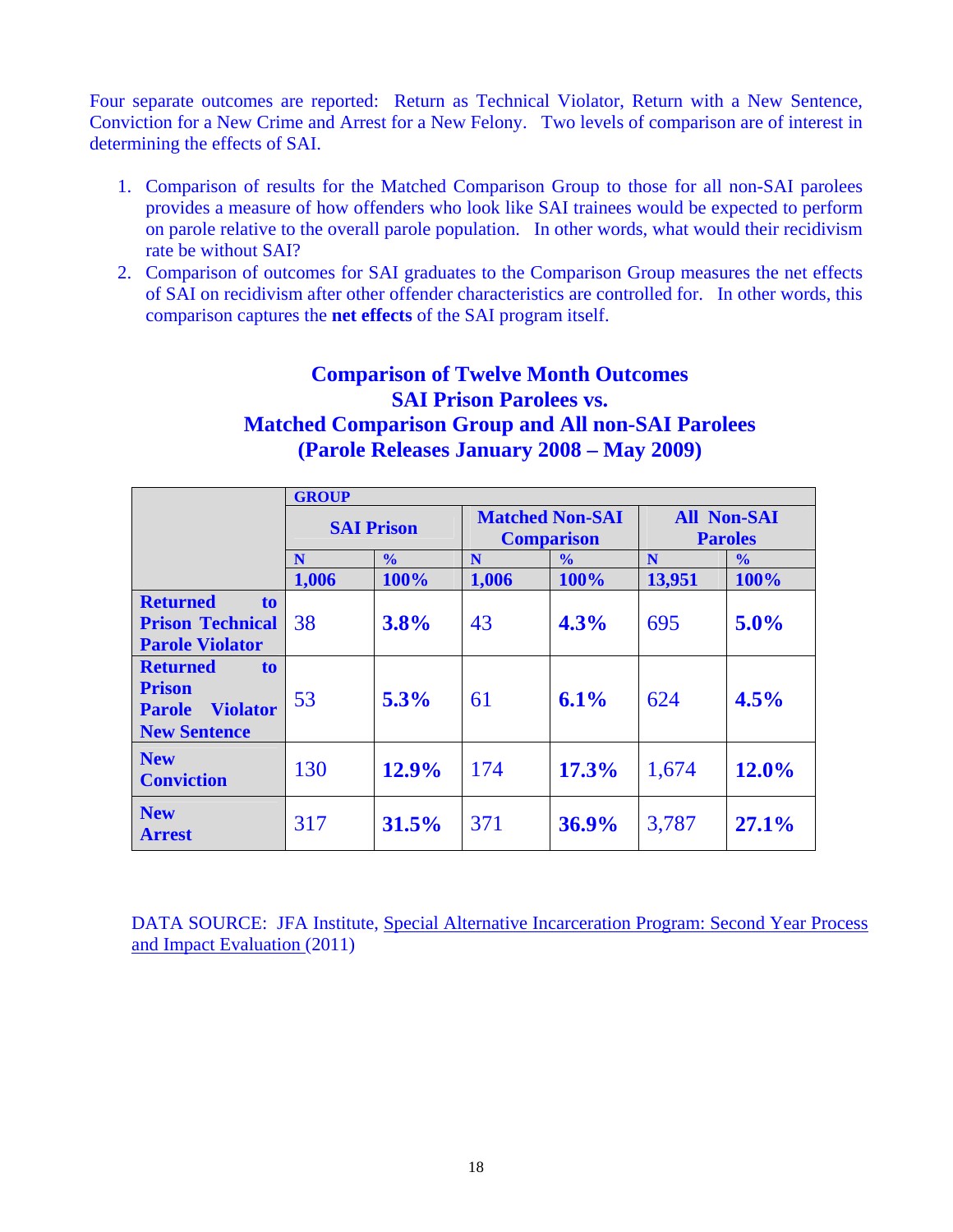Looking at the two types of comparison noted above, some key findings emerge from the table.

- On all measures except Return for Technical Violations, the matched comparison group showed outcomes worse than those for all non-SAI parolees. In other words, offenders who looked like SAI trainees had higher rates of failure than all other parolees if they were not exposed to SAI. This demonstrates that, on the whole, SAI deals with offenders that are more difficult, i.e., riskier than parolees in general.
- On every measure of recidivism, the SAI Prison cases performed better than the matched Comparison Group. They were arrested, convicted and returned to prison at lower rates than comparable cases that did not go through the SAI program. In many cases, rates for the SAI Prison graduates were not much higher than the overall parole population despite their overall riskier profile.

It is worth noting that SAI Prison group includes trainees who graduated in 2008 and who did not go through the "new SAI". Thus, any effects from the substantial modifications to SAI would not show up for these cases.

The JFA report also notes that the effects of SAI are higher for the 2010-2009 releases than they were for a cohort of 2004 releases compared to a matched comparison group. This suggests that the modifications to the SAI program are producing better outcomes than the old Boot Camp model. Thus, it is reasonable to expect that follow up of more cases that have gone through the modified SAI program will demonstrate better results than what has been captured in this first JFA outcomes analysis.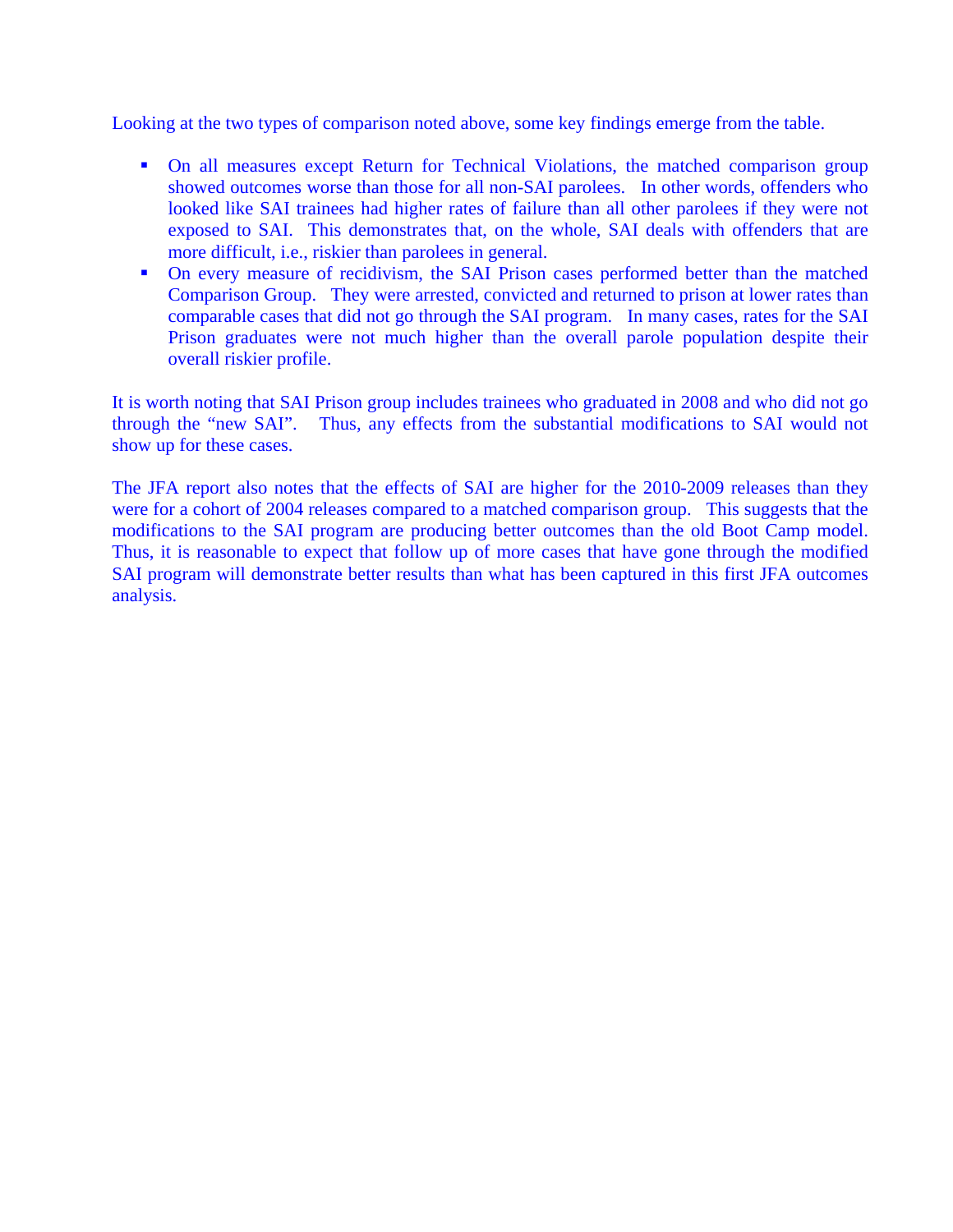| <b>MALES</b>          |                  | <b>FEMALES</b>    |                   |  |                       |                         |                   |
|-----------------------|------------------|-------------------|-------------------|--|-----------------------|-------------------------|-------------------|
| <b>Sentencing</b>     |                  | Number of         | % of Total        |  | <b>Sentencing</b>     | Number of               | % of Total        |
| County                |                  | <b>Admissions</b> | <b>Admissions</b> |  | County                | <b>Admissions</b>       | <b>Admissions</b> |
| Alcona                | $\boldsymbol{0}$ |                   | 0.0%              |  | Alcona                | $\pmb{0}$               | 0.0%              |
| Alger                 | $\boldsymbol{0}$ |                   | 0.0%              |  | Alger                 | 0                       | 0.0%              |
| Allegan               | 1                |                   | 0.2%              |  | Allegan               | 0                       | 0.0%              |
| Alpena                | $\overline{2}$   |                   | 0.5%              |  | Alpena                | 0                       | 0.0%              |
| Antrim                | $\mathbf 0$      |                   | 0.0%              |  | Antrim                | 0                       | 0.0%              |
| Arenac                | $\mathbf 0$      |                   | 0.0%              |  | Arenac                | 0                       | 0.0%              |
| Baraga                | $\mathbf 0$      |                   | 0.0%              |  | Baraga                | 0                       | 0.0%              |
| <b>Barry</b>          | $\mathbf 0$      |                   | 0.0%              |  | <b>Barry</b>          | 0                       | 0.0%              |
| Bay                   | 11               |                   | 2.9%              |  | Bay                   | 1                       | 8.3%              |
| Benzie                | 1                |                   | 0.2%              |  | Benzie                | 0                       | 0.0%              |
| <b>Berrien</b>        | 5                |                   | 1.4%              |  | <b>Berrien</b>        | 0                       | 0.0%              |
| <b>Branch</b>         | 1                |                   | 0.2%              |  | <b>Branch</b>         | 1                       | 8.3%              |
| Calhoun               | 0                |                   | 0.0%              |  | Calhoun               | 0                       | 0.0%              |
| Cass                  | 1                |                   | 0.2%              |  | Cass                  | 0                       | 0.0%              |
| Charlevoix            | 0                |                   | 0.0%              |  | Charlevoix            | 0                       | 0.0%              |
| Cheboygan             | $\mathbf 0$      |                   | 0.0%              |  | Cheboygan             | 0                       | 0.0%              |
| Chippewa              | $\mathbf 0$      |                   | 0.0%              |  | Chippewa              | 0                       | 0.0%              |
| Clare                 | 1                |                   | 0.2%              |  | Clare                 | 0                       | 0.0%              |
| Clinton               | $\overline{2}$   |                   | 0.5%              |  | Clinton               | 0                       | 0.0%              |
| Crawford              | $\mathbf 0$      |                   | 0.0%              |  | Crawford              | 0                       | 0.0%              |
| Delta                 | $\mathbf 0$      |                   | 0.0%              |  | Delta                 | 0                       | 0.0%              |
| Dickinson             | 0                |                   | 0.0%              |  | Dickinson             | 0                       | 0.0%              |
| Eaton                 | $\mathbf 0$      |                   | 0.0%              |  | Eaton                 | 0                       | 0.0%              |
| Emmet                 | $\mathbf 0$      |                   | 0.0%              |  | Emmet                 | 0                       | 0.0%              |
| Genesee               | 51               |                   | 13.8%             |  | Genesee               | 0                       | 0.0%              |
| Gladwin               | 1                |                   | 0.2%              |  | Gladwin               | 0                       | 0.0%              |
| Gogebic               | 0                |                   | 0.0%              |  | Gogebic               | 0                       | 0.0%              |
| <b>Grand Traverse</b> | 1                |                   | 0.2%              |  | <b>Grand Traverse</b> | 0                       | 0.0%              |
| Gratiot               | 1                |                   | 0.2%              |  | Gratiot               | 0                       | 0.0%              |
| Hillsdale             | 1                |                   | 0.2%              |  | Hillsdale             | 1                       | 8.3%              |
| Houghton              | 0                |                   | 0.0%              |  | Houghton              | 0                       | 0.0%              |
| Huron                 | $\mathbf 0$      |                   | 0.0%              |  | Huron                 | 0                       | 0.0%              |
| Ingham                | ี                |                   | 1.6%              |  | Ingham                | $\overline{\mathbf{c}}$ | 16.8%             |
| Ionia                 | 1                |                   | 0.2%              |  | Ionia                 | 0                       | 0.0%              |
| losco                 | $\pmb{0}$        |                   | 0.0%              |  | losco                 | 0                       | 0.0%              |
| Iron                  | 0                |                   | 0.0%              |  | Iron                  | 0                       | 0.0%              |
| Isabella              | 0                |                   | 0.0%              |  | Isabella              | 0                       | 0.0%              |
| Jackson               | 15               |                   | 4.0%              |  | Jackson               | 0                       | 0.0%              |
| Kalamazoo             | 17               |                   | 4.6%              |  | Kalamazoo             |                         | 8.3%              |
| Kalkaska              | $\pmb{0}$        |                   | 0.0%              |  | Kalkaska              | 0                       | 0.0%              |
| Kent                  | 18               |                   | 4.9%              |  | Kent                  | 0                       | 0.0%              |
| Keweenaw              | 0                |                   | 0.0%              |  | Keweenaw              | 0                       | 0.0%              |
| Lake                  | 0                |                   | 0.0%              |  | Lake                  | 0                       | 0.0%              |
| Lapeer                | 3                |                   | 0.8%              |  | Lapeer                | 0                       | 0.0%              |

# **2011 ADMISSIONS BY COUNTY –PROBATIONER**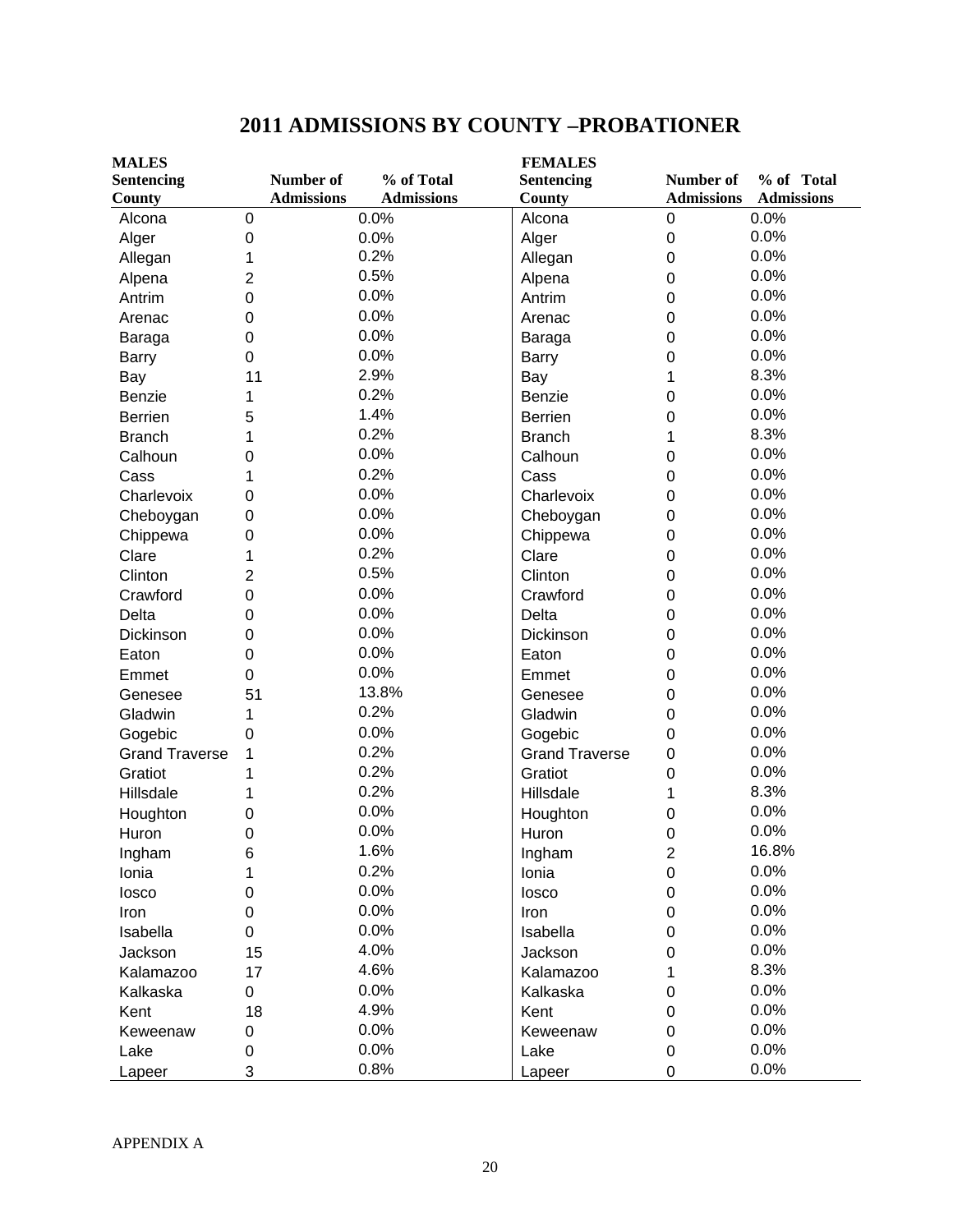| <b>MALES</b>      |                   |                   | <b>FEMALES</b>    |                   |                   |
|-------------------|-------------------|-------------------|-------------------|-------------------|-------------------|
| <b>Sentencing</b> | Number of         | % of Total        | <b>Sentencing</b> | Number of         | % of Total        |
| County            | <b>Admissions</b> | <b>Admissions</b> | <b>County</b>     | <b>Admissions</b> | <b>Admissions</b> |
| Leelanau          | 0                 | 0.0%              | Leelanau          | 0                 | 0.0%              |
| Lenawee           | 5                 | 1.4%              | Lenawee           | 0                 | 0.0%              |
| Livingston        | 5                 | 1.4%              | Livingston        | 0                 | 0.0%              |
| Luce              | $\mathbf 0$       | 0.0%              | Luce              | 0                 | 0.0%              |
| Mackinac          | 0                 | 0.0%              | Mackinac          | 0                 | 0.0%              |
| Macomb            | 39                | 10.6%             | Macomb            | 1                 | 8.3%              |
| Manistee          | 1                 | 0.2%              | Manistee          | 0                 | 0.0%              |
| Marquette         | 0                 | 0.0%              | Marquette         | 0                 | 0.0%              |
| Mason             | 2                 | 0.5%              | Mason             | 0                 | 0.0%              |
| Mecosta           | 0                 | 0.0%              | Mecosta           | 0                 | 0.0%              |
| Menominee         | 0                 | 0.0%              | Menominee         | 0                 | 0.0%              |
| Midland           | 6                 | 1.6%              | Midland           | 0                 | 0.0%              |
| Missaukee         | 0                 | 0.0%              | Missaukee         | 0                 | 0.0%              |
| Monroe            | 9                 | 2.4%              | Monroe            | 0                 | 0.0%              |
| Montcalm          | 0                 | 0.0%              | Montcalm          | 0                 | 0.0%              |
| Montmorency       | 1                 | 0.2%              | Montmorency       | 0                 | 0.0%              |
| Muskegon          | $\overline{2}$    | 0.5%              | Muskegon          | 0                 | 0.0%              |
| Newaygo           | 0                 | 0.0%              | Newaygo           | 0                 | 0.0%              |
| Oakland           | 22                | 5.9%              | Oakland           | $\overline{2}$    | 16.8%             |
| Oceana            | $\mathbf 0$       | 0.0%              | Oceana            | 0                 | 0.0%              |
| Ogemaw            | 0                 | 0.0%              | Ogemaw            | 0                 | 0.0%              |
| Ontonagon         | 0                 | 0.0%              | Ontonagon         | 0                 | 0.0%              |
| Osceola           | 0                 | 0.0%              | Osceola           | 0                 | 0.0%              |
| Oscoda            | 0                 | 0.0%              | Oscoda            | 0                 | 0.0%              |
| Otsego            | 0                 | 0.0%              | Otsego            | 0                 | 0.0%              |
| Ottawa            | 0                 | 0.0%              | Ottawa            | 0                 | 0.0%              |
| Presque Isle      | 0                 | 0.0%              | Presque Isle      | 0                 | 0.0%              |
| Roscommon         | 1                 | 0.2%              | Roscommon         | 0                 | 0.0%              |
| Saginaw           | 17                | 4.6%              | Saginaw           | 1                 | 8.3%              |
| St. Clair         | 0                 | 0.0%              | St. Clair         | 0                 | 0.0%              |
| St. Joseph        | 0                 | 0.0%              | St. Joseph        | 0                 | 0.0%              |
| Sanilac           | 0                 | 0.0%              | Sanilac           | 0                 | 0.0%              |
| Schoolcraft       | 0                 | 0.0%              | Schoolcraft       | 0                 | 0.0%              |
| Shiawassee        | 1                 | 0.2%              | Shiawassee        | 0                 | 0.0%              |
| Tuscola           | $\overline{2}$    | 0.5%              | Tuscola           | 0                 | 0.0%              |
| Van Buren         | $\overline{7}$    | 1.9%              | Van Buren         | 0                 | 0.0%              |
| Washtenaw         | 16                | 4.3%              | Washtenaw         | 1                 | 8.3%              |
| Wayne             | 90                | 24.4%             | Wayne             | 1                 | 8.3%              |
| Wexford           | 1                 | 0.2%              | Wexford           | 0                 | 0.0%              |
|                   |                   |                   |                   |                   |                   |
| <b>Totals</b>     | 369               | 100%              |                   | 12                | 100%              |

# **2011 ADMISSIONS BY COUNTY –PROBATIONER – Cont.**

APPENDIX A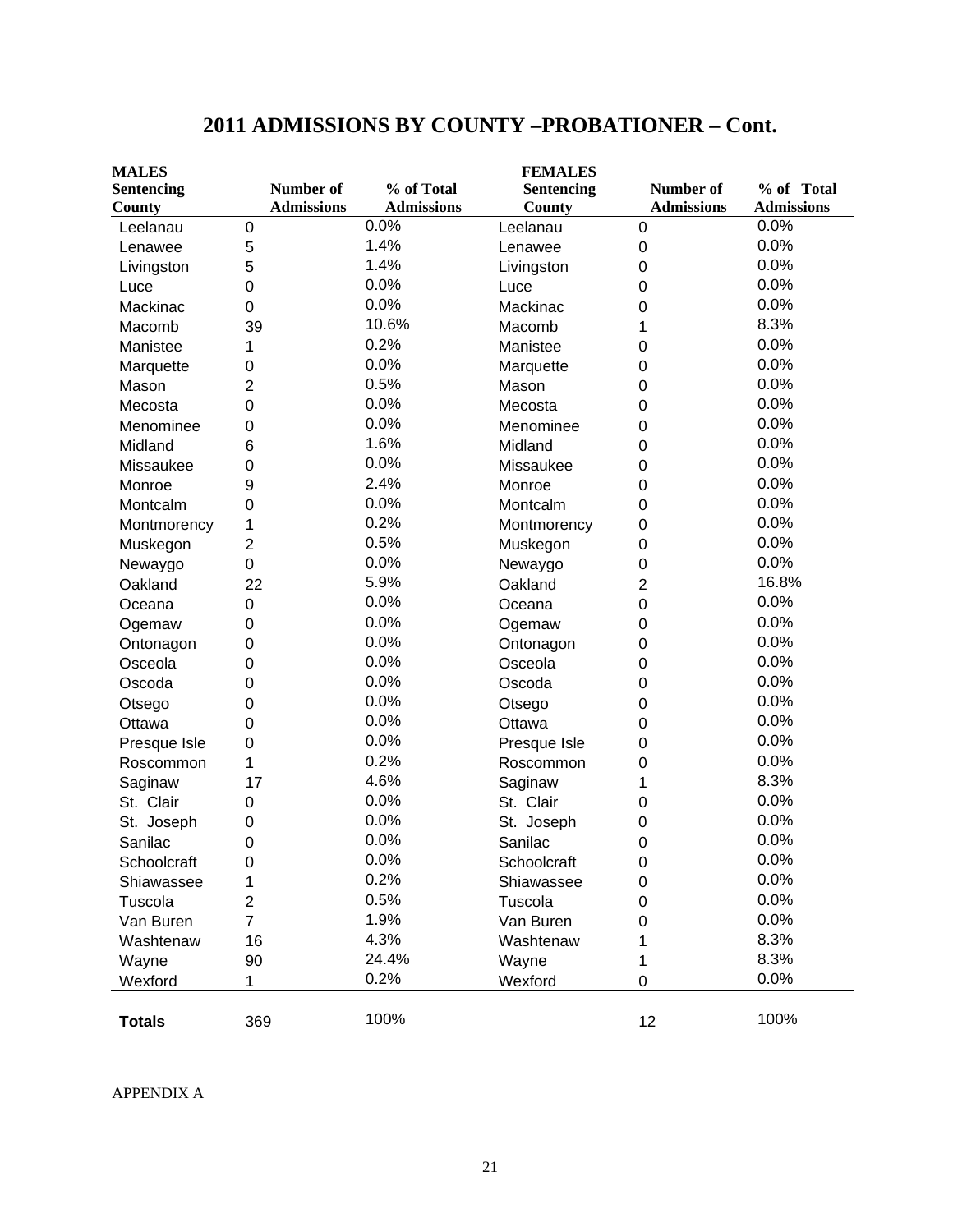| <b>MALES</b>          |                   |                   | <b>FEMALES</b>        |                   |                   |
|-----------------------|-------------------|-------------------|-----------------------|-------------------|-------------------|
| <b>Sentencing</b>     | Number of         | % of Total        | Sentencing            | Number of         | % of Total        |
| County                | <b>Admissions</b> | <b>Admissions</b> | County                | <b>Admissions</b> | <b>Admissions</b> |
| Alcona                | 0                 | 0.0%              | Alcona                | $\boldsymbol{0}$  | 0.0%              |
| Alger                 | 0                 | 0.1%              | Alger                 | $\mathbf 0$       | 0.0%              |
| Allegan               | 11                | 1.7%              | Allegan               | $\overline{2}$    | 2.2%              |
| Alpena                | 4                 | 0.6%              | Alpena                | 1                 | 1.1%              |
| Antrim                | 4                 | 0.6%              | Antrim                | $\mathbf 0$       | 0.0%              |
| Arenac                | 0                 | 0.0%              | Arenac                | $\mathbf 0$       | 0.0%              |
| Baraga                | 0                 | 0.0%              | Baraga                | 0                 | 0.0%              |
| <b>Barry</b>          | 6                 | 0.9%              | <b>Barry</b>          | $\overline{c}$    | 2.2%              |
| Bay                   | 10                | 1.5%              | Bay                   | 0                 | 0.0%              |
| Benzie                | 0                 | 0.0%              | Benzie                | 0                 | 0.0%              |
| Berrien               | 32                | 4.9%              | <b>Berrien</b>        | 8                 | 8.8%              |
| <b>Branch</b>         | 1                 | 0.1%              | <b>Branch</b>         | 0                 | 0.0%              |
| Calhoun               | 9                 | 1.4%              | Calhoun               | 1                 | 1.1%              |
| Cass                  | 11                | 1.7%              | Cass                  | 3                 | 3.3%              |
| Charlevoix            | $\overline{2}$    | 0.3%              | Charlevoix            | 1                 | 1.1%              |
| Cheboygan             | 0                 | 0.0%              | Cheboygan             | 1                 | 1.1%              |
| Chippewa              | $\overline{c}$    | 0.3%              | Chippewa              | 1                 | 1.1%              |
| Clare                 | 4                 | 0.6%              | Clare                 | 1                 | 1.1%              |
| Clinton               | 4                 | 0.6%              | Clinton               | $\Omega$          | 0.0%              |
| Crawford              | 4                 | 0.6%              | Crawford              | 0                 | 0.0%              |
| Delta                 | 0                 | 0.0%              | Delta                 | 0                 | 0.0%              |
| Dickinson             | 0                 | 0.0%              | Dickinson             | $\mathbf 0$       | 0.9%              |
| Eaton                 | 4                 | 0.6%              | Eaton                 | 0                 | 0.0%              |
| Emmet                 | 4                 | 0.6%              | Emmet                 | 0                 | 0.0%              |
| Genesee               | 30                | 4.6%              | Genesee               | $\overline{2}$    | 2.2%              |
| Gladwin               | 3                 | 0.4%              | Gladwin               | $\mathbf 0$       | 0.0%              |
| Gogebic               | 0                 | 0.0%              | Gogebic               | 0                 | 0.0%              |
| <b>Grand Traverse</b> | 10                | 1.5%              | <b>Grand Traverse</b> | 0                 | 0.0%              |
| Gratiot               | 5                 | 0.7%              | Gratiot               | 0                 | 0.0%              |
| Hillsdale             | 1                 | 0.1%              | Hillsdale             | $\mathbf 0$       | 0.0%              |
| Houghton              | 0                 | 0.0%              | Houghton              | 0                 | 0.0%              |
| Huron                 | 0                 | 0.0%              | Huron                 | 0                 | 0.0%              |
| Ingham                | 16                | 2.5%              | Ingham                | 1                 | 1.1%              |
| Ionia                 | 8                 | 1.2%              | Ionia                 | $\overline{2}$    | 2.2%              |
| losco                 | 0                 | 0.0%              | losco                 | 0                 | 0.0%              |
| Iron                  | 1                 | 0.1%              | Iron                  | 0                 | 0.0%              |
| Isabella              | 3                 | 0.4%              | Isabella              | 0                 | 0.0%              |
| Jackson               | 26                | 4.0%              | Jackson               | 6                 | 6.6%              |
| Kalamazoo             | 27                | 4.2%              | Kalamazoo             | 6                 | 6.6%              |
| Kalkaska              | $\overline{2}$    | 0.3%              | Kalkaska              | 1                 | 1.1%              |
| Kent                  | 51                | 7.9%              | Kent                  | 4                 | 4.4%              |
| Keweenaw              | 0                 | 0.0%              | Keweenaw              | 0                 | 0.0%              |
| Lake                  | 0                 | 0.0%              | Lake                  | 0                 | 0.0%              |
| Lapeer                | 1                 | 0.1%              | Lapeer                | 0                 | 0.0%              |

# **2011 ADMISSIONS BY COUNTY – SAI PRISONER**

APPENDIX B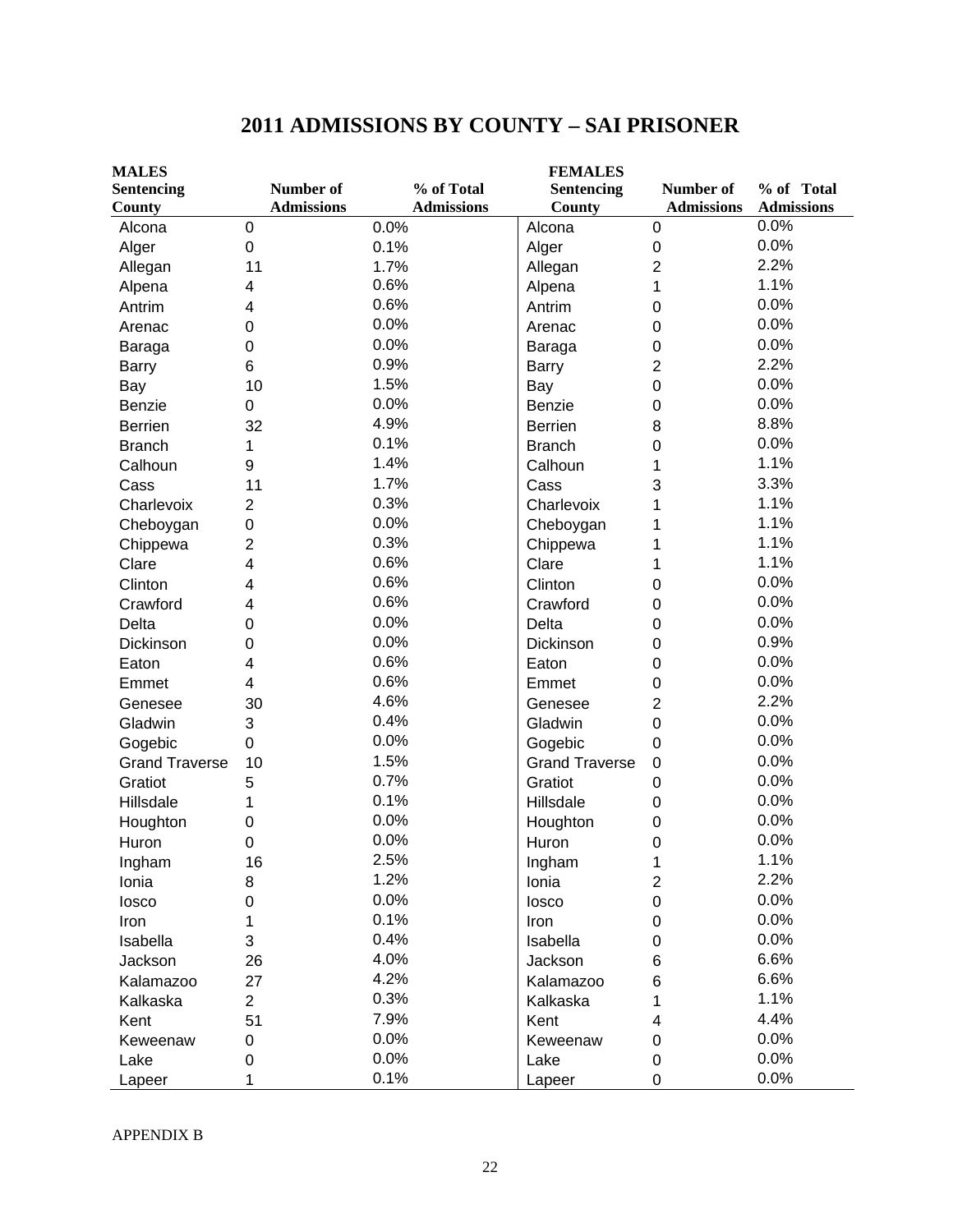| <b>MALES</b>      |                   |                   | <b>FEMALES</b> |                         |                   |                   |
|-------------------|-------------------|-------------------|----------------|-------------------------|-------------------|-------------------|
| <b>Sentencing</b> | Number of         | % of Total        | Sentencing     |                         | Number of         | % of Total        |
| County            | <b>Admissions</b> | <b>Admissions</b> | County         |                         | <b>Admissions</b> | <b>Admissions</b> |
| Leelanau          | 3                 | 0.4%              | Leelanau       | $\boldsymbol{0}$        |                   | 0.0%              |
| Lenawee           | 14                | 2.1%              | Lenawee        | $\mathbf 2$             |                   | 2.2%              |
| Livingston        | 7                 | 1.1%              | Livingston     | $\overline{2}$          |                   | 2.2%              |
| Luce              | $\overline{2}$    | 0.3%              | Luce           | 0                       |                   | 0.0%              |
| Mackinac          | $\mathbf 0$       | 0.0%              | Mackinac       | 0                       |                   | 0.0%              |
| Macomb            | 35                | 5.4%              | Macomb         | 6                       |                   | 6.6%              |
| Manistee          | 1                 | 0.1%              | Manistee       | 0                       |                   | 0.0%              |
| Marquette         | 3                 | 0.4%              | Marquette      | 0                       |                   | 0.0%              |
| Mason             | 1                 | 0.1%              | Mason          | 0                       |                   | 0.0%              |
| Mecosta           | 4                 | 0.6%              | Mecosta        | 0                       |                   | 0.0%              |
| Menominee         | 0                 | 0.0%              | Menominee      | 0                       |                   | 0.0%              |
| Midland           | 4                 | 0.6%              | Midland        | 1                       |                   | 1.1%              |
| Missaukee         | 3                 | 0.4%              | Missaukee      | 0                       |                   | 0.0%              |
| Monroe            | 21                | 3.2%              | Monroe         | 1                       |                   | 1.1%              |
| Montcalm          | 3                 | 0.4%              | Montcalm       | $\mathbf 2$             |                   | 2.2%              |
| Montmorency       | $\overline{0}$    | 0.0%              | Montmorency    | 0                       |                   | 0.0%              |
| Muskegon          | 16                | 2.5%              | Muskegon       | $\overline{\mathbf{4}}$ |                   | 4.4%              |
| Newaygo           | $\overline{2}$    | 0.3%              | Newaygo        | 0                       |                   | 0.0%              |
| Oakland           | 22                | 3.4%              | Oakland        | 8                       |                   | 8.8%              |
| Oceana            | $\mathbf 0$       | 0.0%              | Oceana         | 0                       |                   | 0.0%              |
| Ogemaw            | 1                 | 0.1%              | Ogemaw         | 0                       |                   | 0.0%              |
| Ontonagon         | $\mathbf 0$       | 0.0%              | Ontonagon      | 0                       |                   | 0.0%              |
| Osceola           | 4                 | 0.6%              | Osceola        | 0                       |                   | 0.0%              |
| Oscoda            | 0                 | 0.0%              | Oscoda         | 0                       |                   | 0.0%              |
| Otsego            | 1                 | 0.1%              | Otsego         | 0                       |                   | 0.0%              |
| Ottawa            | 4                 | 0.6%              | Ottawa         | 2                       |                   | 2.2%              |
| Presque Isle      | $\mathbf 0$       | 0.0%              | Presque Isle   | $\mathbf 0$             |                   | 0.0%              |
| Roscommon         | 1                 | 0.1%              | Roscommon      | 0                       |                   | 0.0%              |
| Saginaw           | 10                | 1.5%              | Saginaw        | 1                       |                   | 1.1%              |
| St. Clair         | 8                 | 1.2%              | St. Clair      | 1                       |                   | 1.1%              |
| St. Joseph        | 20                | 3.1%              | St. Joseph     | $\overline{c}$          |                   | 2.2%              |
| Sanilac           | $\mathbf 0$       | 0.0%              | Sanilac        | 0                       |                   | 0.0%              |
| Schoolcraft       | 0                 | 0.0%              | Schoolcraft    | 0                       |                   | 0.0%              |
| Shiawassee        | 2                 | 0.3%              | Shiawassee     | 1                       |                   | 1.1%              |
| Tuscola           | 3                 | 0.4%              | Tuscola        | 0                       |                   | 0.0%              |
| Van Buren         | 13                | 2.0%              | Van Buren      | 0                       |                   | 0.0%              |
| Washtenaw         | 17                | 2.6%              | Washtenaw      | 3                       |                   | 3.3%              |
| Wayne             | 120               | 18.6%             | Wayne          | 10                      |                   | 11.1%             |
| Wexford           | 5                 | 0.7%              | Wexford        | 1                       |                   | 1.8%              |
|                   |                   |                   |                |                         |                   |                   |
| <b>Totals</b>     | 646               | 100.0%            |                | 90                      |                   | 100.0%            |

# **2011 ADMISSIONS BY COUNTY – SAI PRISONER – Cont.**

APPENDIX B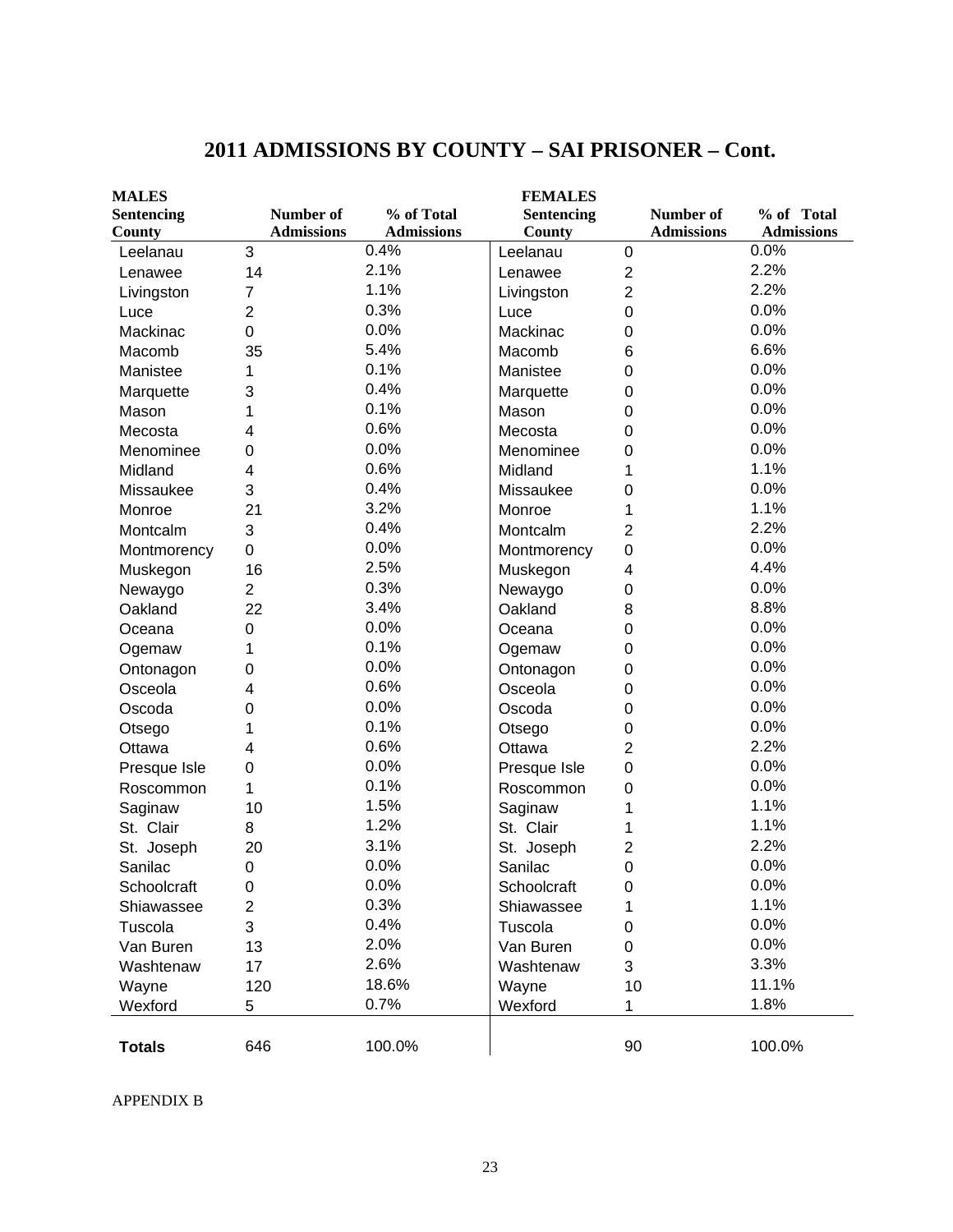| <b>IRM MALES</b>      |                   |                   | <b>IRF FEMALES</b>    |                   |                   |  |  |
|-----------------------|-------------------|-------------------|-----------------------|-------------------|-------------------|--|--|
| <b>Sentencing</b>     | Number of         | % of Total        | <b>Sentencing</b>     | Number of         | % of Total        |  |  |
| County                | <b>Admissions</b> | <b>Admissions</b> | County                | <b>Admissions</b> | <b>Admissions</b> |  |  |
| Alcona                | 1                 | 0.1%              | Alcona                | $\boldsymbol{0}$  | 0.0%              |  |  |
| Alger                 | 0                 | 0.0%              | Alger                 | $\boldsymbol{0}$  | 0.0%              |  |  |
| Allegan               | 4                 | 0.5%              | Allegan               | 0                 | 0.0%              |  |  |
| Alpena                | $\overline{2}$    | 0.2%              | Alpena                | 0                 | 0.0%              |  |  |
| Antrim                | $\overline{2}$    | 0.2%              | Antrim                | 0                 | 0.0%              |  |  |
| Arenac                | $\mathbf 0$       | 0.0%              | Arenac                | 0                 | 0.0%              |  |  |
| Baraga                | $\boldsymbol{0}$  | 0.0%              | Baraga                | 0                 | 0.0%              |  |  |
| <b>Barry</b>          | $\overline{2}$    | 0.2%              | <b>Barry</b>          | 0                 | 0.0%              |  |  |
| Bay                   | 15                | 1.7%              | Bay                   | 1                 | 5.5%              |  |  |
| Benzie                | 1                 | 0.1%              | Benzie                | 0                 | 0.0%              |  |  |
| <b>Berrien</b>        | 46                | 5.4%              | <b>Berrien</b>        | 1                 | 0.0%              |  |  |
| <b>Branch</b>         | $\overline{2}$    | 0.2%              | <b>Branch</b>         | 0                 | 0.0%              |  |  |
| Calhoun               | 14                | 1.6%              | Calhoun               | 1                 | 5.5%              |  |  |
| Cass                  | 5                 | 0.6%              | Cass                  | 0                 | 0.0%              |  |  |
| Charlevoix            | 1                 | 0.1%              | Charlevoix            | 0                 | 0.0%              |  |  |
| Cheboygan             | 1                 | 0.1%              | Cheboygan             | 0                 | 0.0%              |  |  |
| Chippewa              | 9                 | 1.1%              | Chippewa              | 0                 | 0.0%              |  |  |
| Clare                 | $\overline{2}$    | 0.2%              | Clare                 | 0                 | 0.0%              |  |  |
| Clinton               | $\overline{2}$    | 0.2%              | Clinton               | 0                 | 0.0%              |  |  |
| Crawford              | $\overline{2}$    | 0.2%              | Crawford              | 0                 | 0.0%              |  |  |
| Delta                 | $\overline{0}$    | 0.0%              | Delta                 | 0                 | 0.0%              |  |  |
| Dickinson             | 1                 | 0.1%              | Dickinson             | 0                 | 0.0%              |  |  |
| Eaton                 | 1                 | 0.1%              | Eaton                 | 0                 | 0.0%              |  |  |
| Emmet                 | 3                 | 0.4%              | Emmet                 | 0                 | 0.0%              |  |  |
| Genesee               | 48                | 5.6%              | Genesee               | $\overline{2}$    | 11.1%             |  |  |
| Gladwin               | 0                 | 0.0%              | Gladwin               | 1                 | 5.5%              |  |  |
| Gogebic               | 0                 | 0.0%              | Gogebic               | 0                 | 0.0%              |  |  |
| <b>Grand Traverse</b> | 0                 | 0.0%              | <b>Grand Traverse</b> | $\pmb{0}$         | 0.0%              |  |  |
| Gratiot               | 4                 | 0.5%              | Gratiot               | 0                 | 0.0%              |  |  |
| Hillsdale             | 3                 | 0.4%              | Hillsdale             | 0                 | 0.0%              |  |  |
| Houghton              | 0                 | 0.0%              | Houghton              | 0                 | 0.0%              |  |  |
| Huron                 | 2                 | 0.2%              | Huron                 | 0                 | 0.0%              |  |  |
| Ingham                | 16                | 1.8%              | Ingham                | 0                 | 0.0%              |  |  |
| Ionia                 | 5                 | 0.6%              | Ionia                 | 0                 | 0.0%              |  |  |
| losco                 | 0                 | 0.0%              | losco                 | $\Omega$          | 0.0%              |  |  |
| Iron                  | 1                 | 0.1%              | Iron                  | 0                 | 0.0%              |  |  |
| Isabella              | 3                 | 0.4%              | Isabella              | 0                 | 0.0%              |  |  |
| Jackson               | 16                | 1.8%              | Jackson               | 0                 | 0.0%              |  |  |
| Kalamazoo             | 21                | 2.5%              | Kalamazoo             | 1                 | 5.5%              |  |  |
| Kalkaska              | $\overline{2}$    | 0.2%              | Kalkaska              | 0                 | 0.0%              |  |  |
| Kent                  | 68                | 8.0%              | Kent                  | $\overline{2}$    | 11.1%             |  |  |
| Keweenaw              | 0                 | 0.0%              | Keweenaw              | 0                 | 0.0%              |  |  |
| Lake                  | 0                 | 0.0%              | Lake                  | 0                 | 0.0%              |  |  |
| Lapeer                | 1                 | 0.1%              | Lapeer                | 0                 | 0.0%              |  |  |

# **2011 ADMISSIONS BY COUNTY – IN REACH PRISONER**

APPENDIX C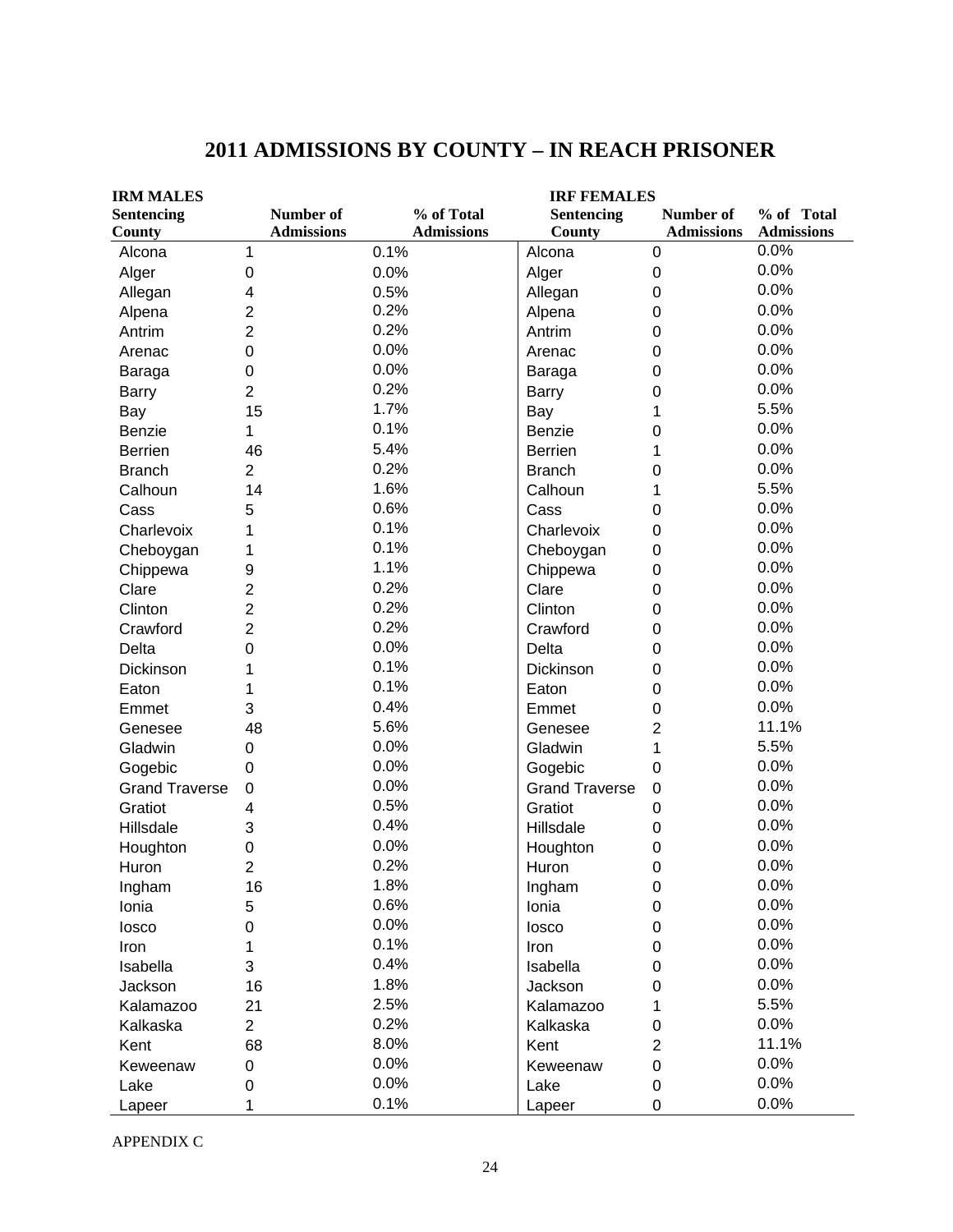| <b>IRM MALES</b>  |                   | <b>IRF FEMALES</b> |                   |                  |                   |                   |  |  |
|-------------------|-------------------|--------------------|-------------------|------------------|-------------------|-------------------|--|--|
| <b>Sentencing</b> | Number of         | % of Total         | <b>Sentencing</b> |                  | Number of         | % of Total        |  |  |
| County            | <b>Admissions</b> | <b>Admissions</b>  | <b>County</b>     |                  | <b>Admissions</b> | <b>Admissions</b> |  |  |
| Leelanau          | 0                 | 0.0%               | Leelanau          | $\boldsymbol{0}$ |                   | 0.0%              |  |  |
| Lenawee           | 4                 | 0.5%               | Lenawee           | $\boldsymbol{0}$ |                   | 0.0%              |  |  |
| Livingston        | 12                | 1.4%               | Livingston        | 1                |                   | 5.5%              |  |  |
| Luce              | 1                 | 0.1%               | Luce              | $\mathbf 0$      |                   | 0.0%              |  |  |
| Mackinac          | $\mathbf 0$       | 0.0%               | Mackinac          | $\mathbf 0$      |                   | 0.0%              |  |  |
| Macomb            | 30                | 3.5%               | Macomb            | $\mathbf 0$      |                   | 0.0%              |  |  |
| Manistee          | 0                 | 0.0%               | Manistee          | $\mathbf 0$      |                   | 0.0%              |  |  |
| Marquette         | 1                 | 0.1%               | Marquette         | $\boldsymbol{0}$ |                   | 0.0%              |  |  |
| Mason             | 0                 | 0.0%               | Mason             | $\boldsymbol{0}$ |                   | 0.0%              |  |  |
| Mecosta           | 5                 | 0.6%               | Mecosta           | $\mathbf 0$      |                   | 0.0%              |  |  |
| Menominee         | 0                 | 0.0%               | Menominee         | $\mathbf 0$      |                   | 0.0%              |  |  |
| Midland           | 4                 | 0.5%               | Midland           | $\mathbf 0$      |                   | 0.0%              |  |  |
| Missaukee         | 0                 | 0.0%               | Missaukee         | $\mathbf 0$      |                   | 0.0%              |  |  |
| Monroe            | 12                | 1.4%               | Monroe            | $\mathbf 0$      |                   | 0.0%              |  |  |
| Montcalm          | 3                 | 0.4%               | Montcalm          | 0                |                   | 0.0%              |  |  |
| Montmorency       | $\mathbf 0$       | 0.0%               | Montmorency       | $\mathbf 0$      |                   | 0.0%              |  |  |
| Muskegon          | 37                | 4.4%               | Muskegon          | 1                |                   | 5.5%              |  |  |
| Newaygo           | 1                 | 0.1%               | Newaygo           | $\boldsymbol{0}$ |                   | 0.0%              |  |  |
| Oakland           | 82                | 9.6%               | Oakland           | $\overline{2}$   |                   | 11.1%             |  |  |
| Oceana            | 1                 | 0.1%               | Oceana            | $\mathbf 0$      |                   | 0.0%              |  |  |
| Ogemaw            | 2                 | 0.2%               | Ogemaw            | $\mathbf 0$      |                   | 0.0%              |  |  |
| Ontonagon         | 0                 | 0.0%               | Ontonagon         | $\boldsymbol{0}$ |                   | 0.0%              |  |  |
| Osceola           | 0                 | 0.0%               | Osceola           | 0                |                   | 0.0%              |  |  |
| Oscoda            | 0                 | 0.0%               | Oscoda            | $\boldsymbol{0}$ |                   | 0.0%              |  |  |
| Otsego            | 4                 | 0.5%               | Otsego            | $\boldsymbol{0}$ |                   | 0.0%              |  |  |
| Ottawa            | 8                 | 0.9%               | Ottawa            | $\mathbf 0$      |                   | 0.0%              |  |  |
| Presque Isle      | 1                 | 0.1%               | Presque Isle      | $\mathbf 0$      |                   | 0.0%              |  |  |
| Roscommon         | 3                 | 0.4%               | Roscommon         | $\mathbf 0$      |                   | 0.0%              |  |  |
| Saginaw           | 32                | 3.8%               | Saginaw           | 3                |                   | 16.7%             |  |  |
| St. Clair         | 6                 | 0.7%               | St. Clair         | $\mathbf 0$      |                   | 0.0%              |  |  |
| St. Joseph        | 2                 | 0.2%               | St. Joseph        | 0                |                   | 0.0%              |  |  |
| Sanilac           | 0                 | 0.0%               | Sanilac           | 0                |                   | 0.0%              |  |  |
| Schoolcraft       | 2                 | 0.2%               | Schoolcraft       | 0                |                   | 0.0%              |  |  |
| Shiawassee        | 7                 | 0.8%               | Shiawassee        | $\boldsymbol{0}$ |                   | 0.0%              |  |  |
| Tuscola           | 3                 | 0.4%               | Tuscola           | 0                |                   | 0.0%              |  |  |
| Van Buren         | 4                 | 0.5%               | Van Buren         | 0                |                   | 0.0%              |  |  |
| Washtenaw         | 14                | 1.6%               | Washtenaw         |                  |                   | 5.5%              |  |  |
| Wayne             | 261               | 30.7%              | Wayne             | 1                |                   | 5.5%              |  |  |
| Wexford           | 1                 | 0.1%               | Wexford           | 0                |                   | 0.0%              |  |  |
|                   |                   |                    |                   |                  |                   |                   |  |  |
| <b>Totals</b>     | 850               | 100%               |                   | 18               |                   | 100%              |  |  |

# **2011 ADMISSIONS BY COUNTY – IN REACH PRISONER – Cont.**

APPENDIX C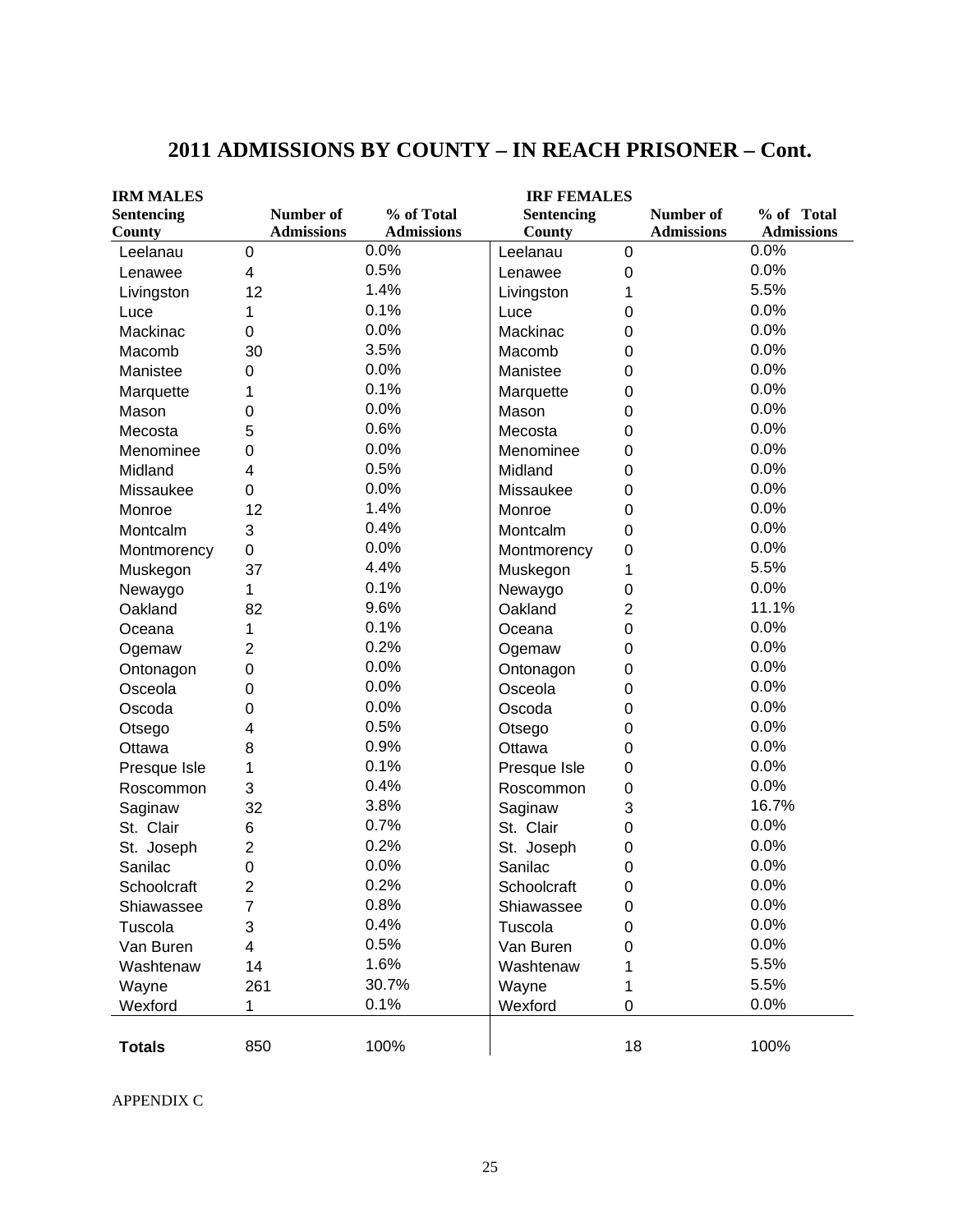



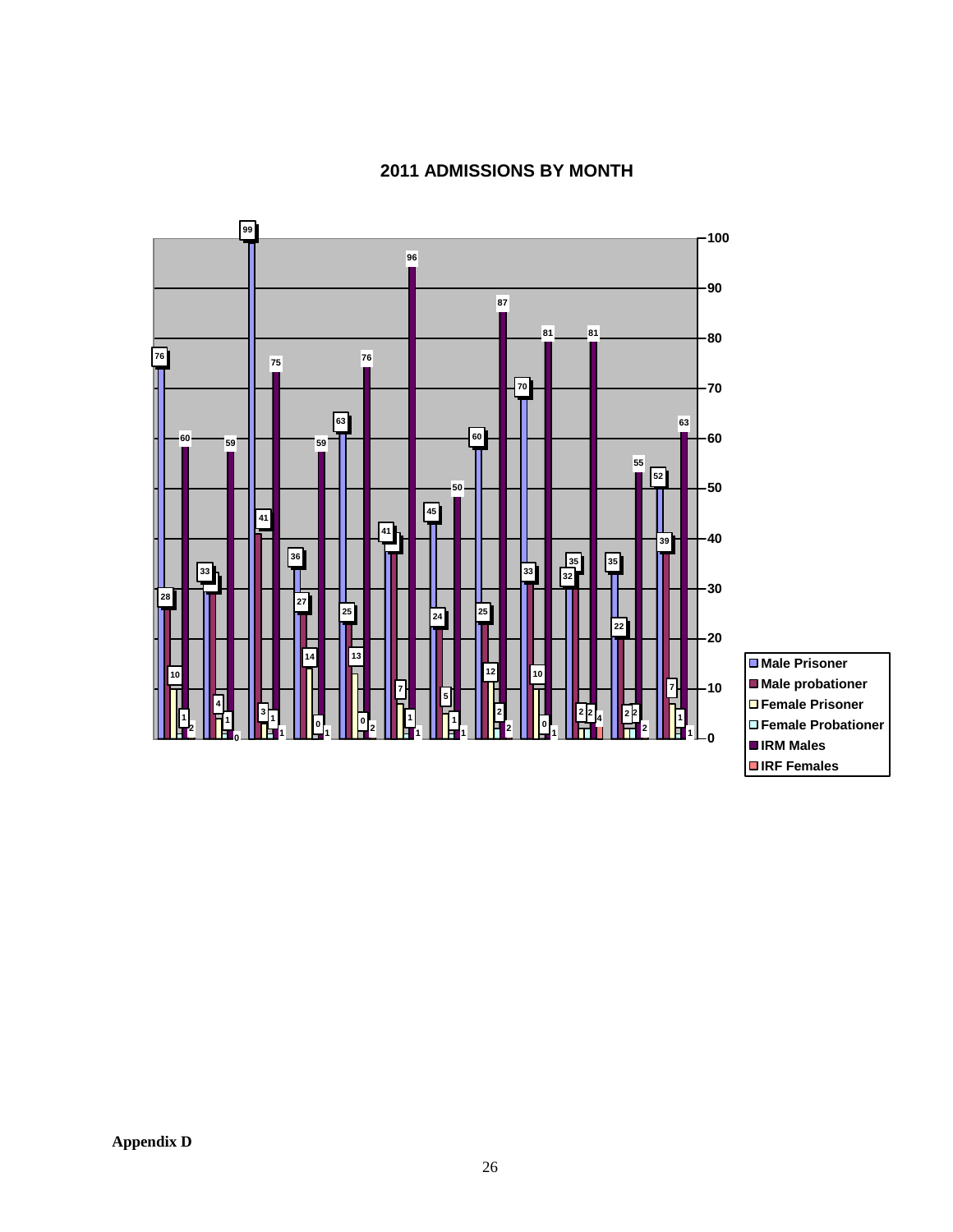#### **2011 ADMISSIONS BY GENDER**





**Appendix E**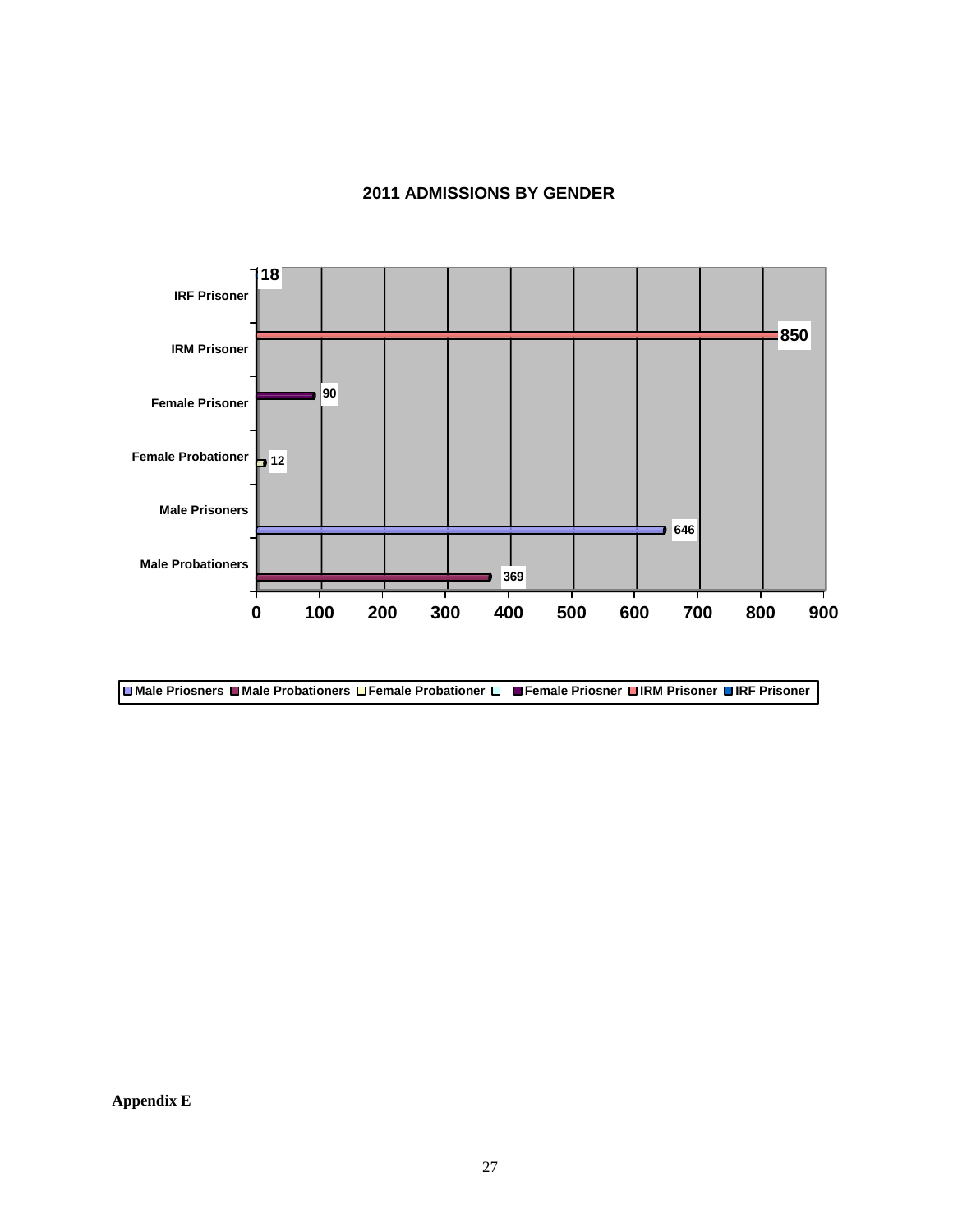

# **2011 MONTHLY POPULATION TOTALS**

**Appendix F**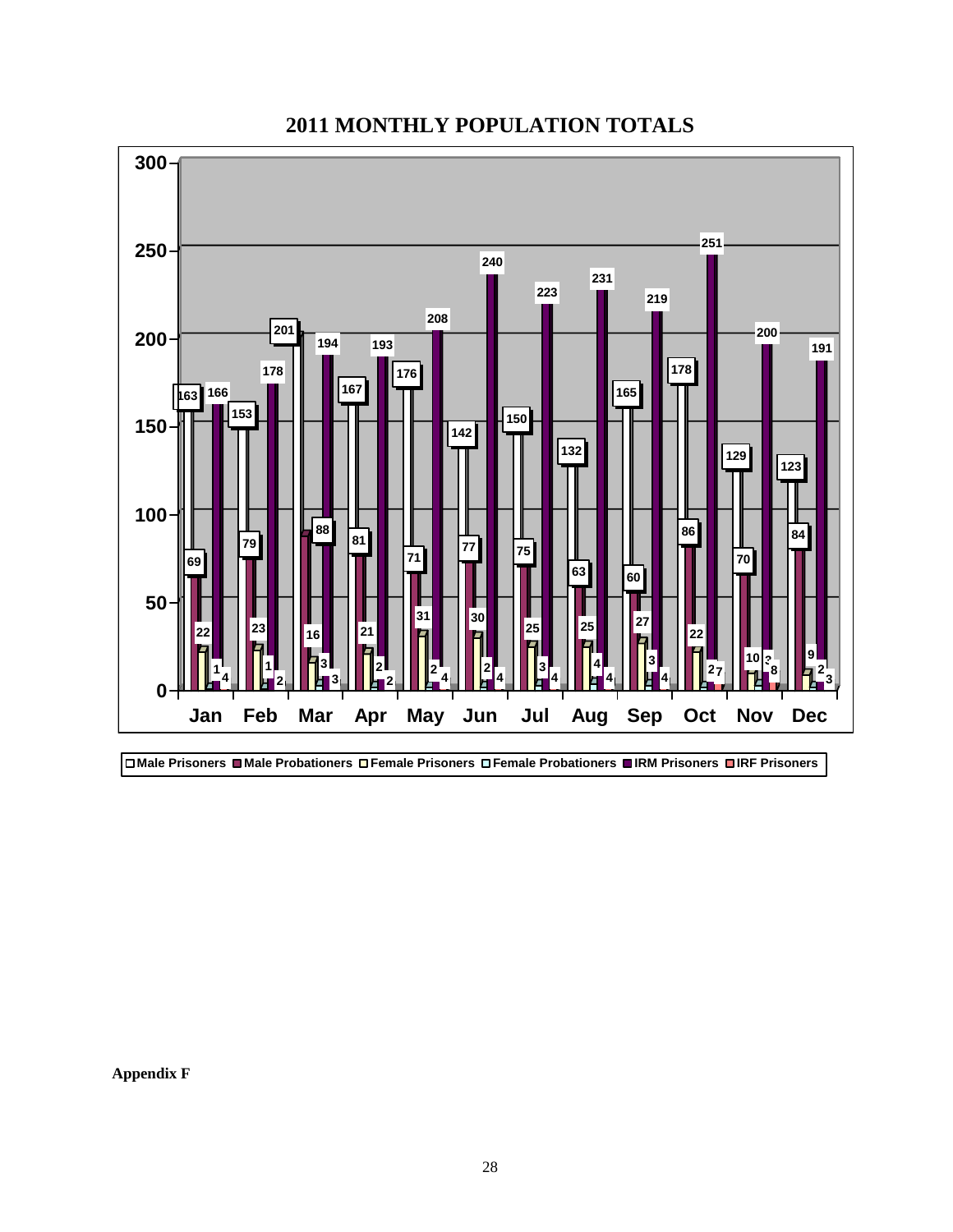# **2011 PROGRAM OUTCOMES BY COUNTY – MALE PROBATIONER**

|                       | Successful     | Rule           | Voluntary   | Medical          | Unqualified      | <b>Totals</b> |
|-----------------------|----------------|----------------|-------------|------------------|------------------|---------------|
|                       | Completion     | Violator       | Withdrawal  | Termination      |                  |               |
| Alcona                | $\mathbf 0$    | 0              | $\mathbf 0$ | $\mathbf 0$      | $\mathbf 0$      | 0             |
| Alger                 | 0              | 0              | $\mathbf 0$ | $\mathbf 0$      | $\boldsymbol{0}$ | 0             |
| Allegan               | 1              | $\mathbf 0$    | 0           | 0                | 0                | 1             |
| Alpena                | 3              | 0              | $\mathbf 0$ | 0                | 0                | 3             |
| Antrim                | 0              | 0              | $\mathbf 0$ | 0                | 0                | 0             |
| Arenac                | 0              | 0              | $\mathbf 0$ | 0                | 0                | 0             |
| Baraga                | 0              | $\mathbf 0$    | 0           | 0                | 0                | 0             |
| <b>Barry</b>          | 1              | $\mathbf 0$    | 0           | 0                | 0                | 0             |
| Bay                   | 8              | $\mathbf 0$    | 0           | 1                | $\boldsymbol{0}$ | 9             |
| <b>Benzie</b>         | 0              | $\mathbf 0$    | 0           | 0                | 0                | 0             |
| <b>Berrien</b>        | 6              | 1              | 0           | 0                | 0                | 7             |
| <b>Branch</b>         | 0              | 0              | 0           | 0                | 1                | 1             |
| Calhoun               | 1              | 0              | $\mathbf 0$ | 0                | 0                |               |
| Cass                  | 1              | 0              | $\mathbf 0$ | 0                | 0                | 1             |
| Charlevoix            | 0              | 0              | 0           | 0                | 0                | 0             |
| Cheboygan             | 0              | $\mathbf 0$    | $\mathbf 0$ | 0                | 0                | 0             |
| Chippewa              | 0              | $\mathbf 0$    | 0           | 0                | 0                | 0             |
| Clare                 |                | 0              | 0           | 0                | 0                | 1             |
| Clinton               |                | 1              | 0           | 0                | 0                | 2             |
| Crawford              | 0              | 0              | $\mathbf 0$ | 0                | 0                | 0             |
| Delta                 | 0              | 0              | $\mathbf 0$ | 0                | 0                | 0             |
| Dickinson             | 0              | 0              | $\mathbf 0$ | 0                | 0                | 0             |
| Eaton                 | 0              | $\mathbf 0$    | $\mathbf 0$ | 0                | 0                | 0             |
| Emmet                 | $\overline{0}$ | $\mathbf 0$    | $\mathbf 0$ | 0                | 0                | 0             |
| Genesee               | 36             | 5              | 0           | 0                | $\mathbf 2$      | 43            |
| Gladwin               | 0              | $\mathbf 0$    | 0           | 0                | 0                | 0             |
| Gogebic               | 0              | 0              | 0           | 0                | 0                | 0             |
| <b>Grand Traverse</b> | 1              | 0              | $\mathbf 0$ | 0                | $\boldsymbol{0}$ | 1             |
| Gratiot               | $\mathbf 0$    | 0              | $\mathbf 0$ | 0                | 0                | 0             |
| Hillsdale             | $\overline{2}$ | 0              | $\mathbf 0$ | 0                | 0                | 2             |
| Houghton              | $\mathbf 0$    | $\mathbf 0$    | 0           | 0                | 0                | 0             |
| Huron                 | $\mathbf 0$    | 0              | $\mathbf 0$ | 0                | 0                | 0             |
| Ingham                | 7              | 1              | $\mathbf 0$ | $\mathbf 0$      | $\mathbf 0$      | 8             |
|                       |                | $\pmb{0}$      | $\pmb{0}$   | $\mathbf 0$      | $\pmb{0}$        |               |
| Ionia                 |                | $\mathbf 0$    | $\mathbf 0$ | $\mathbf 0$      | 0                | 1<br>0        |
| losco                 | 0              |                | $\pmb{0}$   | 0                | 0                |               |
| Iron                  | 0              | 0              | 0           | 0                | 0                | 0             |
| Isabella              | 0              | 0              | $\Omega$    |                  |                  | 0             |
| Jackson               | 9              | $\overline{2}$ |             | 1                | 0                | 12            |
| Kalamazoo             | 14             | 4              | $\Omega$    | 1                | 1                | 20            |
| Kalkaska              | 0              | 0              | $\Omega$    | 0                | $\Omega$         | 0             |
| Kent                  | 14             | $\overline{2}$ | $\Omega$    | $\overline{2}$   | 0                | 18            |
| Keweenaw              | 0              | $\mathbf 0$    | 0           | $\boldsymbol{0}$ | 0                | 0             |
| Lake                  | 0              | 0              | 0           | 0                | 0                | 0             |
| Lapeer                | 1              | $\overline{0}$ | 0           | 0                | 0                | 1             |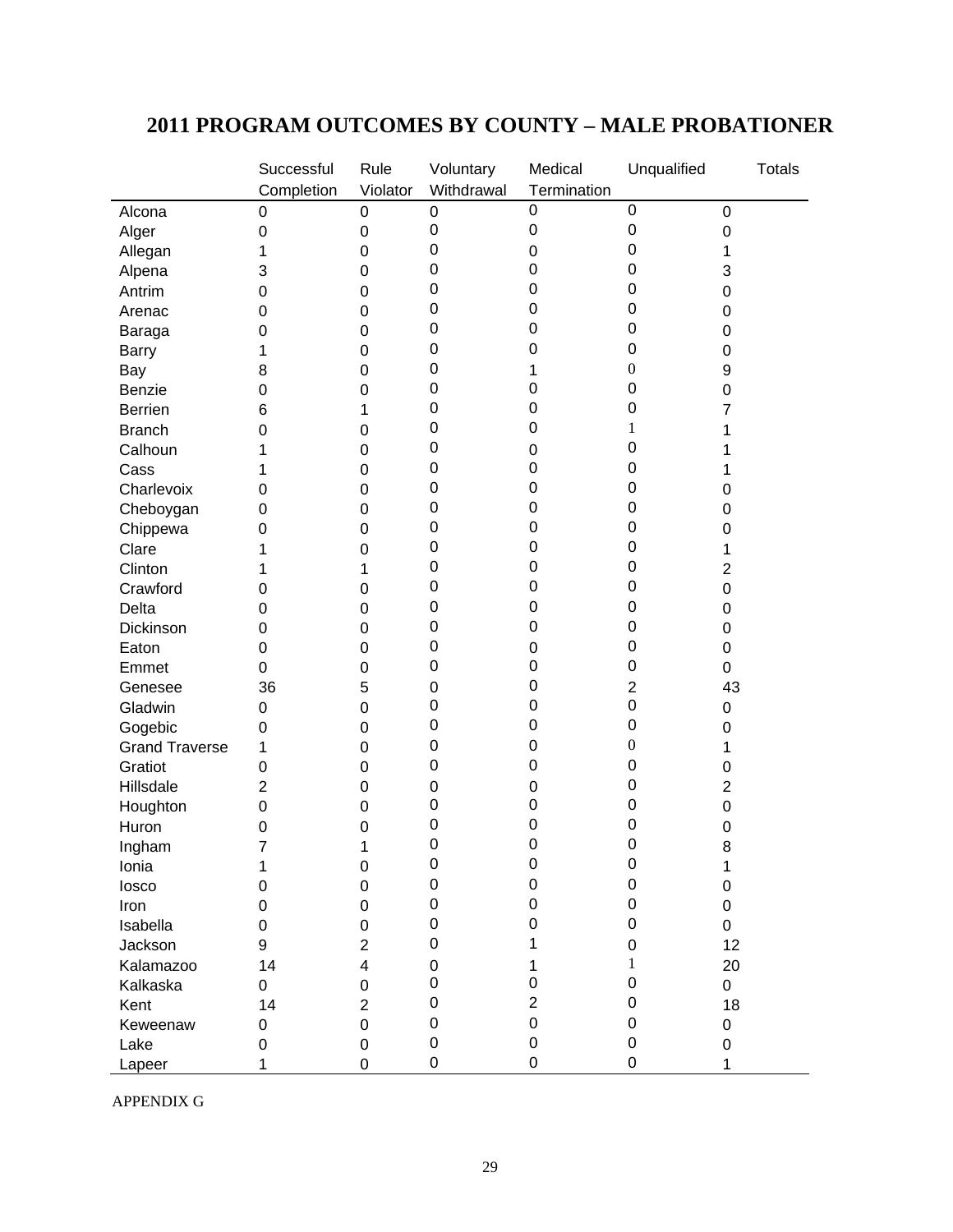# **2011 PROGRAM OUTCOMES BY COUNTY – MALE PROBATIONER –Cont.**

|              | Successful     | Rule             | Voluntary        | Medical          | Unqualified      | <b>Totals</b>  |
|--------------|----------------|------------------|------------------|------------------|------------------|----------------|
|              | Completion     | Violator         | Withdrawal       | Termination      |                  |                |
| Leelanau     | 0              | 0                | $\overline{0}$   | 0                | $\mathbf 0$      | 0              |
| Lenawee      | 0              | $\overline{2}$   | 0                | $\boldsymbol{0}$ | $\boldsymbol{0}$ | 2              |
| Livingston   | 4              | 0                | 0                | 1                | 0                | 5              |
| Luce         | 0              | 0                | 0                | 0                | 0                | 0              |
| Mackinac     | 0              | 0                | 0                | 0                | 0                | 0              |
| Macomb       | 26             | 1                | 0                | 2                | 1                | 30             |
| Manistee     | 0              | 0                | 1                | $\boldsymbol{0}$ | 0                | 1              |
| Marquette    | 0              | 0                | 0                | 0                | 0                | 0              |
| Mason        | 2              | 0                | 0                | 0                | 0                | 2              |
| Mecosta      | 0              | 0                | 0                | 0                | 0                | 0              |
| Menominee    | 0              | 0                | 0                | 0                | 0                | 0              |
| Midland      | 5              | 0                | 0                | 0                | 1                | 6              |
| Missaukee    | 0              | 0                | 0                | 0                | 0                | 0              |
| Monroe       | 10             | 1                | 0                | 0                | 1                | 12             |
| Montcalm     | 1              | 0                | 0                | 0                | 0                | 1              |
| Montmorency  | 1              | 0                | 0                | 0                | 0                | 1              |
| Muskegon     | 3              | 0                | 1                | 0                | 0                | 4              |
| Newaygo      | $\overline{2}$ | 0                | 0                | 0                | 0                | $\overline{2}$ |
| Oakland      | 14             | 1                | 0                | 1                | 0                | 16             |
| Oceana       | 0              | 0                | 0                | 0                | 0                | 0              |
| Ogemaw       | 0              | 0                | 0                | 0                | 0                | 0              |
| Ontonagon    | 0              | 0                | 0                | 0                | 0                | 0              |
| Osceola      | 0              | 0                | 0                | 0                | 0                | 0              |
| Oscoda       | 0              | 0                | 0                | 0                | 0                | 0              |
| Otsego       | 0              | 0                | 0                | 0                | 0                | 0              |
| Ottawa       | 0              | 0                | $\boldsymbol{0}$ | 0                | $\boldsymbol{0}$ | 0              |
| Presque Isle | 0              | 0                | 0                | 0                | 0                | 0              |
| Roscommon    | $\overline{2}$ | 0                | 0                | 0                | 0                | $\overline{2}$ |
| Saginaw      | 10             | 2                | 1                | 1                | 0                | 14             |
| St. Clair    | 1              | $\boldsymbol{0}$ | 0                | 0                | $\boldsymbol{0}$ | 1              |
| St. Joseph   | 0              | 0                | $\mathbf 0$      | 0                | 0                | 0              |
| Sanilac      | 0              | 0                | 0                | 0                | 0                | 0              |
| Schoolcraft  | 0              | 0                | $\mathbf 0$      | 0                | 0                | 0              |
| Shiawassee   | 0              | 0                | 0                | 1                | 0                | 1              |
| Tuscola      | $\overline{2}$ | 0                | 0                | 0                | 1                | 3              |
| Van Buren    | 6              | 0                | 0                | 0                | 0                | 6              |
| Washtenaw    | 16             | 1                | 0                | 1                | 0                | 18             |
| Wayne        | 77             | 8                | 5                | 4                | $\overline{2}$   | 96             |
| Wexford      | $\mathbf{1}$   | 0                | 0                | 0                | 0                | 0              |
|              |                |                  |                  |                  |                  |                |
| <b>TOTAL</b> | 275            | 32               | 8                | 16               | 10               | 341            |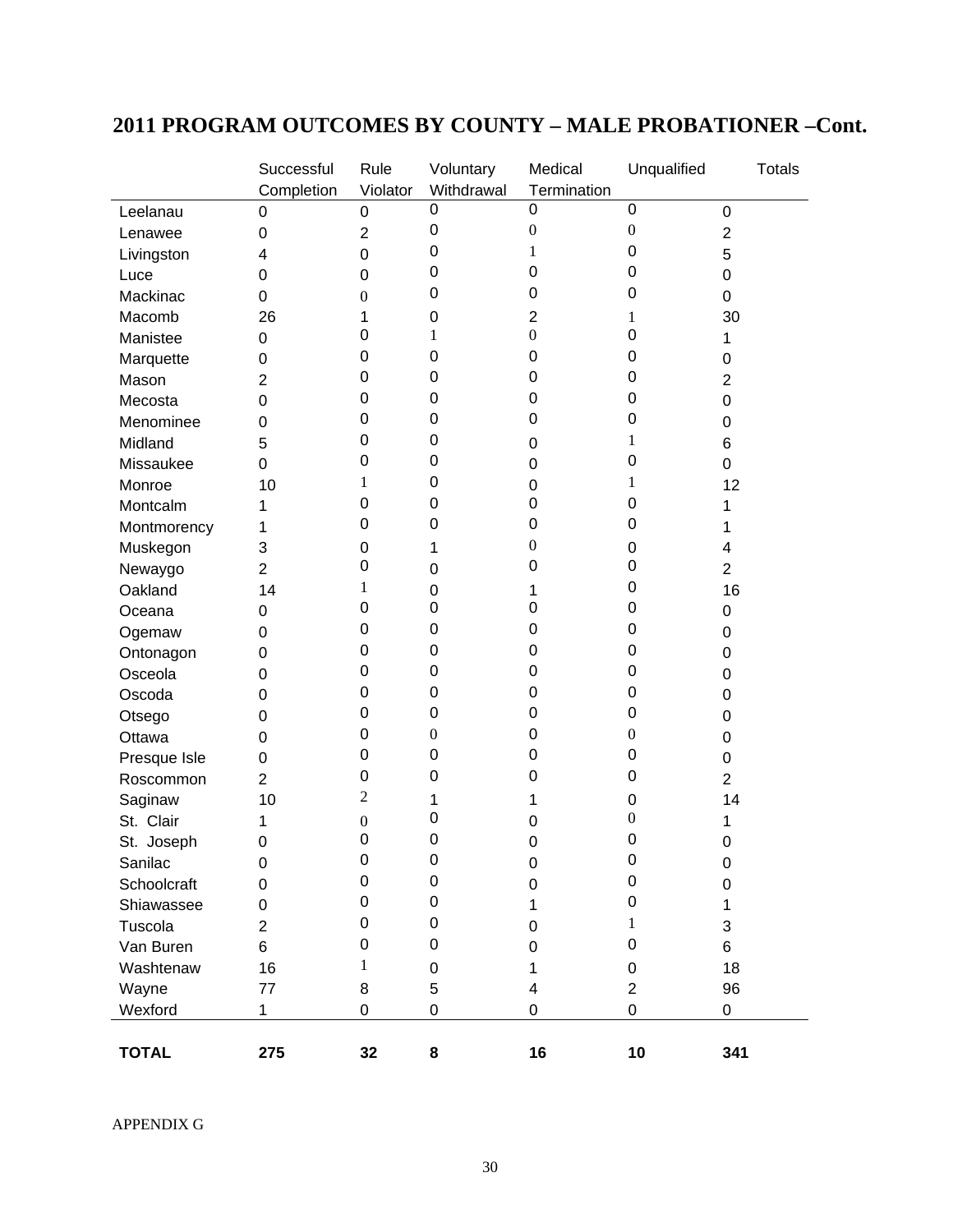# **2011 PROGRAM OUTCOMES BY COUNTY – FEMALE PROBATIONER**

|                                  | Successful       | Rule             | Voluntary        | Medical     | Unqualified      | <b>Totals</b>  |
|----------------------------------|------------------|------------------|------------------|-------------|------------------|----------------|
|                                  | Completion       | Violator         | Withdrawal       | Termination |                  |                |
| Alcona                           | 0                | $\pmb{0}$        | $\mathbf 0$      | 0           | $\boldsymbol{0}$ | $\mathsf 0$    |
| Alger                            | 0                | $\mathbf 0$      | $\boldsymbol{0}$ | 0           | 0                | 0              |
| Allegan                          | $\mathbf 0$      | 0                | $\mathbf 0$      | 0           | $\mathbf 0$      | 0              |
| Alpena                           | $\mathbf 0$      | 0                | $\mathbf 0$      | 0           | 0                | 0              |
| Antrim                           | $\mathbf 0$      | 0                | $\mathbf 0$      | 0           | 0                | 0              |
| Arenac                           | 0                | 0                | $\mathbf 0$      | 0           | 0                | 0              |
| Baraga                           | $\mathbf 0$      | 0                | $\mathbf 0$      | 0           | 0                | 0              |
| <b>Barry</b>                     | 0                | $\mathbf 0$      | $\mathbf 0$      | 0           | $\mathbf 0$      | 0              |
| Bay                              | 1                | $\mathbf 0$      | $\mathbf 0$      | 0           | 0                | 1              |
| Benzie                           | 0                | 0                | $\boldsymbol{0}$ | 0           | 0                | 0              |
| <b>Berrien</b>                   | 0                | 0                | $\mathbf 0$      | 0           | 0                | 0              |
| <b>Branch</b>                    | 1                | 0                | $\mathbf 0$      | 0           | 0                | 1              |
| Calhoun                          | $\mathbf 0$      | 0                | $\mathbf 0$      | 0           | 0                | 0              |
| Cass                             | $\mathbf 0$      | 0                | $\mathbf 0$      | 0           | 0                | 0              |
| Charlevoix                       | $\mathbf 0$      | 0                | $\mathbf 0$      | 0           | 0                | 0              |
| Cheboygan                        | $\mathbf 0$      | 0                | $\mathbf 0$      | 0           | $\mathbf 0$      | 0              |
| Chippewa                         | $\mathbf 0$      | $\mathbf 0$      | $\mathbf 0$      | $\mathbf 0$ | 0                | 0              |
| Clare                            | $\mathbf 0$      | 0                | $\boldsymbol{0}$ | 0           | 0                | 0              |
| Clinton                          | 0                | 0                | $\mathbf 0$      | 0           | 0                | 0              |
| Crawford                         | $\mathbf 0$      | 0                | $\mathbf 0$      | 0           | 0                | 0              |
| Delta                            | $\mathbf 0$      | 0                | $\mathbf 0$      | 0           | 0                | 0              |
| Dickinson                        | $\mathbf 0$      | 0                | $\mathbf 0$      | 0           | 0                | 0              |
| Eaton                            | $\mathbf 0$      | 0                | $\mathbf 0$      | 0           | $\mathbf 0$      | 0              |
| Emmet                            | 0                | 0                | $\mathbf 0$      | 0           | $\mathbf 0$      | 0              |
| Genesee                          | $\mathbf 0$      | $\mathbf 0$      | $\mathbf 0$      | 0           | 0                | 0              |
| Gladwin                          | $\mathbf 0$      | 0                | $\boldsymbol{0}$ | 0           |                  |                |
|                                  | 0                | 0                | $\mathbf 0$      | 0           | 0<br>0           | 0              |
| Gogebic<br><b>Grand Traverse</b> | 0                |                  |                  |             |                  | 0              |
|                                  |                  | 0                | $\mathbf 0$      | 0           | 0                | 0              |
| Gratiot                          | $\mathbf 0$      | 0                | $\mathbf 0$      | 0           | 0                | 0              |
| Hillsdale                        | 1                | 0                | $\mathbf 0$      | 0           | 0                | 1              |
| Houghton                         | $\boldsymbol{0}$ | 0                | $\mathbf 0$      | 0           | 0                | 0              |
| Huron                            | $\mathbf 0$      | 0                | $\mathbf 0$      | 0           | $\mathbf 0$      | 0              |
| Ingham                           | 1                | 1                | $\mathbf 0$      | $\mathbf 0$ | $\mathbf 0$      | $\overline{2}$ |
| Ionia                            | $\pmb{0}$        | $\pmb{0}$        | $\boldsymbol{0}$ | 0           | $\mathbf 0$      | 0              |
| losco                            | 0                | $\boldsymbol{0}$ | $\mathsf 0$      | $\mathbf 0$ | 0                | $\mathsf 0$    |
| Iron                             | 0                | 0                | 0                | 0           | 0                | 0              |
| Isabella                         | 0                | 0                | 0                | 0           | 0                | 0              |
| Jackson                          | 0                | 0                | $\mathbf 0$      | 0           | 0                | 0              |
| Kalamazoo                        | 0                | 1                | 0                | 0           | $\Omega$         | 1              |
| Kalkaska                         | 0                | 0                | $\mathbf 0$      | 0           | 0                | 0              |
| Kent                             | 0                | 0                | 0                | 0           | 0                | 0              |
| Keweenaw                         | 0                | 0                | $\boldsymbol{0}$ | 0           | 0                | 0              |
| Lake                             | 0                | 0                | $\boldsymbol{0}$ | 0           | 0                | 0              |
| Lapeer                           | 0                | 0                | 0                | $\mathsf 0$ | 0                | 0              |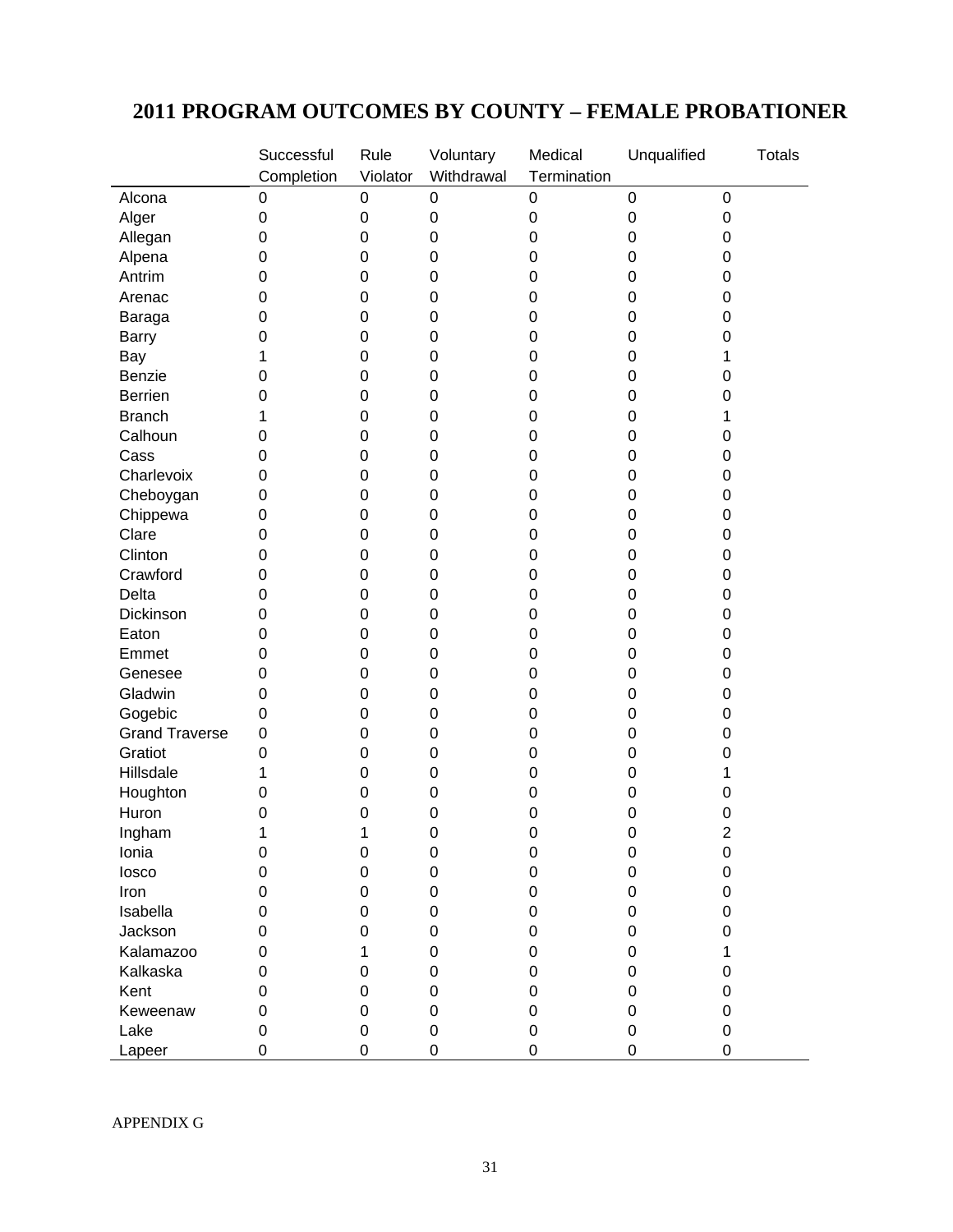# **2011 PROGRAM OUTCOMES BY COUNTY – FEMALE PROBATIONER – Cont.**

|              | Successful              | Rule             | Voluntary   | Medical          | Unqualified      | <b>Totals</b>    |
|--------------|-------------------------|------------------|-------------|------------------|------------------|------------------|
|              | Completion              | Violator         | Withdrawal  | Termination      |                  |                  |
| Leelanau     | 0                       | 0                | 0           | $\boldsymbol{0}$ | $\boldsymbol{0}$ | $\pmb{0}$        |
| Lenawee      | 0                       | $\boldsymbol{0}$ | 0           | $\mathbf 0$      | 0                | 0                |
| Livingston   | 0                       | 0                | $\mathbf 0$ | 0                | 0                | 0                |
| Luce         | 0                       | 0                | $\mathbf 0$ | $\mathbf 0$      | 0                | 0                |
| Mackinac     | 0                       | 0                | $\mathbf 0$ | $\mathbf 0$      | 0                | 0                |
| Macomb       | 0                       | 0                | 0           | $\mathbf 0$      | 0                | 0                |
| Manistee     | 0                       | $\mathbf 0$      | $\mathbf 0$ | $\mathbf 0$      | 0                | 0                |
| Marquette    | 0                       | $\mathbf 0$      | 0           | $\mathbf 0$      | 0                | 0                |
| Mason        | 0                       | 0                | 0           | $\mathbf 0$      | 0                | 0                |
| Mecosta      | 0                       | 0                | 0           | 0                | 0                | 0                |
| Menominee    | 0                       | 0                | 0           | 0                | 0                | 0                |
| Midland      | 0                       | 0                | 0           | $\mathbf 0$      | 0                | 0                |
| Missaukee    | 0                       | 0                | 0           | $\mathbf 0$      | 0                | 0                |
| Monroe       | 0                       | 0                | $\mathbf 0$ | $\mathbf 0$      | 0                | 0                |
| Montcalm     | 0                       | 0                | $\mathbf 0$ | $\mathbf 0$      | 0                | 0                |
| Montmorency  | 0                       | 0                | $\mathbf 0$ | $\mathbf 0$      | 0                | 0                |
| Muskegon     | 0                       | 0                | 0           | $\mathbf 0$      | 0                | 0                |
| Newaygo      | 0                       | 0                | 0           | $\mathbf 0$      | 0                | 0                |
| Oakland      | 1                       | 0                | 0           | 0                | 1                | $\overline{2}$   |
| Oceana       | 0                       | 0                | 0           | $\mathbf 0$      | 0                | 0                |
| Ogemaw       | 0                       | 0                | 0           | $\mathbf 0$      | 0                | 0                |
| Ontonagon    | 0                       | 0                | 0           | $\mathbf 0$      | 0                | 0                |
| Osceola      | 0                       | $\mathbf 0$      | $\mathbf 0$ | $\mathbf 0$      | 0                | 0                |
| Oscoda       | 0                       | $\mathbf 0$      | $\mathbf 0$ | $\mathbf 0$      | 0                | 0                |
| Otsego       | 0                       | 0                | 0           | $\mathbf 0$      | 0                | 0                |
| Ottawa       | 0                       | 0                | 0           | $\mathbf 0$      | 0                | 0                |
| Presque Isle | 0                       | 0                | 0           | 0                | 0                | 0                |
| Roscommon    | 0                       | 0                | 0           | $\mathbf 0$      | 0                | 0                |
| Saginaw      | 0                       | 0                | 0           | 1                | 0                | 1                |
| St. Clair    | 0                       | 0                | $\mathbf 0$ | $\mathbf 0$      | 0                | 0                |
| St. Joseph   | 0                       | 0                | $\mathbf 0$ | $\mathbf 0$      | 0                | 0                |
| Sanilac      | 0                       | 0                | 0           | 0                | 0                | 0                |
| Schoolcraft  | $\mathbf 0$             | $\mathbf 0$      | $\mathbf 0$ | 0                | 0                | 0                |
| Shiawassee   | 0                       | 0                | 0           | $\mathbf 0$      | $\mathbf 0$      | $\boldsymbol{0}$ |
| Tuscola      | 0                       | $\Omega$         | 0           | $\Omega$         | 0                | 0                |
| Van Buren    | $\theta$                | 0                | 0           | 0                | 0                | $\theta$         |
| Washtenaw    | $\boldsymbol{0}$        | 0                | 0           | 0                | 1                | 1                |
| Wayne        | $\overline{2}$          | 0                | 0           | $\boldsymbol{0}$ | 0                | $\overline{2}$   |
| Wexford      | 0                       | 0                | 0           | $\pmb{0}$        | $\mathbf 0$      | 0                |
|              |                         |                  |             |                  |                  |                  |
| <b>TOTAL</b> | $\overline{\mathbf{7}}$ | $\mathbf 2$      | $\pmb{0}$   | 1                | $\mathbf 2$      | 12               |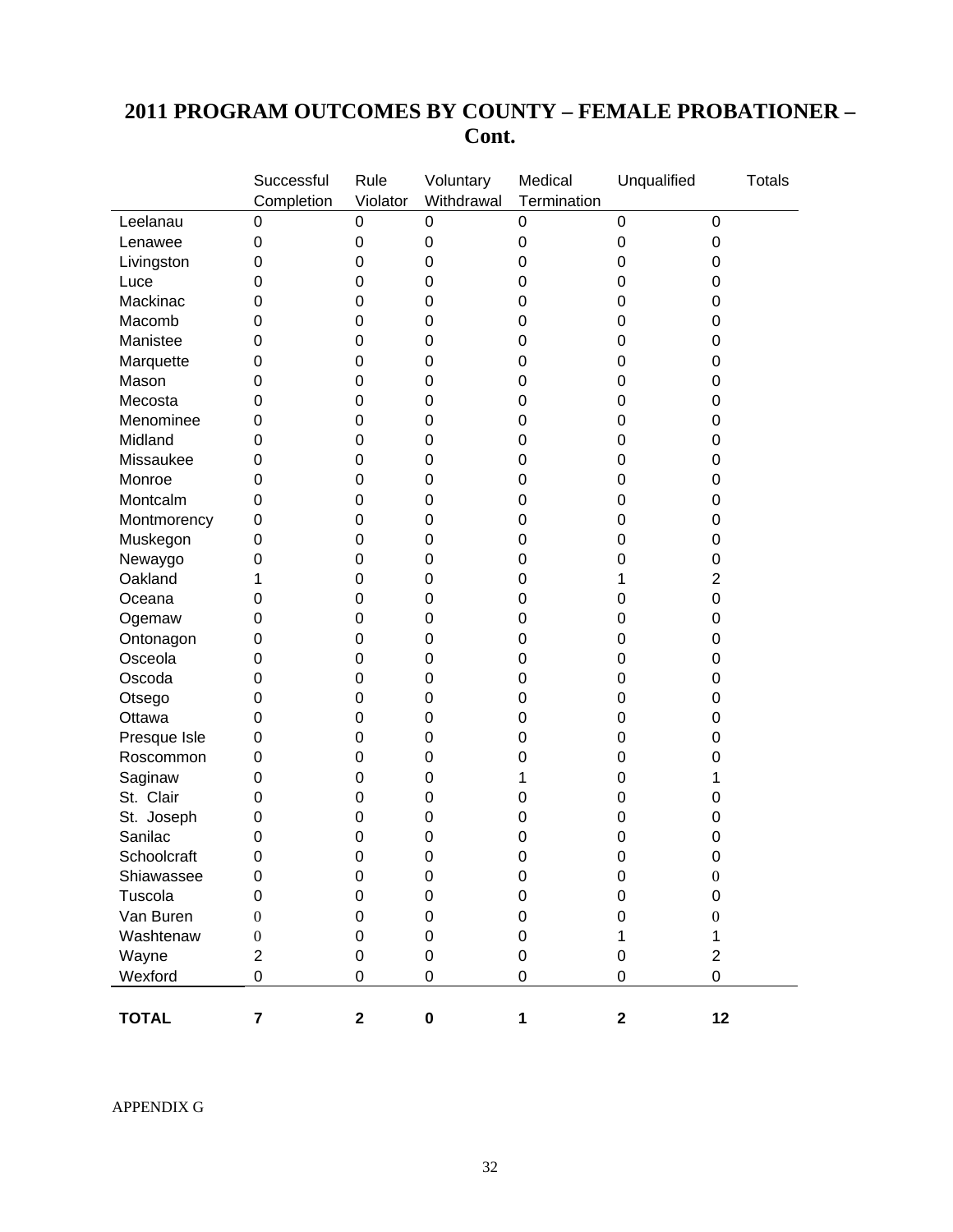# **2011 PROGRAM OUTCOMES BY COUNTY – SAI MALE PRISONER**

| Completion<br>Violator<br>Withdrawal<br>Termination<br>$\boldsymbol{0}$<br>$\boldsymbol{0}$<br>Alcona<br>$\boldsymbol{0}$<br>$\boldsymbol{0}$<br>$\mathbf{1}$<br>1<br>$\boldsymbol{0}$<br>$\boldsymbol{0}$<br>Alger<br>$\boldsymbol{0}$<br>$\boldsymbol{0}$<br>$\boldsymbol{0}$<br>$\boldsymbol{0}$<br>$\boldsymbol{0}$<br>$\boldsymbol{0}$<br>Allegan<br>9<br>$\boldsymbol{0}$<br>$\boldsymbol{0}$<br>9<br>0<br>0<br>Alpena<br>3<br>$\boldsymbol{0}$<br>$\boldsymbol{0}$<br>3<br>$\boldsymbol{0}$<br>0<br>Antrim<br>2<br>$\boldsymbol{0}$<br>$\boldsymbol{0}$<br>$\overline{c}$<br>0<br>0<br>$\boldsymbol{0}$<br>$\boldsymbol{0}$<br>$\boldsymbol{0}$<br>$\boldsymbol{0}$<br>Arenac<br>$\boldsymbol{0}$<br>0<br>$\boldsymbol{0}$<br>Baraga<br>$\boldsymbol{0}$<br>$\boldsymbol{0}$<br>$\overline{0}$<br>$\boldsymbol{0}$<br>0<br><b>Barry</b><br>$\boldsymbol{0}$<br>6<br>1<br>7<br>9<br>$\boldsymbol{0}$<br>0<br>8<br>$\mathbf{1}$<br>$\boldsymbol{0}$<br>Bay<br>$\boldsymbol{0}$<br>$\boldsymbol{0}$<br>Benzie<br>$\boldsymbol{0}$<br>1<br>$\boldsymbol{0}$<br>1<br>$\overline{\mathbf{4}}$<br>$\boldsymbol{0}$<br><b>Berrien</b><br>27<br>$\boldsymbol{0}$<br>1<br>32<br>$\boldsymbol{0}$<br>0<br><b>Branch</b><br>$\boldsymbol{0}$<br>$\boldsymbol{0}$<br>1<br>1<br>$\boldsymbol{0}$<br>0<br>Calhoun<br>7<br>$\boldsymbol{0}$<br>$\boldsymbol{0}$<br>7<br>1<br>0<br>Cass<br>7<br>$\boldsymbol{0}$<br>8<br>$\boldsymbol{0}$<br>$\boldsymbol{0}$<br>0<br>Charlevoix<br>3<br>$\boldsymbol{0}$<br>$\boldsymbol{0}$<br>3<br>0<br>$\overline{0}$<br>Cheboygan<br>$\boldsymbol{0}$<br>$\boldsymbol{0}$<br>1<br>1<br>$\boldsymbol{0}$<br>0<br>Chippewa<br>$\overline{2}$<br>$\boldsymbol{0}$<br>$\boldsymbol{0}$<br>$\overline{c}$<br>$\boldsymbol{0}$<br>1<br>Clare<br>2<br>$\boldsymbol{0}$<br>$\boldsymbol{0}$<br>3<br>$\boldsymbol{0}$<br>$\boldsymbol{0}$<br>Clinton<br>4<br>$\boldsymbol{0}$<br>$\boldsymbol{0}$<br>$\overline{4}$<br>$\boldsymbol{0}$<br>0<br>Crawford<br>3<br>$\boldsymbol{0}$<br>1<br>4<br>$\boldsymbol{0}$<br>0<br>Delta<br>$\boldsymbol{0}$<br>$\boldsymbol{0}$<br>1<br>1<br>$\boldsymbol{0}$<br>0<br>Dickinson<br>$\boldsymbol{0}$<br>$\boldsymbol{0}$<br>1<br>1<br>$\boldsymbol{0}$<br>1<br>Eaton<br>5<br>$\boldsymbol{0}$<br>$\boldsymbol{0}$<br>6<br>$\boldsymbol{0}$<br>0<br>Emmet<br>$\overline{2}$<br>$\boldsymbol{0}$<br>$\boldsymbol{0}$<br>$\overline{2}$<br>$\overline{\mathbf{4}}$<br>0<br>Genesee<br>25<br>$\overline{c}$<br>32<br>1<br>$\boldsymbol{0}$<br>$\boldsymbol{0}$<br>Gladwin<br>$\overline{4}$<br>$\boldsymbol{0}$<br>$\boldsymbol{0}$<br>$\overline{4}$<br>$\boldsymbol{0}$<br>$\boldsymbol{0}$<br>Gogebic<br>$\boldsymbol{0}$<br>$\boldsymbol{0}$<br>$\mathbf{0}$<br>$\boldsymbol{0}$<br>0<br>0<br><b>Grand Traverse</b><br>5<br>$\boldsymbol{0}$<br>$\boldsymbol{0}$<br>5<br>$\boldsymbol{0}$<br>0<br>Gratiot<br>$\overline{2}$<br>$\boldsymbol{0}$<br>$\boldsymbol{0}$<br>$\overline{c}$<br>$\boldsymbol{0}$<br>0<br>Hillsdale<br>2<br>$\boldsymbol{0}$<br>$\sqrt{2}$<br>$\boldsymbol{0}$<br>$\boldsymbol{0}$<br>$\boldsymbol{0}$<br>Houghton<br>$\boldsymbol{0}$<br>$\boldsymbol{0}$<br>$\boldsymbol{0}$<br>$\boldsymbol{0}$<br>Huron<br>$\boldsymbol{0}$<br>0<br>$\boldsymbol{0}$<br>$\boldsymbol{0}$<br>$\mathbf 0$<br>$\boldsymbol{0}$<br>$\mathbf{1}$<br>1<br>15<br>$18\,$<br>Ingham<br>$\boldsymbol{0}$<br>$\mathbf{1}$<br>1<br>$\boldsymbol{0}$<br>Ionia<br>$\boldsymbol{0}$<br>$\boldsymbol{0}$<br>$8\,$<br>7<br>$\boldsymbol{0}$<br>$\boldsymbol{0}$<br>losco<br>$\boldsymbol{0}$<br>$\boldsymbol{0}$<br>$\boldsymbol{0}$<br>$\overline{0}$<br>$\boldsymbol{0}$<br>$\overline{0}$<br>Iron<br>3<br>$\boldsymbol{0}$<br>$\boldsymbol{0}$<br>3<br>$\boldsymbol{0}$<br>Isabella<br>1<br>$\overline{2}$<br>$\boldsymbol{0}$<br>$\boldsymbol{0}$<br>$\mathbf{1}$<br>$\overline{c}$<br>$\boldsymbol{0}$<br>Jackson<br>22<br>25<br>$\boldsymbol{0}$<br>1<br>$\overline{c}$<br>$\boldsymbol{0}$<br>Kalamazoo<br>26<br>$\boldsymbol{0}$<br>29<br>1 | Successful | Rule             | Voluntary | Medical | Unqualified | <b>Totals</b> |
|-------------------------------------------------------------------------------------------------------------------------------------------------------------------------------------------------------------------------------------------------------------------------------------------------------------------------------------------------------------------------------------------------------------------------------------------------------------------------------------------------------------------------------------------------------------------------------------------------------------------------------------------------------------------------------------------------------------------------------------------------------------------------------------------------------------------------------------------------------------------------------------------------------------------------------------------------------------------------------------------------------------------------------------------------------------------------------------------------------------------------------------------------------------------------------------------------------------------------------------------------------------------------------------------------------------------------------------------------------------------------------------------------------------------------------------------------------------------------------------------------------------------------------------------------------------------------------------------------------------------------------------------------------------------------------------------------------------------------------------------------------------------------------------------------------------------------------------------------------------------------------------------------------------------------------------------------------------------------------------------------------------------------------------------------------------------------------------------------------------------------------------------------------------------------------------------------------------------------------------------------------------------------------------------------------------------------------------------------------------------------------------------------------------------------------------------------------------------------------------------------------------------------------------------------------------------------------------------------------------------------------------------------------------------------------------------------------------------------------------------------------------------------------------------------------------------------------------------------------------------------------------------------------------------------------------------------------------------------------------------------------------------------------------------------------------------------------------------------------------------------------------------------------------------------------------------------------------------------------------------------------------------------------------------------------------------------------------------------------------------------------------------------------------------------------------------------------------------------------------------------------------------------------------------------------------------------------------------------------------------------------------------------------------------------------------------------------------------------------------------------------------------------------------------------------------------------------------------------------------------------------------------------------------------------------------------------------------------------------------------------------|------------|------------------|-----------|---------|-------------|---------------|
|                                                                                                                                                                                                                                                                                                                                                                                                                                                                                                                                                                                                                                                                                                                                                                                                                                                                                                                                                                                                                                                                                                                                                                                                                                                                                                                                                                                                                                                                                                                                                                                                                                                                                                                                                                                                                                                                                                                                                                                                                                                                                                                                                                                                                                                                                                                                                                                                                                                                                                                                                                                                                                                                                                                                                                                                                                                                                                                                                                                                                                                                                                                                                                                                                                                                                                                                                                                                                                                                                                                                                                                                                                                                                                                                                                                                                                                                                                                                                                                                       |            |                  |           |         |             |               |
|                                                                                                                                                                                                                                                                                                                                                                                                                                                                                                                                                                                                                                                                                                                                                                                                                                                                                                                                                                                                                                                                                                                                                                                                                                                                                                                                                                                                                                                                                                                                                                                                                                                                                                                                                                                                                                                                                                                                                                                                                                                                                                                                                                                                                                                                                                                                                                                                                                                                                                                                                                                                                                                                                                                                                                                                                                                                                                                                                                                                                                                                                                                                                                                                                                                                                                                                                                                                                                                                                                                                                                                                                                                                                                                                                                                                                                                                                                                                                                                                       |            |                  |           |         |             |               |
|                                                                                                                                                                                                                                                                                                                                                                                                                                                                                                                                                                                                                                                                                                                                                                                                                                                                                                                                                                                                                                                                                                                                                                                                                                                                                                                                                                                                                                                                                                                                                                                                                                                                                                                                                                                                                                                                                                                                                                                                                                                                                                                                                                                                                                                                                                                                                                                                                                                                                                                                                                                                                                                                                                                                                                                                                                                                                                                                                                                                                                                                                                                                                                                                                                                                                                                                                                                                                                                                                                                                                                                                                                                                                                                                                                                                                                                                                                                                                                                                       |            |                  |           |         |             |               |
|                                                                                                                                                                                                                                                                                                                                                                                                                                                                                                                                                                                                                                                                                                                                                                                                                                                                                                                                                                                                                                                                                                                                                                                                                                                                                                                                                                                                                                                                                                                                                                                                                                                                                                                                                                                                                                                                                                                                                                                                                                                                                                                                                                                                                                                                                                                                                                                                                                                                                                                                                                                                                                                                                                                                                                                                                                                                                                                                                                                                                                                                                                                                                                                                                                                                                                                                                                                                                                                                                                                                                                                                                                                                                                                                                                                                                                                                                                                                                                                                       |            |                  |           |         |             |               |
|                                                                                                                                                                                                                                                                                                                                                                                                                                                                                                                                                                                                                                                                                                                                                                                                                                                                                                                                                                                                                                                                                                                                                                                                                                                                                                                                                                                                                                                                                                                                                                                                                                                                                                                                                                                                                                                                                                                                                                                                                                                                                                                                                                                                                                                                                                                                                                                                                                                                                                                                                                                                                                                                                                                                                                                                                                                                                                                                                                                                                                                                                                                                                                                                                                                                                                                                                                                                                                                                                                                                                                                                                                                                                                                                                                                                                                                                                                                                                                                                       |            |                  |           |         |             |               |
|                                                                                                                                                                                                                                                                                                                                                                                                                                                                                                                                                                                                                                                                                                                                                                                                                                                                                                                                                                                                                                                                                                                                                                                                                                                                                                                                                                                                                                                                                                                                                                                                                                                                                                                                                                                                                                                                                                                                                                                                                                                                                                                                                                                                                                                                                                                                                                                                                                                                                                                                                                                                                                                                                                                                                                                                                                                                                                                                                                                                                                                                                                                                                                                                                                                                                                                                                                                                                                                                                                                                                                                                                                                                                                                                                                                                                                                                                                                                                                                                       |            |                  |           |         |             |               |
|                                                                                                                                                                                                                                                                                                                                                                                                                                                                                                                                                                                                                                                                                                                                                                                                                                                                                                                                                                                                                                                                                                                                                                                                                                                                                                                                                                                                                                                                                                                                                                                                                                                                                                                                                                                                                                                                                                                                                                                                                                                                                                                                                                                                                                                                                                                                                                                                                                                                                                                                                                                                                                                                                                                                                                                                                                                                                                                                                                                                                                                                                                                                                                                                                                                                                                                                                                                                                                                                                                                                                                                                                                                                                                                                                                                                                                                                                                                                                                                                       |            |                  |           |         |             |               |
|                                                                                                                                                                                                                                                                                                                                                                                                                                                                                                                                                                                                                                                                                                                                                                                                                                                                                                                                                                                                                                                                                                                                                                                                                                                                                                                                                                                                                                                                                                                                                                                                                                                                                                                                                                                                                                                                                                                                                                                                                                                                                                                                                                                                                                                                                                                                                                                                                                                                                                                                                                                                                                                                                                                                                                                                                                                                                                                                                                                                                                                                                                                                                                                                                                                                                                                                                                                                                                                                                                                                                                                                                                                                                                                                                                                                                                                                                                                                                                                                       |            |                  |           |         |             |               |
|                                                                                                                                                                                                                                                                                                                                                                                                                                                                                                                                                                                                                                                                                                                                                                                                                                                                                                                                                                                                                                                                                                                                                                                                                                                                                                                                                                                                                                                                                                                                                                                                                                                                                                                                                                                                                                                                                                                                                                                                                                                                                                                                                                                                                                                                                                                                                                                                                                                                                                                                                                                                                                                                                                                                                                                                                                                                                                                                                                                                                                                                                                                                                                                                                                                                                                                                                                                                                                                                                                                                                                                                                                                                                                                                                                                                                                                                                                                                                                                                       |            |                  |           |         |             |               |
|                                                                                                                                                                                                                                                                                                                                                                                                                                                                                                                                                                                                                                                                                                                                                                                                                                                                                                                                                                                                                                                                                                                                                                                                                                                                                                                                                                                                                                                                                                                                                                                                                                                                                                                                                                                                                                                                                                                                                                                                                                                                                                                                                                                                                                                                                                                                                                                                                                                                                                                                                                                                                                                                                                                                                                                                                                                                                                                                                                                                                                                                                                                                                                                                                                                                                                                                                                                                                                                                                                                                                                                                                                                                                                                                                                                                                                                                                                                                                                                                       |            |                  |           |         |             |               |
|                                                                                                                                                                                                                                                                                                                                                                                                                                                                                                                                                                                                                                                                                                                                                                                                                                                                                                                                                                                                                                                                                                                                                                                                                                                                                                                                                                                                                                                                                                                                                                                                                                                                                                                                                                                                                                                                                                                                                                                                                                                                                                                                                                                                                                                                                                                                                                                                                                                                                                                                                                                                                                                                                                                                                                                                                                                                                                                                                                                                                                                                                                                                                                                                                                                                                                                                                                                                                                                                                                                                                                                                                                                                                                                                                                                                                                                                                                                                                                                                       |            |                  |           |         |             |               |
|                                                                                                                                                                                                                                                                                                                                                                                                                                                                                                                                                                                                                                                                                                                                                                                                                                                                                                                                                                                                                                                                                                                                                                                                                                                                                                                                                                                                                                                                                                                                                                                                                                                                                                                                                                                                                                                                                                                                                                                                                                                                                                                                                                                                                                                                                                                                                                                                                                                                                                                                                                                                                                                                                                                                                                                                                                                                                                                                                                                                                                                                                                                                                                                                                                                                                                                                                                                                                                                                                                                                                                                                                                                                                                                                                                                                                                                                                                                                                                                                       |            |                  |           |         |             |               |
|                                                                                                                                                                                                                                                                                                                                                                                                                                                                                                                                                                                                                                                                                                                                                                                                                                                                                                                                                                                                                                                                                                                                                                                                                                                                                                                                                                                                                                                                                                                                                                                                                                                                                                                                                                                                                                                                                                                                                                                                                                                                                                                                                                                                                                                                                                                                                                                                                                                                                                                                                                                                                                                                                                                                                                                                                                                                                                                                                                                                                                                                                                                                                                                                                                                                                                                                                                                                                                                                                                                                                                                                                                                                                                                                                                                                                                                                                                                                                                                                       |            |                  |           |         |             |               |
|                                                                                                                                                                                                                                                                                                                                                                                                                                                                                                                                                                                                                                                                                                                                                                                                                                                                                                                                                                                                                                                                                                                                                                                                                                                                                                                                                                                                                                                                                                                                                                                                                                                                                                                                                                                                                                                                                                                                                                                                                                                                                                                                                                                                                                                                                                                                                                                                                                                                                                                                                                                                                                                                                                                                                                                                                                                                                                                                                                                                                                                                                                                                                                                                                                                                                                                                                                                                                                                                                                                                                                                                                                                                                                                                                                                                                                                                                                                                                                                                       |            |                  |           |         |             |               |
|                                                                                                                                                                                                                                                                                                                                                                                                                                                                                                                                                                                                                                                                                                                                                                                                                                                                                                                                                                                                                                                                                                                                                                                                                                                                                                                                                                                                                                                                                                                                                                                                                                                                                                                                                                                                                                                                                                                                                                                                                                                                                                                                                                                                                                                                                                                                                                                                                                                                                                                                                                                                                                                                                                                                                                                                                                                                                                                                                                                                                                                                                                                                                                                                                                                                                                                                                                                                                                                                                                                                                                                                                                                                                                                                                                                                                                                                                                                                                                                                       |            |                  |           |         |             |               |
|                                                                                                                                                                                                                                                                                                                                                                                                                                                                                                                                                                                                                                                                                                                                                                                                                                                                                                                                                                                                                                                                                                                                                                                                                                                                                                                                                                                                                                                                                                                                                                                                                                                                                                                                                                                                                                                                                                                                                                                                                                                                                                                                                                                                                                                                                                                                                                                                                                                                                                                                                                                                                                                                                                                                                                                                                                                                                                                                                                                                                                                                                                                                                                                                                                                                                                                                                                                                                                                                                                                                                                                                                                                                                                                                                                                                                                                                                                                                                                                                       |            |                  |           |         |             |               |
|                                                                                                                                                                                                                                                                                                                                                                                                                                                                                                                                                                                                                                                                                                                                                                                                                                                                                                                                                                                                                                                                                                                                                                                                                                                                                                                                                                                                                                                                                                                                                                                                                                                                                                                                                                                                                                                                                                                                                                                                                                                                                                                                                                                                                                                                                                                                                                                                                                                                                                                                                                                                                                                                                                                                                                                                                                                                                                                                                                                                                                                                                                                                                                                                                                                                                                                                                                                                                                                                                                                                                                                                                                                                                                                                                                                                                                                                                                                                                                                                       |            |                  |           |         |             |               |
|                                                                                                                                                                                                                                                                                                                                                                                                                                                                                                                                                                                                                                                                                                                                                                                                                                                                                                                                                                                                                                                                                                                                                                                                                                                                                                                                                                                                                                                                                                                                                                                                                                                                                                                                                                                                                                                                                                                                                                                                                                                                                                                                                                                                                                                                                                                                                                                                                                                                                                                                                                                                                                                                                                                                                                                                                                                                                                                                                                                                                                                                                                                                                                                                                                                                                                                                                                                                                                                                                                                                                                                                                                                                                                                                                                                                                                                                                                                                                                                                       |            |                  |           |         |             |               |
|                                                                                                                                                                                                                                                                                                                                                                                                                                                                                                                                                                                                                                                                                                                                                                                                                                                                                                                                                                                                                                                                                                                                                                                                                                                                                                                                                                                                                                                                                                                                                                                                                                                                                                                                                                                                                                                                                                                                                                                                                                                                                                                                                                                                                                                                                                                                                                                                                                                                                                                                                                                                                                                                                                                                                                                                                                                                                                                                                                                                                                                                                                                                                                                                                                                                                                                                                                                                                                                                                                                                                                                                                                                                                                                                                                                                                                                                                                                                                                                                       |            |                  |           |         |             |               |
|                                                                                                                                                                                                                                                                                                                                                                                                                                                                                                                                                                                                                                                                                                                                                                                                                                                                                                                                                                                                                                                                                                                                                                                                                                                                                                                                                                                                                                                                                                                                                                                                                                                                                                                                                                                                                                                                                                                                                                                                                                                                                                                                                                                                                                                                                                                                                                                                                                                                                                                                                                                                                                                                                                                                                                                                                                                                                                                                                                                                                                                                                                                                                                                                                                                                                                                                                                                                                                                                                                                                                                                                                                                                                                                                                                                                                                                                                                                                                                                                       |            |                  |           |         |             |               |
|                                                                                                                                                                                                                                                                                                                                                                                                                                                                                                                                                                                                                                                                                                                                                                                                                                                                                                                                                                                                                                                                                                                                                                                                                                                                                                                                                                                                                                                                                                                                                                                                                                                                                                                                                                                                                                                                                                                                                                                                                                                                                                                                                                                                                                                                                                                                                                                                                                                                                                                                                                                                                                                                                                                                                                                                                                                                                                                                                                                                                                                                                                                                                                                                                                                                                                                                                                                                                                                                                                                                                                                                                                                                                                                                                                                                                                                                                                                                                                                                       |            |                  |           |         |             |               |
|                                                                                                                                                                                                                                                                                                                                                                                                                                                                                                                                                                                                                                                                                                                                                                                                                                                                                                                                                                                                                                                                                                                                                                                                                                                                                                                                                                                                                                                                                                                                                                                                                                                                                                                                                                                                                                                                                                                                                                                                                                                                                                                                                                                                                                                                                                                                                                                                                                                                                                                                                                                                                                                                                                                                                                                                                                                                                                                                                                                                                                                                                                                                                                                                                                                                                                                                                                                                                                                                                                                                                                                                                                                                                                                                                                                                                                                                                                                                                                                                       |            |                  |           |         |             |               |
|                                                                                                                                                                                                                                                                                                                                                                                                                                                                                                                                                                                                                                                                                                                                                                                                                                                                                                                                                                                                                                                                                                                                                                                                                                                                                                                                                                                                                                                                                                                                                                                                                                                                                                                                                                                                                                                                                                                                                                                                                                                                                                                                                                                                                                                                                                                                                                                                                                                                                                                                                                                                                                                                                                                                                                                                                                                                                                                                                                                                                                                                                                                                                                                                                                                                                                                                                                                                                                                                                                                                                                                                                                                                                                                                                                                                                                                                                                                                                                                                       |            |                  |           |         |             |               |
|                                                                                                                                                                                                                                                                                                                                                                                                                                                                                                                                                                                                                                                                                                                                                                                                                                                                                                                                                                                                                                                                                                                                                                                                                                                                                                                                                                                                                                                                                                                                                                                                                                                                                                                                                                                                                                                                                                                                                                                                                                                                                                                                                                                                                                                                                                                                                                                                                                                                                                                                                                                                                                                                                                                                                                                                                                                                                                                                                                                                                                                                                                                                                                                                                                                                                                                                                                                                                                                                                                                                                                                                                                                                                                                                                                                                                                                                                                                                                                                                       |            |                  |           |         |             |               |
|                                                                                                                                                                                                                                                                                                                                                                                                                                                                                                                                                                                                                                                                                                                                                                                                                                                                                                                                                                                                                                                                                                                                                                                                                                                                                                                                                                                                                                                                                                                                                                                                                                                                                                                                                                                                                                                                                                                                                                                                                                                                                                                                                                                                                                                                                                                                                                                                                                                                                                                                                                                                                                                                                                                                                                                                                                                                                                                                                                                                                                                                                                                                                                                                                                                                                                                                                                                                                                                                                                                                                                                                                                                                                                                                                                                                                                                                                                                                                                                                       |            |                  |           |         |             |               |
|                                                                                                                                                                                                                                                                                                                                                                                                                                                                                                                                                                                                                                                                                                                                                                                                                                                                                                                                                                                                                                                                                                                                                                                                                                                                                                                                                                                                                                                                                                                                                                                                                                                                                                                                                                                                                                                                                                                                                                                                                                                                                                                                                                                                                                                                                                                                                                                                                                                                                                                                                                                                                                                                                                                                                                                                                                                                                                                                                                                                                                                                                                                                                                                                                                                                                                                                                                                                                                                                                                                                                                                                                                                                                                                                                                                                                                                                                                                                                                                                       |            |                  |           |         |             |               |
|                                                                                                                                                                                                                                                                                                                                                                                                                                                                                                                                                                                                                                                                                                                                                                                                                                                                                                                                                                                                                                                                                                                                                                                                                                                                                                                                                                                                                                                                                                                                                                                                                                                                                                                                                                                                                                                                                                                                                                                                                                                                                                                                                                                                                                                                                                                                                                                                                                                                                                                                                                                                                                                                                                                                                                                                                                                                                                                                                                                                                                                                                                                                                                                                                                                                                                                                                                                                                                                                                                                                                                                                                                                                                                                                                                                                                                                                                                                                                                                                       |            |                  |           |         |             |               |
|                                                                                                                                                                                                                                                                                                                                                                                                                                                                                                                                                                                                                                                                                                                                                                                                                                                                                                                                                                                                                                                                                                                                                                                                                                                                                                                                                                                                                                                                                                                                                                                                                                                                                                                                                                                                                                                                                                                                                                                                                                                                                                                                                                                                                                                                                                                                                                                                                                                                                                                                                                                                                                                                                                                                                                                                                                                                                                                                                                                                                                                                                                                                                                                                                                                                                                                                                                                                                                                                                                                                                                                                                                                                                                                                                                                                                                                                                                                                                                                                       |            |                  |           |         |             |               |
|                                                                                                                                                                                                                                                                                                                                                                                                                                                                                                                                                                                                                                                                                                                                                                                                                                                                                                                                                                                                                                                                                                                                                                                                                                                                                                                                                                                                                                                                                                                                                                                                                                                                                                                                                                                                                                                                                                                                                                                                                                                                                                                                                                                                                                                                                                                                                                                                                                                                                                                                                                                                                                                                                                                                                                                                                                                                                                                                                                                                                                                                                                                                                                                                                                                                                                                                                                                                                                                                                                                                                                                                                                                                                                                                                                                                                                                                                                                                                                                                       |            |                  |           |         |             |               |
|                                                                                                                                                                                                                                                                                                                                                                                                                                                                                                                                                                                                                                                                                                                                                                                                                                                                                                                                                                                                                                                                                                                                                                                                                                                                                                                                                                                                                                                                                                                                                                                                                                                                                                                                                                                                                                                                                                                                                                                                                                                                                                                                                                                                                                                                                                                                                                                                                                                                                                                                                                                                                                                                                                                                                                                                                                                                                                                                                                                                                                                                                                                                                                                                                                                                                                                                                                                                                                                                                                                                                                                                                                                                                                                                                                                                                                                                                                                                                                                                       |            |                  |           |         |             |               |
|                                                                                                                                                                                                                                                                                                                                                                                                                                                                                                                                                                                                                                                                                                                                                                                                                                                                                                                                                                                                                                                                                                                                                                                                                                                                                                                                                                                                                                                                                                                                                                                                                                                                                                                                                                                                                                                                                                                                                                                                                                                                                                                                                                                                                                                                                                                                                                                                                                                                                                                                                                                                                                                                                                                                                                                                                                                                                                                                                                                                                                                                                                                                                                                                                                                                                                                                                                                                                                                                                                                                                                                                                                                                                                                                                                                                                                                                                                                                                                                                       |            |                  |           |         |             |               |
|                                                                                                                                                                                                                                                                                                                                                                                                                                                                                                                                                                                                                                                                                                                                                                                                                                                                                                                                                                                                                                                                                                                                                                                                                                                                                                                                                                                                                                                                                                                                                                                                                                                                                                                                                                                                                                                                                                                                                                                                                                                                                                                                                                                                                                                                                                                                                                                                                                                                                                                                                                                                                                                                                                                                                                                                                                                                                                                                                                                                                                                                                                                                                                                                                                                                                                                                                                                                                                                                                                                                                                                                                                                                                                                                                                                                                                                                                                                                                                                                       |            |                  |           |         |             |               |
|                                                                                                                                                                                                                                                                                                                                                                                                                                                                                                                                                                                                                                                                                                                                                                                                                                                                                                                                                                                                                                                                                                                                                                                                                                                                                                                                                                                                                                                                                                                                                                                                                                                                                                                                                                                                                                                                                                                                                                                                                                                                                                                                                                                                                                                                                                                                                                                                                                                                                                                                                                                                                                                                                                                                                                                                                                                                                                                                                                                                                                                                                                                                                                                                                                                                                                                                                                                                                                                                                                                                                                                                                                                                                                                                                                                                                                                                                                                                                                                                       |            |                  |           |         |             |               |
|                                                                                                                                                                                                                                                                                                                                                                                                                                                                                                                                                                                                                                                                                                                                                                                                                                                                                                                                                                                                                                                                                                                                                                                                                                                                                                                                                                                                                                                                                                                                                                                                                                                                                                                                                                                                                                                                                                                                                                                                                                                                                                                                                                                                                                                                                                                                                                                                                                                                                                                                                                                                                                                                                                                                                                                                                                                                                                                                                                                                                                                                                                                                                                                                                                                                                                                                                                                                                                                                                                                                                                                                                                                                                                                                                                                                                                                                                                                                                                                                       |            |                  |           |         |             |               |
|                                                                                                                                                                                                                                                                                                                                                                                                                                                                                                                                                                                                                                                                                                                                                                                                                                                                                                                                                                                                                                                                                                                                                                                                                                                                                                                                                                                                                                                                                                                                                                                                                                                                                                                                                                                                                                                                                                                                                                                                                                                                                                                                                                                                                                                                                                                                                                                                                                                                                                                                                                                                                                                                                                                                                                                                                                                                                                                                                                                                                                                                                                                                                                                                                                                                                                                                                                                                                                                                                                                                                                                                                                                                                                                                                                                                                                                                                                                                                                                                       |            |                  |           |         |             |               |
|                                                                                                                                                                                                                                                                                                                                                                                                                                                                                                                                                                                                                                                                                                                                                                                                                                                                                                                                                                                                                                                                                                                                                                                                                                                                                                                                                                                                                                                                                                                                                                                                                                                                                                                                                                                                                                                                                                                                                                                                                                                                                                                                                                                                                                                                                                                                                                                                                                                                                                                                                                                                                                                                                                                                                                                                                                                                                                                                                                                                                                                                                                                                                                                                                                                                                                                                                                                                                                                                                                                                                                                                                                                                                                                                                                                                                                                                                                                                                                                                       |            |                  |           |         |             |               |
|                                                                                                                                                                                                                                                                                                                                                                                                                                                                                                                                                                                                                                                                                                                                                                                                                                                                                                                                                                                                                                                                                                                                                                                                                                                                                                                                                                                                                                                                                                                                                                                                                                                                                                                                                                                                                                                                                                                                                                                                                                                                                                                                                                                                                                                                                                                                                                                                                                                                                                                                                                                                                                                                                                                                                                                                                                                                                                                                                                                                                                                                                                                                                                                                                                                                                                                                                                                                                                                                                                                                                                                                                                                                                                                                                                                                                                                                                                                                                                                                       |            |                  |           |         |             |               |
|                                                                                                                                                                                                                                                                                                                                                                                                                                                                                                                                                                                                                                                                                                                                                                                                                                                                                                                                                                                                                                                                                                                                                                                                                                                                                                                                                                                                                                                                                                                                                                                                                                                                                                                                                                                                                                                                                                                                                                                                                                                                                                                                                                                                                                                                                                                                                                                                                                                                                                                                                                                                                                                                                                                                                                                                                                                                                                                                                                                                                                                                                                                                                                                                                                                                                                                                                                                                                                                                                                                                                                                                                                                                                                                                                                                                                                                                                                                                                                                                       |            |                  |           |         |             |               |
|                                                                                                                                                                                                                                                                                                                                                                                                                                                                                                                                                                                                                                                                                                                                                                                                                                                                                                                                                                                                                                                                                                                                                                                                                                                                                                                                                                                                                                                                                                                                                                                                                                                                                                                                                                                                                                                                                                                                                                                                                                                                                                                                                                                                                                                                                                                                                                                                                                                                                                                                                                                                                                                                                                                                                                                                                                                                                                                                                                                                                                                                                                                                                                                                                                                                                                                                                                                                                                                                                                                                                                                                                                                                                                                                                                                                                                                                                                                                                                                                       |            |                  |           |         |             |               |
|                                                                                                                                                                                                                                                                                                                                                                                                                                                                                                                                                                                                                                                                                                                                                                                                                                                                                                                                                                                                                                                                                                                                                                                                                                                                                                                                                                                                                                                                                                                                                                                                                                                                                                                                                                                                                                                                                                                                                                                                                                                                                                                                                                                                                                                                                                                                                                                                                                                                                                                                                                                                                                                                                                                                                                                                                                                                                                                                                                                                                                                                                                                                                                                                                                                                                                                                                                                                                                                                                                                                                                                                                                                                                                                                                                                                                                                                                                                                                                                                       |            |                  |           |         |             |               |
| $\boldsymbol{0}$<br>Kalkaska<br>$\mathbf{1}$<br>$\boldsymbol{0}$<br>$\boldsymbol{0}$<br>$\mathbf{1}$                                                                                                                                                                                                                                                                                                                                                                                                                                                                                                                                                                                                                                                                                                                                                                                                                                                                                                                                                                                                                                                                                                                                                                                                                                                                                                                                                                                                                                                                                                                                                                                                                                                                                                                                                                                                                                                                                                                                                                                                                                                                                                                                                                                                                                                                                                                                                                                                                                                                                                                                                                                                                                                                                                                                                                                                                                                                                                                                                                                                                                                                                                                                                                                                                                                                                                                                                                                                                                                                                                                                                                                                                                                                                                                                                                                                                                                                                                  |            | $\boldsymbol{0}$ |           |         |             |               |
| 3<br>$\overline{2}$<br>Kent<br>41<br>47<br>$\mathbf{1}$<br>$\boldsymbol{0}$                                                                                                                                                                                                                                                                                                                                                                                                                                                                                                                                                                                                                                                                                                                                                                                                                                                                                                                                                                                                                                                                                                                                                                                                                                                                                                                                                                                                                                                                                                                                                                                                                                                                                                                                                                                                                                                                                                                                                                                                                                                                                                                                                                                                                                                                                                                                                                                                                                                                                                                                                                                                                                                                                                                                                                                                                                                                                                                                                                                                                                                                                                                                                                                                                                                                                                                                                                                                                                                                                                                                                                                                                                                                                                                                                                                                                                                                                                                           |            |                  |           |         |             |               |
| $\boldsymbol{0}$<br>$\boldsymbol{0}$<br>Keweenaw<br>$\boldsymbol{0}$<br>$\boldsymbol{0}$<br>$\boldsymbol{0}$<br>$\overline{0}$                                                                                                                                                                                                                                                                                                                                                                                                                                                                                                                                                                                                                                                                                                                                                                                                                                                                                                                                                                                                                                                                                                                                                                                                                                                                                                                                                                                                                                                                                                                                                                                                                                                                                                                                                                                                                                                                                                                                                                                                                                                                                                                                                                                                                                                                                                                                                                                                                                                                                                                                                                                                                                                                                                                                                                                                                                                                                                                                                                                                                                                                                                                                                                                                                                                                                                                                                                                                                                                                                                                                                                                                                                                                                                                                                                                                                                                                        |            |                  |           |         |             |               |
| $\boldsymbol{0}$<br>$\boldsymbol{0}$<br>Lake<br>$\boldsymbol{0}$<br>$\boldsymbol{0}$<br>$\boldsymbol{0}$<br>$\boldsymbol{0}$                                                                                                                                                                                                                                                                                                                                                                                                                                                                                                                                                                                                                                                                                                                                                                                                                                                                                                                                                                                                                                                                                                                                                                                                                                                                                                                                                                                                                                                                                                                                                                                                                                                                                                                                                                                                                                                                                                                                                                                                                                                                                                                                                                                                                                                                                                                                                                                                                                                                                                                                                                                                                                                                                                                                                                                                                                                                                                                                                                                                                                                                                                                                                                                                                                                                                                                                                                                                                                                                                                                                                                                                                                                                                                                                                                                                                                                                          |            |                  |           |         |             |               |
| $\boldsymbol{0}$<br>$\boldsymbol{0}$<br>$\boldsymbol{0}$<br>Lapeer<br>$\boldsymbol{0}$<br>1<br>1                                                                                                                                                                                                                                                                                                                                                                                                                                                                                                                                                                                                                                                                                                                                                                                                                                                                                                                                                                                                                                                                                                                                                                                                                                                                                                                                                                                                                                                                                                                                                                                                                                                                                                                                                                                                                                                                                                                                                                                                                                                                                                                                                                                                                                                                                                                                                                                                                                                                                                                                                                                                                                                                                                                                                                                                                                                                                                                                                                                                                                                                                                                                                                                                                                                                                                                                                                                                                                                                                                                                                                                                                                                                                                                                                                                                                                                                                                      |            |                  |           |         |             |               |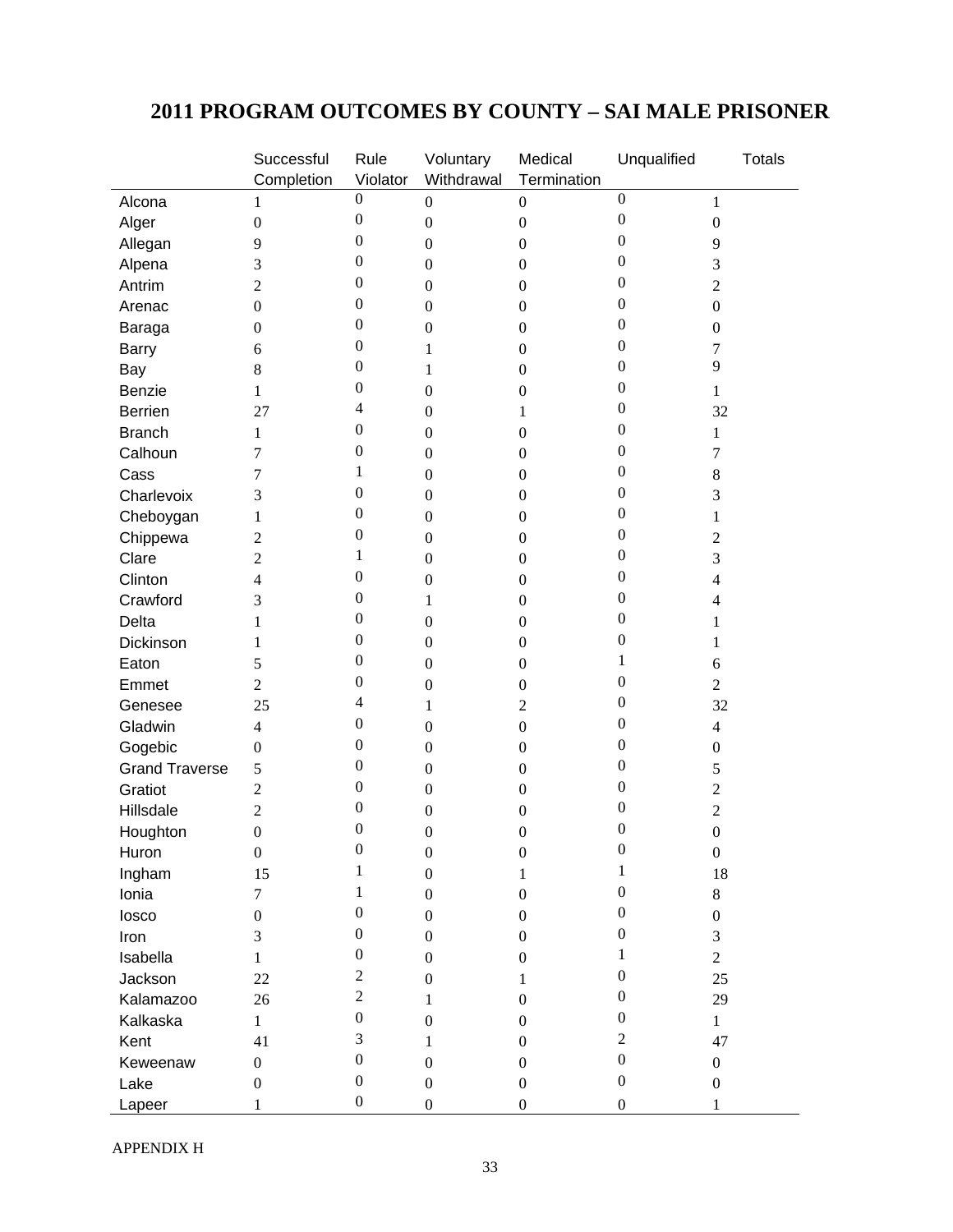# **2011 PROGRAM OUTCOMES BY COUNTY – SAI MALE PRISONER – Cont.**

|              | Successful       | Rule             | Voluntary        | Medical          | Unqualified      | <b>Totals</b>    |
|--------------|------------------|------------------|------------------|------------------|------------------|------------------|
|              | Completion       | Violator         | Withdrawal       | Termination      |                  |                  |
| Leelanau     | 1                | $\boldsymbol{0}$ | $\overline{0}$   | $\boldsymbol{0}$ | $\boldsymbol{0}$ | 1                |
| Lenawee      | $8\,$            | $\overline{2}$   | $\boldsymbol{0}$ | $\boldsymbol{0}$ | $\boldsymbol{0}$ | 10               |
| Livingston   | 6                | $\boldsymbol{0}$ | $\boldsymbol{0}$ | $\boldsymbol{0}$ | $\boldsymbol{0}$ | 6                |
| Luce         | $\overline{c}$   | $\boldsymbol{0}$ | $\boldsymbol{0}$ | $\boldsymbol{0}$ | $\boldsymbol{0}$ | $\mathfrak{2}$   |
| Mackinac     | $\overline{0}$   | $\theta$         | $\boldsymbol{0}$ | $\boldsymbol{0}$ | $\boldsymbol{0}$ | $\boldsymbol{0}$ |
| Macomb       | 28               | $\boldsymbol{0}$ | $\boldsymbol{0}$ | $\boldsymbol{0}$ | 2                | 30               |
| Manistee     | 1                | $\boldsymbol{0}$ | $\boldsymbol{0}$ | $\boldsymbol{0}$ | $\boldsymbol{0}$ | 1                |
| Marquette    | 3                | $\boldsymbol{0}$ | $\boldsymbol{0}$ | 0                | $\boldsymbol{0}$ | 3                |
| Mason        | $\overline{c}$   | $\boldsymbol{0}$ | $\boldsymbol{0}$ | 0                | $\boldsymbol{0}$ | $\overline{2}$   |
| Mecosta      | 8                | 2                | $\boldsymbol{0}$ | $\boldsymbol{0}$ | $\boldsymbol{0}$ | 10               |
| Menominee    | $\boldsymbol{0}$ | $\boldsymbol{0}$ | $\boldsymbol{0}$ | $\boldsymbol{0}$ | $\boldsymbol{0}$ | $\boldsymbol{0}$ |
| Midland      | 2                | 1                | 1                | $\boldsymbol{0}$ | $\boldsymbol{0}$ | $\overline{4}$   |
| Missaukee    | $\overline{2}$   | $\boldsymbol{0}$ | $\boldsymbol{0}$ | 1                | $\boldsymbol{0}$ | 3                |
| Monroe       | 10               | $\boldsymbol{0}$ | $\boldsymbol{0}$ | 1                | 2                | 13               |
| Montcalm     | 6                | $\boldsymbol{0}$ | $\boldsymbol{0}$ | $\boldsymbol{0}$ | 1                | $\overline{7}$   |
| Montmorency  | 1                | $\boldsymbol{0}$ | $\boldsymbol{0}$ | $\boldsymbol{0}$ | $\boldsymbol{0}$ | 1                |
| Muskegon     | 16               | $\mathbf{1}$     | $\boldsymbol{0}$ | $\boldsymbol{0}$ | $\boldsymbol{0}$ | 17               |
| Newaygo      | $\overline{4}$   | $\boldsymbol{0}$ | $\boldsymbol{0}$ | $\boldsymbol{0}$ | $\boldsymbol{0}$ | $\overline{4}$   |
| Oakland      | 23               | $\boldsymbol{0}$ | $\overline{c}$   | $\boldsymbol{0}$ | 1                | 26               |
| Oceana       | $\boldsymbol{0}$ | $\boldsymbol{0}$ | $\boldsymbol{0}$ | $\boldsymbol{0}$ | $\boldsymbol{0}$ | $\boldsymbol{0}$ |
| Ogemaw       | 1                | $\boldsymbol{0}$ | $\boldsymbol{0}$ | $\boldsymbol{0}$ | $\boldsymbol{0}$ | 1                |
| Ontonagon    | $\boldsymbol{0}$ | $\boldsymbol{0}$ | $\boldsymbol{0}$ | $\boldsymbol{0}$ | $\boldsymbol{0}$ | $\boldsymbol{0}$ |
| Osceola      | 4                | $\boldsymbol{0}$ | $\boldsymbol{0}$ | $\boldsymbol{0}$ | $\boldsymbol{0}$ | 4                |
| Oscoda       | 1                | $\boldsymbol{0}$ | $\boldsymbol{0}$ | 0                | $\boldsymbol{0}$ |                  |
| Otsego       | 4                | 1                | $\boldsymbol{0}$ | 0                | $\boldsymbol{0}$ | 5                |
| Ottawa       | 1                | $\boldsymbol{0}$ | $\boldsymbol{0}$ | $\boldsymbol{0}$ | $\boldsymbol{0}$ | 1                |
| Presque Isle | $\boldsymbol{0}$ | $\boldsymbol{0}$ | $\boldsymbol{0}$ | $\boldsymbol{0}$ | $\boldsymbol{0}$ | $\boldsymbol{0}$ |
| Roscommon    | 3                | $\boldsymbol{0}$ | $\boldsymbol{0}$ | $\boldsymbol{0}$ | $\boldsymbol{0}$ | 3                |
| Saginaw      | 12               | 1                | $\boldsymbol{0}$ | $\boldsymbol{0}$ | $\boldsymbol{0}$ | 13               |
| St. Clair    | 11               | $\boldsymbol{0}$ | $\boldsymbol{0}$ | $\boldsymbol{0}$ | $\boldsymbol{0}$ | 11               |
| St. Joseph   | 19               | $\boldsymbol{0}$ | $\boldsymbol{0}$ | $\overline{2}$   | $\boldsymbol{0}$ | 21               |
| Sanilac      | $\boldsymbol{0}$ | $\boldsymbol{0}$ | $\boldsymbol{0}$ | $\boldsymbol{0}$ | $\boldsymbol{0}$ | $\boldsymbol{0}$ |
| Schoolcraft  | $\mathbf{0}$     | $\boldsymbol{0}$ | $\overline{0}$   | $\boldsymbol{0}$ | $\boldsymbol{0}$ | $\boldsymbol{0}$ |
| Shiawassee   | 3                | $\boldsymbol{0}$ | $\boldsymbol{0}$ | $\boldsymbol{0}$ | $\mathbf{1}$     | $\overline{4}$   |
| Tuscola      | 3                | $\boldsymbol{0}$ | $\boldsymbol{0}$ | $\boldsymbol{0}$ | $\boldsymbol{0}$ | 3                |
| Van Buren    | 13               | $\boldsymbol{0}$ | $\boldsymbol{0}$ | $\boldsymbol{0}$ | $\mathfrak{2}$   | 15               |
| Washtenaw    | 14               | 1                | $\boldsymbol{0}$ | $\boldsymbol{0}$ | $\boldsymbol{0}$ | 15               |
| Wayne        | $100\,$          | $\tau$           | $\boldsymbol{0}$ | $\boldsymbol{0}$ | 5                | 112              |
| Wexford      | $\overline{c}$   | $\boldsymbol{0}$ | $\boldsymbol{0}$ | $\boldsymbol{0}$ | 1                | $\mathfrak{Z}$   |
|              |                  |                  |                  |                  |                  |                  |
| <b>TOTAL</b> | 565              | 36               | $\boldsymbol{9}$ | 9                | 20               | 639              |

APPENDIX H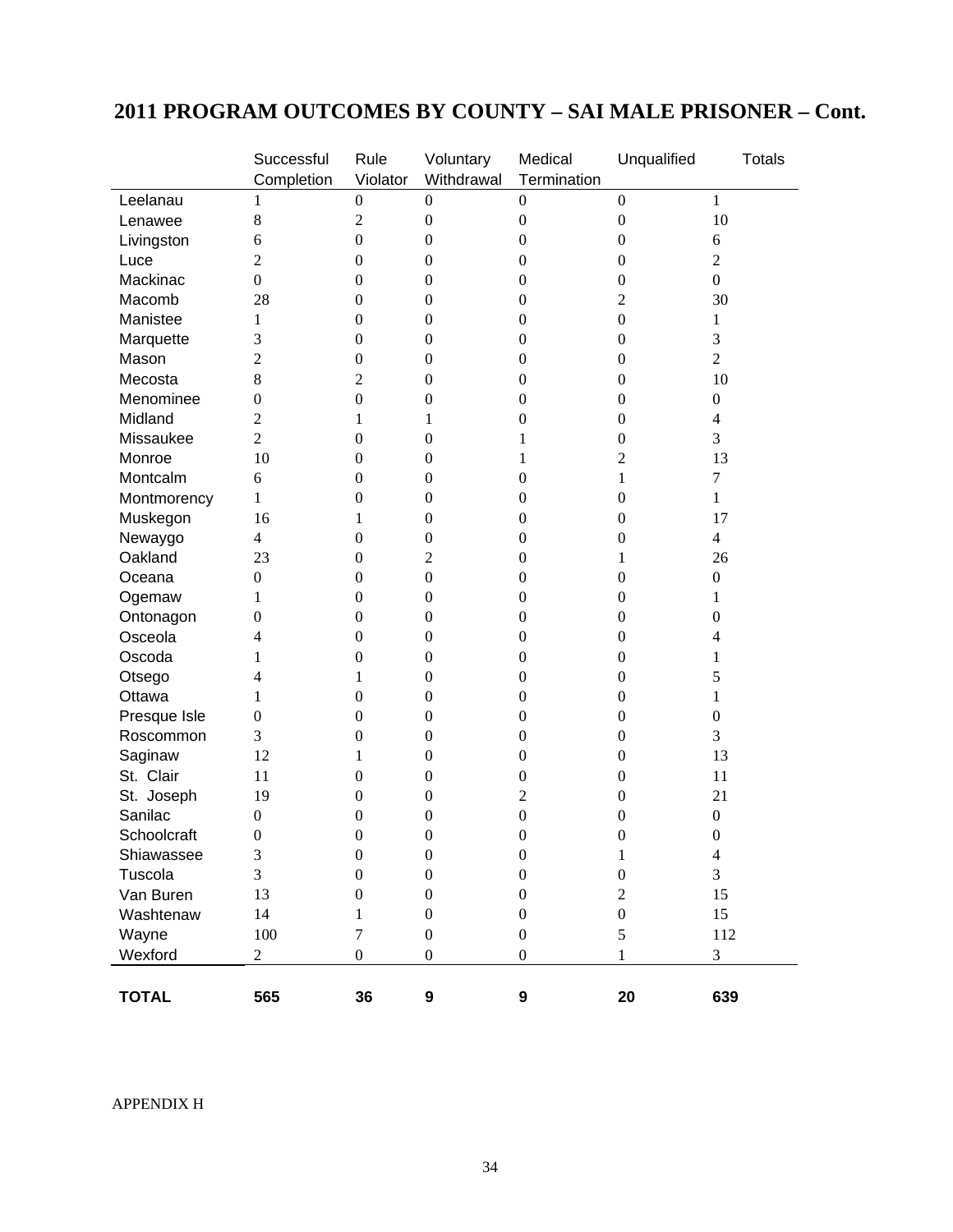# **2011 PROGRAM OUTCOMES BY COUNTY – SAI FEMALE PRISONER**

|                       | Successful       | Rule             | Voluntary        | Medical          | Unqualified      | <b>Totals</b>    |
|-----------------------|------------------|------------------|------------------|------------------|------------------|------------------|
|                       | Completion       | Violator         | Withdrawal       | Termination      |                  |                  |
| Alcona                | $\boldsymbol{0}$ | $\boldsymbol{0}$ | $\boldsymbol{0}$ | $\boldsymbol{0}$ | $\boldsymbol{0}$ | $\boldsymbol{0}$ |
| Alger                 | $\boldsymbol{0}$ | $\boldsymbol{0}$ | $\boldsymbol{0}$ | $\boldsymbol{0}$ | $\boldsymbol{0}$ | $\boldsymbol{0}$ |
| Allegan               | $\boldsymbol{0}$ | $\boldsymbol{0}$ | $\boldsymbol{0}$ | $\boldsymbol{0}$ | $\boldsymbol{0}$ | $\boldsymbol{0}$ |
| Alpena                | 1                | $\boldsymbol{0}$ | $\boldsymbol{0}$ | $\boldsymbol{0}$ | 0                | 1                |
| Antrim                | $\boldsymbol{0}$ | $\boldsymbol{0}$ | $\boldsymbol{0}$ | $\boldsymbol{0}$ | 0                | $\boldsymbol{0}$ |
| Arenac                | $\boldsymbol{0}$ | $\boldsymbol{0}$ | $\boldsymbol{0}$ | $\boldsymbol{0}$ | 0                | $\boldsymbol{0}$ |
| Baraga                | $\boldsymbol{0}$ | $\boldsymbol{0}$ | $\boldsymbol{0}$ | $\boldsymbol{0}$ | 0                | $\boldsymbol{0}$ |
| <b>Barry</b>          | 2                | $\boldsymbol{0}$ | $\boldsymbol{0}$ | $\boldsymbol{0}$ | 0                | $\mathfrak{2}$   |
| Bay                   | $\boldsymbol{0}$ | $\boldsymbol{0}$ | $\boldsymbol{0}$ | $\boldsymbol{0}$ | $\boldsymbol{0}$ | $\boldsymbol{0}$ |
| Benzie                | $\boldsymbol{0}$ | $\boldsymbol{0}$ | $\boldsymbol{0}$ | $\boldsymbol{0}$ | 0                | $\boldsymbol{0}$ |
| <b>Berrien</b>        | 6                | $\boldsymbol{0}$ | $\boldsymbol{0}$ | $\boldsymbol{0}$ | 1                | 7                |
| <b>Branch</b>         | 1                | $\boldsymbol{0}$ | $\boldsymbol{0}$ | $\boldsymbol{0}$ | 0                | 1                |
| Calhoun               | 4                | $\boldsymbol{0}$ | $\boldsymbol{0}$ | $\boldsymbol{0}$ | 0                | 4                |
| Cass                  | 2                | $\boldsymbol{0}$ | $\boldsymbol{0}$ | $\boldsymbol{0}$ | 0                | 2                |
| Charlevoix            | $\overline{2}$   | $\boldsymbol{0}$ | $\boldsymbol{0}$ | $\boldsymbol{0}$ | $\boldsymbol{0}$ | $\overline{2}$   |
| Cheboygan             | 1                | $\boldsymbol{0}$ | $\boldsymbol{0}$ | $\boldsymbol{0}$ | $\boldsymbol{0}$ | 1                |
| Chippewa              | 1                | $\boldsymbol{0}$ | $\boldsymbol{0}$ | $\boldsymbol{0}$ | $\boldsymbol{0}$ | 1                |
| Clare                 | 1                | $\boldsymbol{0}$ | $\boldsymbol{0}$ | $\boldsymbol{0}$ | $\boldsymbol{0}$ | 1                |
| Clinton               | $\boldsymbol{0}$ | $\boldsymbol{0}$ | $\boldsymbol{0}$ | $\boldsymbol{0}$ | $\boldsymbol{0}$ | $\boldsymbol{0}$ |
| Crawford              | $\boldsymbol{0}$ | $\boldsymbol{0}$ | $\boldsymbol{0}$ | $\boldsymbol{0}$ | $\boldsymbol{0}$ | $\boldsymbol{0}$ |
| <b>Delta</b>          | $\overline{0}$   | $\boldsymbol{0}$ | $\boldsymbol{0}$ | $\boldsymbol{0}$ | 0                | $\boldsymbol{0}$ |
| Dickinson             | $\boldsymbol{0}$ | $\boldsymbol{0}$ | $\boldsymbol{0}$ | $\boldsymbol{0}$ | 0                | $\boldsymbol{0}$ |
| Eaton                 | $\theta$         | $\boldsymbol{0}$ | $\boldsymbol{0}$ | $\boldsymbol{0}$ | 0                | $\boldsymbol{0}$ |
| Emmet                 | 0                | $\boldsymbol{0}$ | $\boldsymbol{0}$ | $\boldsymbol{0}$ | 0                | $\boldsymbol{0}$ |
| Genesee               | 4                | $\boldsymbol{0}$ | 1                | $\boldsymbol{0}$ | 0                | 5                |
| Gladwin               | 1                | $\boldsymbol{0}$ | $\boldsymbol{0}$ | $\boldsymbol{0}$ | 0                | 1                |
| Gogebic               | $\boldsymbol{0}$ | $\boldsymbol{0}$ | $\boldsymbol{0}$ | $\boldsymbol{0}$ | 0                | $\boldsymbol{0}$ |
| <b>Grand Traverse</b> | 1                | $\boldsymbol{0}$ | $\boldsymbol{0}$ | $\boldsymbol{0}$ | 0                | 1                |
| Gratiot               | $\boldsymbol{0}$ | $\boldsymbol{0}$ | $\boldsymbol{0}$ | $\boldsymbol{0}$ | 0                | $\boldsymbol{0}$ |
| Hillsdale             | $\boldsymbol{0}$ | $\boldsymbol{0}$ | $\boldsymbol{0}$ | $\boldsymbol{0}$ | 0                | $\boldsymbol{0}$ |
| Houghton              | $\boldsymbol{0}$ | $\boldsymbol{0}$ | $\boldsymbol{0}$ | $\boldsymbol{0}$ | $\boldsymbol{0}$ | $\boldsymbol{0}$ |
| Huron                 | $\boldsymbol{0}$ | $\boldsymbol{0}$ | $\boldsymbol{0}$ | $\boldsymbol{0}$ | $\boldsymbol{0}$ | $\boldsymbol{0}$ |
| Ingham                | $\overline{2}$   | $\boldsymbol{0}$ | $\boldsymbol{0}$ | $\boldsymbol{0}$ | $\boldsymbol{0}$ | $\overline{2}$   |
| Ionia                 | $\mathfrak{2}$   | $\boldsymbol{0}$ | $\boldsymbol{0}$ | $\boldsymbol{0}$ | $\boldsymbol{0}$ | $\mathfrak{2}$   |
| losco                 | $\mathbf{0}$     | $\boldsymbol{0}$ | $\boldsymbol{0}$ | $\boldsymbol{0}$ | $\boldsymbol{0}$ | $\boldsymbol{0}$ |
| Iron                  | $\boldsymbol{0}$ | $\boldsymbol{0}$ | $\boldsymbol{0}$ | $\boldsymbol{0}$ | $\boldsymbol{0}$ | $\boldsymbol{0}$ |
| Isabella              | $\boldsymbol{0}$ | $\mathbf{0}$     | $\mathbf{0}$     | $\boldsymbol{0}$ | $\boldsymbol{0}$ | $\boldsymbol{0}$ |
| Jackson               | 3                | $\boldsymbol{0}$ | $\boldsymbol{0}$ | $\boldsymbol{0}$ | 1                | 4                |
| Kalamazoo             | $\overline{2}$   | 1                | $\mathbf{0}$     | $\boldsymbol{0}$ | 1                | 4                |
| Kalkaska              | 1                | $\boldsymbol{0}$ | $\mathbf{0}$     | $\boldsymbol{0}$ | $\boldsymbol{0}$ | 1                |
| Kent                  | 6                | $\boldsymbol{0}$ | $\mathbf{0}$     | $\boldsymbol{0}$ | $\mathbf{0}$     | 6                |
| Keweenaw              | $\boldsymbol{0}$ | $\boldsymbol{0}$ | $\boldsymbol{0}$ | $\boldsymbol{0}$ | $\boldsymbol{0}$ | $\boldsymbol{0}$ |
| Lake                  | $\boldsymbol{0}$ | $\boldsymbol{0}$ | $\boldsymbol{0}$ | $\boldsymbol{0}$ | $\boldsymbol{0}$ | $\boldsymbol{0}$ |
| Lapeer                | $\boldsymbol{0}$ | $\boldsymbol{0}$ | $\boldsymbol{0}$ | $\boldsymbol{0}$ | $\boldsymbol{0}$ | $\boldsymbol{0}$ |
|                       |                  |                  |                  |                  |                  |                  |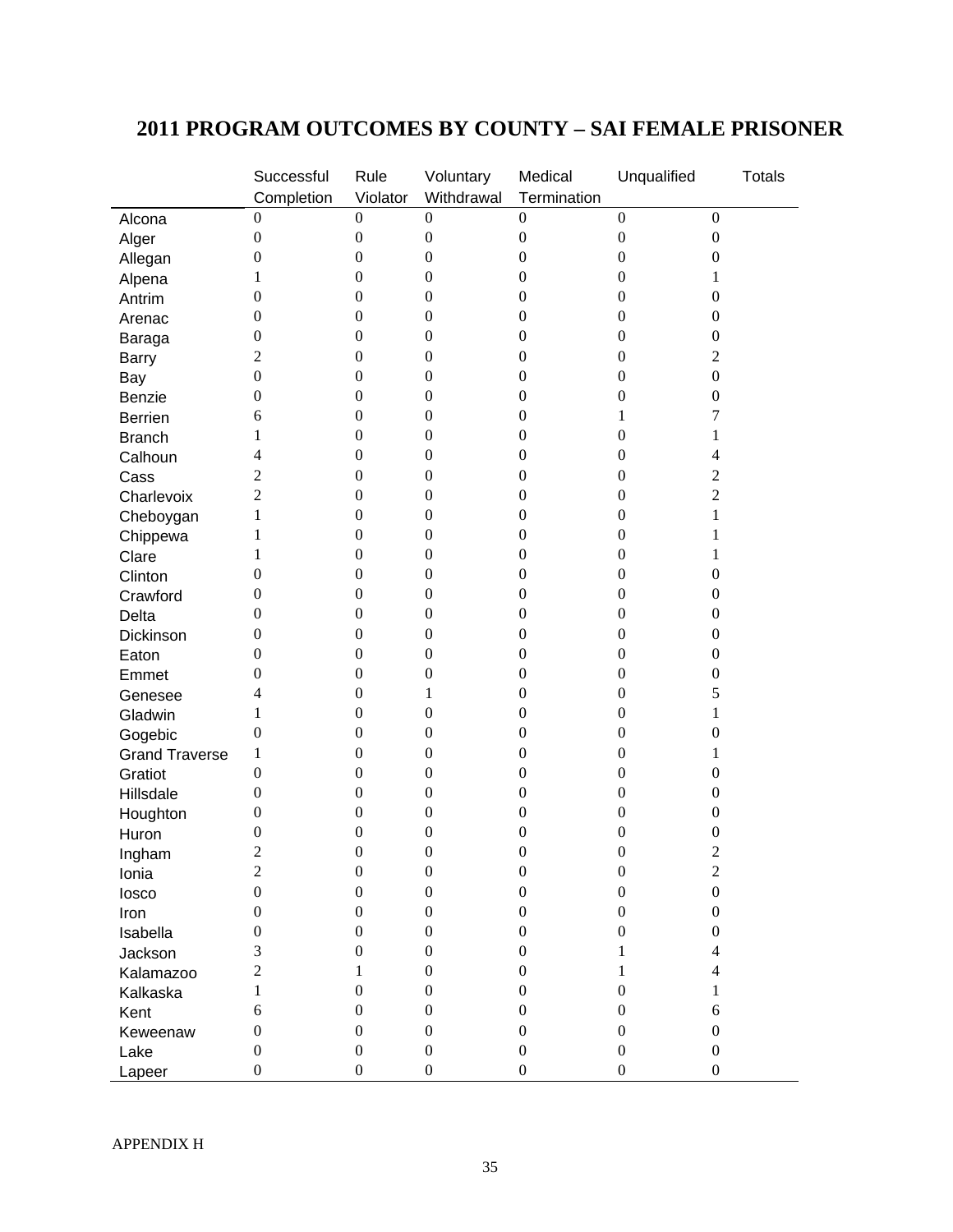# **2011 PROGRAM OUTCOMES BY COUNTY – SAI FEMALE PRISONER – Cont.**

|              | Successful       | Rule             | Voluntary        | Medical          | Unqualified             | <b>Totals</b>    |
|--------------|------------------|------------------|------------------|------------------|-------------------------|------------------|
|              | Completion       | Violator         | Withdrawal       | Termination      |                         |                  |
| Leelanau     | $\boldsymbol{0}$ | $\overline{0}$   | $\theta$         | $\overline{0}$   | $\overline{0}$          | $\boldsymbol{0}$ |
| Lenawee      | $\overline{c}$   | $\boldsymbol{0}$ | $\boldsymbol{0}$ | $\boldsymbol{0}$ | $\boldsymbol{0}$        | $\mathfrak 2$    |
| Livingston   | $\overline{2}$   | 1                | $\boldsymbol{0}$ | $\boldsymbol{0}$ | $\boldsymbol{0}$        | 3                |
| Luce         | $\boldsymbol{0}$ | $\boldsymbol{0}$ | $\overline{0}$   | $\boldsymbol{0}$ | $\boldsymbol{0}$        | $\boldsymbol{0}$ |
| Mackinac     | $\boldsymbol{0}$ | $\boldsymbol{0}$ | $\boldsymbol{0}$ | $\boldsymbol{0}$ | $\boldsymbol{0}$        | $\boldsymbol{0}$ |
| Macomb       | 9                | 1                | $\boldsymbol{0}$ | 1                | $\boldsymbol{0}$        | 11               |
| Manistee     | $\boldsymbol{0}$ | $\boldsymbol{0}$ | $\boldsymbol{0}$ | $\boldsymbol{0}$ | $\boldsymbol{0}$        | $\boldsymbol{0}$ |
| Marquette    | $\boldsymbol{0}$ | $\boldsymbol{0}$ | $\boldsymbol{0}$ | $\boldsymbol{0}$ | $\boldsymbol{0}$        | $\boldsymbol{0}$ |
| Mason        | $\boldsymbol{0}$ | $\boldsymbol{0}$ | $\boldsymbol{0}$ | $\boldsymbol{0}$ | $\boldsymbol{0}$        | $\theta$         |
| Mecosta      | $\theta$         | $\boldsymbol{0}$ | $\boldsymbol{0}$ | $\boldsymbol{0}$ | $\boldsymbol{0}$        | $\boldsymbol{0}$ |
| Menominee    | $\boldsymbol{0}$ | $\boldsymbol{0}$ | $\boldsymbol{0}$ | $\boldsymbol{0}$ | $\boldsymbol{0}$        | $\boldsymbol{0}$ |
| Midland      | 1                | $\boldsymbol{0}$ | $\boldsymbol{0}$ | $\boldsymbol{0}$ | $\boldsymbol{0}$        | 1                |
| Missaukee    | $\boldsymbol{0}$ | $\boldsymbol{0}$ | $\boldsymbol{0}$ | $\boldsymbol{0}$ | $\boldsymbol{0}$        | $\theta$         |
| Monroe       | 2                | $\boldsymbol{0}$ | $\boldsymbol{0}$ | $\boldsymbol{0}$ | $\boldsymbol{0}$        | 2                |
| Montcalm     | 1                | $\boldsymbol{0}$ | $\boldsymbol{0}$ | $\boldsymbol{0}$ | $\boldsymbol{0}$        | 1                |
| Montmorency  | $\boldsymbol{0}$ | $\boldsymbol{0}$ | $\mathbf{0}$     | $\boldsymbol{0}$ | 1                       | 1                |
| Muskegon     | 3                | 1                | $\mathbf{0}$     | $\boldsymbol{0}$ | $\boldsymbol{0}$        | 4                |
| Newaygo      | 1                | $\boldsymbol{0}$ | $\boldsymbol{0}$ | $\boldsymbol{0}$ | $\boldsymbol{0}$        | 1                |
| Oakland      | 5                | $\boldsymbol{0}$ | $\boldsymbol{0}$ | $\boldsymbol{0}$ | $\boldsymbol{0}$        | 5                |
| Oceana       | 1                | $\boldsymbol{0}$ | $\boldsymbol{0}$ | $\boldsymbol{0}$ | $\boldsymbol{0}$        | 1                |
| Ogemaw       | $\boldsymbol{0}$ | $\boldsymbol{0}$ | $\boldsymbol{0}$ | $\boldsymbol{0}$ | $\boldsymbol{0}$        | $\theta$         |
| Ontonagon    | $\boldsymbol{0}$ | $\boldsymbol{0}$ | $\boldsymbol{0}$ | $\boldsymbol{0}$ | $\boldsymbol{0}$        | $\theta$         |
| Osceola      | $\boldsymbol{0}$ | $\boldsymbol{0}$ | $\boldsymbol{0}$ | $\boldsymbol{0}$ | $\boldsymbol{0}$        | $\boldsymbol{0}$ |
| Oscoda       | $\boldsymbol{0}$ | $\boldsymbol{0}$ | $\boldsymbol{0}$ | $\boldsymbol{0}$ | $\boldsymbol{0}$        | $\boldsymbol{0}$ |
| Otsego       | $\boldsymbol{0}$ | $\boldsymbol{0}$ | $\boldsymbol{0}$ | $\boldsymbol{0}$ | $\boldsymbol{0}$        | $\theta$         |
| Ottawa       | 1                | $\boldsymbol{0}$ | $\boldsymbol{0}$ | $\boldsymbol{0}$ | $\boldsymbol{0}$        | 1                |
| Presque Isle | $\boldsymbol{0}$ | $\boldsymbol{0}$ | $\boldsymbol{0}$ | $\boldsymbol{0}$ | $\boldsymbol{0}$        | $\boldsymbol{0}$ |
| Roscommon    | 1                | $\boldsymbol{0}$ | $\boldsymbol{0}$ | $\boldsymbol{0}$ | $\boldsymbol{0}$        | 1                |
| Saginaw      | $\mathfrak{2}$   | $\boldsymbol{0}$ | $\boldsymbol{0}$ | $\boldsymbol{0}$ | $\boldsymbol{0}$        | $\overline{2}$   |
| St. Clair    | $\boldsymbol{0}$ | $\boldsymbol{0}$ | $\boldsymbol{0}$ | $\boldsymbol{0}$ | $\boldsymbol{0}$        | $\boldsymbol{0}$ |
| St. Joseph   | $\overline{c}$   | $\boldsymbol{0}$ | $\boldsymbol{0}$ | $\boldsymbol{0}$ | $\boldsymbol{0}$        | $\overline{c}$   |
| Sanilac      | $\boldsymbol{0}$ | $\boldsymbol{0}$ | $\boldsymbol{0}$ | $\boldsymbol{0}$ | $\boldsymbol{0}$        | $\boldsymbol{0}$ |
| Schoolcraft  | $\boldsymbol{0}$ | $\boldsymbol{0}$ | $\mathbf{0}$     | $\boldsymbol{0}$ | $\boldsymbol{0}$        | $\boldsymbol{0}$ |
| Shiawassee   | $\boldsymbol{0}$ | $\boldsymbol{0}$ | $\boldsymbol{0}$ | $\boldsymbol{0}$ | $\boldsymbol{0}$        | $\boldsymbol{0}$ |
| Tuscola      | $\boldsymbol{0}$ | $\boldsymbol{0}$ | $\boldsymbol{0}$ | $\boldsymbol{0}$ | $\boldsymbol{0}$        | $\boldsymbol{0}$ |
| Van Buren    | $\overline{c}$   | 0                | $\boldsymbol{0}$ | $\boldsymbol{0}$ | $\boldsymbol{0}$        | $\mathbf{2}$     |
| Washtenaw    | 4                | 1                | $\boldsymbol{0}$ | $\boldsymbol{0}$ | $\boldsymbol{0}$        | 5                |
| Wayne        | 12               | 1                | $\boldsymbol{0}$ | $\boldsymbol{0}$ | 1                       | 14               |
| Wexford      | $\mathbf 1$      | $\boldsymbol{0}$ | $\boldsymbol{0}$ | $\boldsymbol{0}$ | $\boldsymbol{0}$        | $\,1$            |
|              |                  |                  |                  |                  |                         |                  |
| <b>TOTAL</b> | 95               | 6                | 1                | 1                | $\overline{\mathbf{5}}$ | 108              |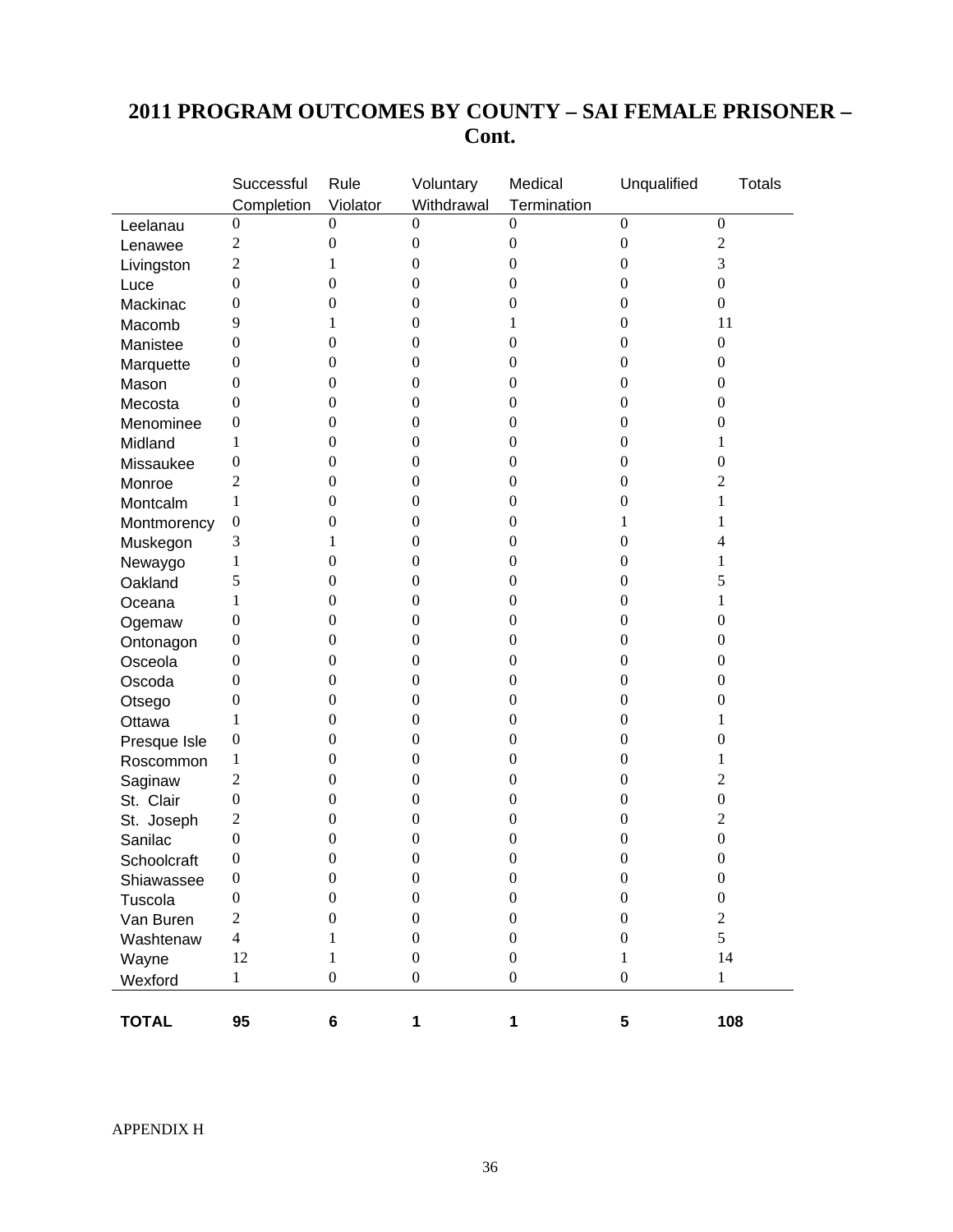# **2011 PROGRAM OUTCOMES BY COUNTY –IN REACH MALE PRISONER**

|                       | Successful               | Rule             | Voluntary        | Medical          | Unqualified      | <b>Totals</b>            |
|-----------------------|--------------------------|------------------|------------------|------------------|------------------|--------------------------|
|                       | Completion               | Violator         | Withdrawal       | Termination      |                  |                          |
| Alcona                | $\boldsymbol{0}$         | $\boldsymbol{0}$ | $\boldsymbol{0}$ | $\boldsymbol{0}$ | $\boldsymbol{0}$ | $\boldsymbol{0}$         |
| Alger                 | $\boldsymbol{0}$         | $\boldsymbol{0}$ | $\boldsymbol{0}$ | $\boldsymbol{0}$ | $\boldsymbol{0}$ | $\boldsymbol{0}$         |
| Allegan               | 6                        | $\boldsymbol{0}$ | $\boldsymbol{0}$ | $\boldsymbol{0}$ | $\boldsymbol{0}$ | 6                        |
| Alpena                | 5                        | $\boldsymbol{0}$ | $\boldsymbol{0}$ | $\boldsymbol{0}$ | $\boldsymbol{0}$ | 5                        |
| Antrim                | 3                        | $\boldsymbol{0}$ | $\boldsymbol{0}$ | $\boldsymbol{0}$ | $\boldsymbol{0}$ | 3                        |
| Arenac                | $\boldsymbol{0}$         | $\boldsymbol{0}$ | $\boldsymbol{0}$ | $\boldsymbol{0}$ | 0                | $\boldsymbol{0}$         |
| Baraga                | $\boldsymbol{0}$         | $\boldsymbol{0}$ | $\boldsymbol{0}$ | $\boldsymbol{0}$ | 0                | $\boldsymbol{0}$         |
| <b>Barry</b>          | 1                        | $\boldsymbol{0}$ | $\boldsymbol{0}$ | $\boldsymbol{0}$ | $\boldsymbol{0}$ | 1                        |
| Bay                   | 14                       | $\boldsymbol{0}$ | $\boldsymbol{0}$ | $\boldsymbol{0}$ | $\boldsymbol{0}$ | 14                       |
| Benzie                | $\boldsymbol{0}$         | $\boldsymbol{0}$ | $\boldsymbol{0}$ | $\boldsymbol{0}$ | $\boldsymbol{0}$ | $\boldsymbol{0}$         |
| <b>Berrien</b>        | 25                       | 4                | $\boldsymbol{0}$ | 1                | 1                | 31                       |
| <b>Branch</b>         | $\mathbf{0}$             | $\boldsymbol{0}$ | $\boldsymbol{0}$ | $\boldsymbol{0}$ | $\boldsymbol{0}$ | $\mathbf{0}$             |
| Calhoun               | 14                       | $\boldsymbol{0}$ | 1                | 1                | $\boldsymbol{0}$ | 16                       |
| Cass                  | 5                        | $\boldsymbol{0}$ | $\boldsymbol{0}$ | $\boldsymbol{0}$ | $\boldsymbol{0}$ | 5                        |
| Charlevoix            | $\boldsymbol{0}$         | $\boldsymbol{0}$ | $\boldsymbol{0}$ | $\boldsymbol{0}$ | $\boldsymbol{0}$ | $\boldsymbol{0}$         |
| Cheboygan             | $\boldsymbol{0}$         | $\boldsymbol{0}$ | $\boldsymbol{0}$ | $\boldsymbol{0}$ | $\boldsymbol{0}$ | $\boldsymbol{0}$         |
| Chippewa              | $\overline{\mathcal{L}}$ | $\boldsymbol{0}$ | $\boldsymbol{0}$ | $\boldsymbol{0}$ | $\boldsymbol{0}$ | 4                        |
| Clare                 | $\overline{2}$           | $\boldsymbol{0}$ | $\boldsymbol{0}$ | $\boldsymbol{0}$ | $\boldsymbol{0}$ | $\mathbf{2}$             |
| Clinton               | 3                        | $\boldsymbol{0}$ | $\boldsymbol{0}$ | $\boldsymbol{0}$ | $\boldsymbol{0}$ | 3                        |
| Crawford              | $\overline{2}$           | $\boldsymbol{0}$ | $\boldsymbol{0}$ | $\boldsymbol{0}$ | $\boldsymbol{0}$ | $\boldsymbol{2}$         |
| Delta                 | $\boldsymbol{0}$         | $\boldsymbol{0}$ | $\boldsymbol{0}$ | $\boldsymbol{0}$ | $\boldsymbol{0}$ | $\boldsymbol{0}$         |
| Dickinson             | $\Omega$                 | 1                | $\boldsymbol{0}$ | $\boldsymbol{0}$ | 0                | 1                        |
| Eaton                 | 6                        | $\boldsymbol{0}$ | $\boldsymbol{0}$ | $\boldsymbol{0}$ | 0                | 6                        |
| Emmet                 | $\overline{2}$           | $\boldsymbol{0}$ | $\boldsymbol{0}$ | $\boldsymbol{0}$ | $\boldsymbol{0}$ | $\overline{2}$           |
| Genesee               | 37                       | 5                | 3                | $\boldsymbol{0}$ | 1                | 46                       |
| Gladwin               | 1                        | $\boldsymbol{0}$ | $\boldsymbol{0}$ | $\boldsymbol{0}$ | $\boldsymbol{0}$ | 1                        |
| Gogebic               | $\boldsymbol{0}$         | $\boldsymbol{0}$ | $\boldsymbol{0}$ | $\boldsymbol{0}$ | $\boldsymbol{0}$ | $\boldsymbol{0}$         |
| <b>Grand Traverse</b> | 5                        | $\boldsymbol{0}$ | $\boldsymbol{0}$ | $\boldsymbol{0}$ | $\boldsymbol{0}$ | 5                        |
| Gratiot               | 3                        | 1                | $\boldsymbol{0}$ | $\boldsymbol{0}$ | $\boldsymbol{0}$ | $\overline{\mathcal{L}}$ |
| Hillsdale             | $\overline{2}$           | $\boldsymbol{0}$ | $\boldsymbol{0}$ | $\boldsymbol{0}$ | $\boldsymbol{0}$ | $\overline{2}$           |
| Houghton              | $\boldsymbol{0}$         | $\boldsymbol{0}$ | $\boldsymbol{0}$ | $\boldsymbol{0}$ | $\boldsymbol{0}$ | $\boldsymbol{0}$         |
| Huron                 | $\boldsymbol{0}$         | $\boldsymbol{0}$ | $\boldsymbol{0}$ | $\boldsymbol{0}$ | $\boldsymbol{0}$ | $\boldsymbol{0}$         |
| Ingham                | 13                       | $\,1$            | $\boldsymbol{0}$ | $\boldsymbol{0}$ | $\boldsymbol{0}$ | 14                       |
| Ionia                 | 1                        | $\boldsymbol{0}$ | $\boldsymbol{0}$ | $\boldsymbol{0}$ | $\boldsymbol{0}$ | $\mathbf{1}$             |
| losco                 | 1                        | $\boldsymbol{0}$ | $\boldsymbol{0}$ | $\boldsymbol{0}$ | $\boldsymbol{0}$ | 1                        |
| Iron                  | 1                        | $\boldsymbol{0}$ | $\boldsymbol{0}$ | $\boldsymbol{0}$ | $\boldsymbol{0}$ | 1                        |
| Isabella              | 3                        | $\boldsymbol{0}$ | $\boldsymbol{0}$ | $\boldsymbol{0}$ | $\boldsymbol{0}$ | 3                        |
| Jackson               | 10                       | $\mathbf{1}$     | $\mathbf{0}$     | $\overline{0}$   | $\boldsymbol{0}$ | 11                       |
| Kalamazoo             | 20                       | $\sqrt{2}$       | $\mathbf{0}$     | 1                | $\boldsymbol{0}$ | 23                       |
| Kalkaska              | $\overline{0}$           | $\boldsymbol{0}$ | $\overline{0}$   | $\boldsymbol{0}$ | 1                | $\mathbf{1}$             |
| Kent                  | 62                       | 6                | $\boldsymbol{0}$ | $\boldsymbol{0}$ | $\boldsymbol{0}$ | 68                       |
| Keweenaw              | $\boldsymbol{0}$         | $\boldsymbol{0}$ | $\boldsymbol{0}$ | $\overline{0}$   | $\boldsymbol{0}$ | $\overline{0}$           |
| Lake                  | $\Omega$                 | $\boldsymbol{0}$ | $\boldsymbol{0}$ | $\boldsymbol{0}$ | $\boldsymbol{0}$ | $\overline{0}$           |
| Lapeer                | 5                        | $\boldsymbol{0}$ | $\boldsymbol{0}$ | $\boldsymbol{0}$ | $\boldsymbol{0}$ | 5                        |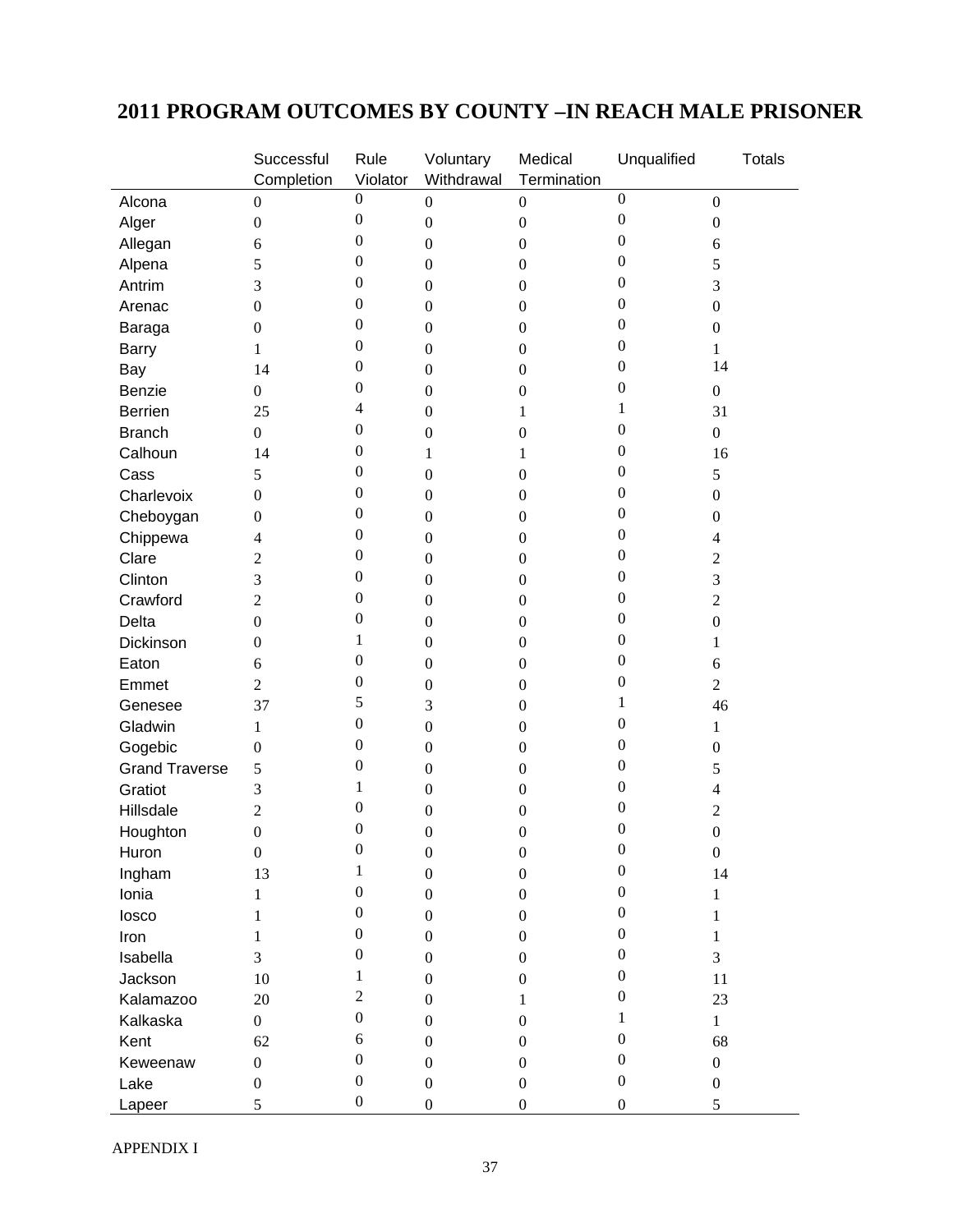# **2011 PROGRAM OUTCOMES BY COUNTY – IN REACH MALE PRISONER – Cont.**

|              | Successful       | Rule             | Voluntary        | Medical          | Unqualified      | <b>Totals</b>    |
|--------------|------------------|------------------|------------------|------------------|------------------|------------------|
|              | Completion       | Violator         | Withdrawal       | Termination      |                  |                  |
| Leelanau     | $\boldsymbol{0}$ | $\boldsymbol{0}$ | $\boldsymbol{0}$ | $\boldsymbol{0}$ | $\boldsymbol{0}$ | $\boldsymbol{0}$ |
| Lenawee      | $\mathfrak{2}$   | $\boldsymbol{0}$ | $\boldsymbol{0}$ | $\boldsymbol{0}$ | $\boldsymbol{0}$ | $\overline{2}$   |
| Livingston   | 6                | $\boldsymbol{0}$ | $\boldsymbol{0}$ | $\boldsymbol{0}$ | 1                | 7                |
| Luce         | $\boldsymbol{0}$ | $\boldsymbol{0}$ | $\boldsymbol{0}$ | $\boldsymbol{0}$ | $\boldsymbol{0}$ | $\boldsymbol{0}$ |
| Mackinac     | $\boldsymbol{0}$ | $\boldsymbol{0}$ | $\boldsymbol{0}$ | $\boldsymbol{0}$ | $\boldsymbol{0}$ | $\boldsymbol{0}$ |
| Macomb       | 22               | 1                | $\boldsymbol{0}$ | 1                | 1                | 25               |
| Manistee     | $\boldsymbol{0}$ | $\boldsymbol{0}$ | $\boldsymbol{0}$ | $\boldsymbol{0}$ | $\boldsymbol{0}$ | $\boldsymbol{0}$ |
| Marquette    | 1                | $\boldsymbol{0}$ | $\boldsymbol{0}$ | $\boldsymbol{0}$ | $\boldsymbol{0}$ | 1                |
| Mason        | 1                | $\boldsymbol{0}$ | $\boldsymbol{0}$ | $\boldsymbol{0}$ | $\boldsymbol{0}$ | 1                |
| Mecosta      | 1                | $\boldsymbol{0}$ | $\boldsymbol{0}$ | $\boldsymbol{0}$ | $\boldsymbol{0}$ | 1                |
| Menominee    | 1                | $\boldsymbol{0}$ | $\boldsymbol{0}$ | $\boldsymbol{0}$ | $\overline{0}$   | 1                |
| Midland      | 5                | 1                | $\boldsymbol{0}$ | $\boldsymbol{0}$ | $\boldsymbol{0}$ | 6                |
| Missaukee    | $\boldsymbol{0}$ | $\boldsymbol{0}$ | $\boldsymbol{0}$ | $\boldsymbol{0}$ | $\boldsymbol{0}$ | $\boldsymbol{0}$ |
| Monroe       | 11               | $\boldsymbol{0}$ | $\boldsymbol{0}$ | $\boldsymbol{0}$ | $\boldsymbol{0}$ | 11               |
| Montcalm     | 3                | $\boldsymbol{0}$ | $\boldsymbol{0}$ | $\boldsymbol{0}$ | $\mathbf{0}$     | 3                |
| Montmorency  | $\boldsymbol{0}$ | $\boldsymbol{0}$ | $\boldsymbol{0}$ | $\boldsymbol{0}$ | $\boldsymbol{0}$ | $\boldsymbol{0}$ |
| Muskegon     | 30               | $\boldsymbol{0}$ | $\boldsymbol{0}$ | $\boldsymbol{0}$ | 1                | 31               |
| Newaygo      | 3                | $\boldsymbol{0}$ | $\boldsymbol{0}$ | $\boldsymbol{0}$ | $\boldsymbol{0}$ | 3                |
| Oakland      | 46               | $\overline{c}$   | $\boldsymbol{0}$ | $\overline{c}$   | 3                | 53               |
| Oceana       | $\boldsymbol{0}$ | $\boldsymbol{0}$ | $\boldsymbol{0}$ | $\boldsymbol{0}$ | $\boldsymbol{0}$ | $\boldsymbol{0}$ |
| Ogemaw       | $\boldsymbol{0}$ | $\boldsymbol{0}$ | $\boldsymbol{0}$ | $\boldsymbol{0}$ | $\boldsymbol{0}$ | $\boldsymbol{0}$ |
| Ontonagon    | $\boldsymbol{0}$ | $\boldsymbol{0}$ | $\boldsymbol{0}$ | $\boldsymbol{0}$ | $\boldsymbol{0}$ | $\boldsymbol{0}$ |
| Osceola      | 1                | $\boldsymbol{0}$ | $\boldsymbol{0}$ | $\boldsymbol{0}$ | $\boldsymbol{0}$ | 1                |
| Oscoda       | $\boldsymbol{0}$ | $\boldsymbol{0}$ | $\boldsymbol{0}$ | $\boldsymbol{0}$ | $\boldsymbol{0}$ | $\boldsymbol{0}$ |
| Otsego       | 3                | $\boldsymbol{0}$ | $\boldsymbol{0}$ | $\boldsymbol{0}$ | $\boldsymbol{0}$ | 3                |
| Ottawa       | 6                | $\boldsymbol{0}$ | $\boldsymbol{0}$ | $\boldsymbol{0}$ | $\boldsymbol{0}$ | 6                |
| Presque Isle | 1                | $\boldsymbol{0}$ | $\boldsymbol{0}$ | $\boldsymbol{0}$ | $\overline{0}$   | 1                |
| Roscommon    | 1                | $\boldsymbol{0}$ | $\boldsymbol{0}$ | $\boldsymbol{0}$ | $\boldsymbol{0}$ | 1                |
| Saginaw      | 25               | 1                | $\boldsymbol{0}$ | $\mathbf{1}$     | 1                | 28               |
| St. Clair    | $8\,$            | $\boldsymbol{0}$ | $\boldsymbol{0}$ | $\boldsymbol{0}$ | $\boldsymbol{0}$ | $8\,$            |
| St. Joseph   | 6                | $\boldsymbol{0}$ | $\boldsymbol{0}$ | $\boldsymbol{0}$ | $\boldsymbol{0}$ | 6                |
| Sanilac      | 1                | $\boldsymbol{0}$ | $\boldsymbol{0}$ | $\boldsymbol{0}$ | $\boldsymbol{0}$ | 1                |
| Schoolcraft  | 1                | $\mathbf{0}$     | $\boldsymbol{0}$ | $\boldsymbol{0}$ | 1                | $\overline{2}$   |
| Shiawassee   | $\overline{4}$   | $\boldsymbol{0}$ | $\boldsymbol{0}$ | $\boldsymbol{0}$ | $\boldsymbol{0}$ | $\overline{4}$   |
| Tuscola      | 8                | $\boldsymbol{0}$ | $\boldsymbol{0}$ | $\boldsymbol{0}$ | $\boldsymbol{0}$ | $8\,$            |
| Van Buren    | 5                | $\boldsymbol{0}$ | $\boldsymbol{0}$ | $\boldsymbol{0}$ | $\boldsymbol{0}$ | 5                |
| Washtenaw    | 23               | $\mathbf{1}$     | $\boldsymbol{0}$ | $\boldsymbol{0}$ | 1                | 25               |
| Wayne        | 232              | 25               | $\overline{4}$   | 3                | 6                | 270              |
| Wexford      | 1                | $\boldsymbol{0}$ | $\boldsymbol{0}$ | $\boldsymbol{0}$ | $\boldsymbol{0}$ | $\mathbf{1}$     |
|              |                  |                  |                  |                  |                  |                  |
| <b>TOTAL</b> | 714              | 52               | 8                | 10               | 18               | 802              |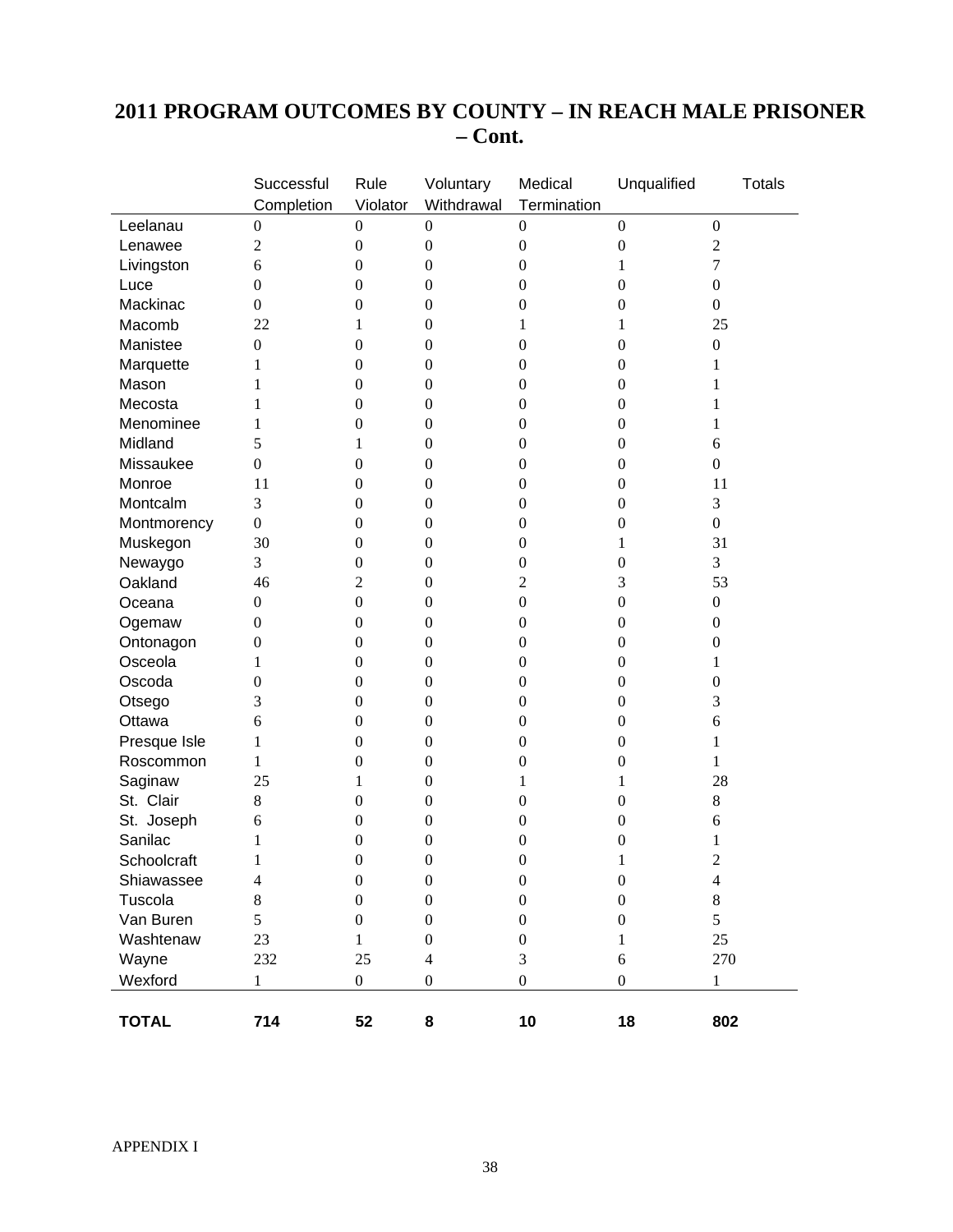# **2011 PROGRAM OUTCOMES BY COUNTY – IN REACH FEMALE PRISONER**

|                                  | Successful       | Rule             | Voluntary        | Medical          | Unqualified                          | <b>Totals</b>    |
|----------------------------------|------------------|------------------|------------------|------------------|--------------------------------------|------------------|
|                                  | Completion       | Violator         | Withdrawal       | Termination      |                                      |                  |
| Alcona                           | $\theta$         | $\boldsymbol{0}$ | $\boldsymbol{0}$ | $\boldsymbol{0}$ | $\boldsymbol{0}$                     | $\boldsymbol{0}$ |
| Alger                            | $\boldsymbol{0}$ | $\boldsymbol{0}$ | $\boldsymbol{0}$ | $\boldsymbol{0}$ | $\boldsymbol{0}$                     | $\boldsymbol{0}$ |
| Allegan                          | $\boldsymbol{0}$ | $\boldsymbol{0}$ | $\boldsymbol{0}$ | $\boldsymbol{0}$ | $\boldsymbol{0}$                     | $\overline{0}$   |
| Alpena                           | $\boldsymbol{0}$ | $\boldsymbol{0}$ | $\boldsymbol{0}$ | $\boldsymbol{0}$ | $\boldsymbol{0}$                     | $\boldsymbol{0}$ |
| Antrim                           | $\boldsymbol{0}$ | $\boldsymbol{0}$ | $\boldsymbol{0}$ | $\boldsymbol{0}$ | $\boldsymbol{0}$                     | $\boldsymbol{0}$ |
| Arenac                           | $\theta$         | $\boldsymbol{0}$ | $\boldsymbol{0}$ | $\boldsymbol{0}$ | $\boldsymbol{0}$                     | $\boldsymbol{0}$ |
| Baraga                           | $\theta$         | $\boldsymbol{0}$ | $\boldsymbol{0}$ | $\boldsymbol{0}$ | $\boldsymbol{0}$                     | $\boldsymbol{0}$ |
| <b>Barry</b>                     | $\boldsymbol{0}$ | $\boldsymbol{0}$ | $\boldsymbol{0}$ | $\boldsymbol{0}$ | $\boldsymbol{0}$                     | $\boldsymbol{0}$ |
| Bay                              | $\mathbf{0}$     | $\boldsymbol{0}$ | $\boldsymbol{0}$ | $\boldsymbol{0}$ | $\boldsymbol{0}$                     | $\boldsymbol{0}$ |
| Benzie                           | $\boldsymbol{0}$ | $\boldsymbol{0}$ | $\boldsymbol{0}$ | $\boldsymbol{0}$ | $\boldsymbol{0}$                     | $\boldsymbol{0}$ |
| <b>Berrien</b>                   | 1                | $\boldsymbol{0}$ | $\boldsymbol{0}$ | $\mathbf{1}$     | $\boldsymbol{0}$                     | $\sqrt{2}$       |
| <b>Branch</b>                    | $\boldsymbol{0}$ | $\boldsymbol{0}$ | $\boldsymbol{0}$ | $\boldsymbol{0}$ | $\boldsymbol{0}$                     | $\boldsymbol{0}$ |
| Calhoun                          | $\overline{2}$   | $\boldsymbol{0}$ | $\boldsymbol{0}$ | $\boldsymbol{0}$ | $\boldsymbol{0}$                     | $\overline{2}$   |
| Cass                             | $\boldsymbol{0}$ | $\boldsymbol{0}$ | $\boldsymbol{0}$ | $\boldsymbol{0}$ | $\boldsymbol{0}$                     | $\boldsymbol{0}$ |
| Charlevoix                       | $\theta$         | $\boldsymbol{0}$ | $\boldsymbol{0}$ | $\boldsymbol{0}$ | $\boldsymbol{0}$                     | $\boldsymbol{0}$ |
| Cheboygan                        | $\boldsymbol{0}$ | $\boldsymbol{0}$ | $\boldsymbol{0}$ | $\boldsymbol{0}$ | $\boldsymbol{0}$                     | $\boldsymbol{0}$ |
| Chippewa                         | $\boldsymbol{0}$ | $\boldsymbol{0}$ | $\boldsymbol{0}$ | $\boldsymbol{0}$ | $\boldsymbol{0}$                     | $\boldsymbol{0}$ |
| Clare                            | $\mathbf{0}$     | $\boldsymbol{0}$ | $\boldsymbol{0}$ | $\boldsymbol{0}$ | $\boldsymbol{0}$                     | $\boldsymbol{0}$ |
| Clinton                          | $\mathbf{0}$     | $\boldsymbol{0}$ | $\boldsymbol{0}$ | $\boldsymbol{0}$ | $\boldsymbol{0}$                     | $\boldsymbol{0}$ |
| Crawford                         | $\boldsymbol{0}$ | $\boldsymbol{0}$ | $\boldsymbol{0}$ | $\boldsymbol{0}$ | $\boldsymbol{0}$                     | $\boldsymbol{0}$ |
| Delta                            | $\theta$         | $\boldsymbol{0}$ | $\boldsymbol{0}$ | $\boldsymbol{0}$ | $\boldsymbol{0}$                     | $\boldsymbol{0}$ |
| Dickinson                        | $\theta$         | $\boldsymbol{0}$ | $\boldsymbol{0}$ | $\boldsymbol{0}$ | $\boldsymbol{0}$                     | $\boldsymbol{0}$ |
| Eaton                            | $\theta$         | $\boldsymbol{0}$ | $\boldsymbol{0}$ | $\boldsymbol{0}$ | $\boldsymbol{0}$                     | $\boldsymbol{0}$ |
| Emmet                            | $\boldsymbol{0}$ | $\boldsymbol{0}$ | $\boldsymbol{0}$ | $\boldsymbol{0}$ | $\boldsymbol{0}$                     | $\boldsymbol{0}$ |
| Genesee                          | 1                | 1                | $\boldsymbol{0}$ | $\boldsymbol{0}$ | $\boldsymbol{0}$                     | $\mathbf{2}$     |
| Gladwin                          | $\mathbf{0}$     | 1                | $\boldsymbol{0}$ | $\boldsymbol{0}$ | $\boldsymbol{0}$                     | $\mathbf{1}$     |
|                                  | $\mathbf{0}$     | $\boldsymbol{0}$ | $\boldsymbol{0}$ | $\boldsymbol{0}$ | $\boldsymbol{0}$                     | $\boldsymbol{0}$ |
| Gogebic<br><b>Grand Traverse</b> | $\boldsymbol{0}$ | $\boldsymbol{0}$ | $\boldsymbol{0}$ | $\boldsymbol{0}$ | $\boldsymbol{0}$                     | $\boldsymbol{0}$ |
| Gratiot                          | $\boldsymbol{0}$ | $\boldsymbol{0}$ | $\boldsymbol{0}$ | $\boldsymbol{0}$ | $\boldsymbol{0}$                     | $\boldsymbol{0}$ |
|                                  | $\boldsymbol{0}$ | $\boldsymbol{0}$ | $\boldsymbol{0}$ | $\boldsymbol{0}$ | $\boldsymbol{0}$                     | $\boldsymbol{0}$ |
| Hillsdale                        | $\boldsymbol{0}$ | $\boldsymbol{0}$ | $\boldsymbol{0}$ | $\boldsymbol{0}$ | $\boldsymbol{0}$                     | $\boldsymbol{0}$ |
| Houghton                         | $\boldsymbol{0}$ | $\boldsymbol{0}$ | $\boldsymbol{0}$ | $\boldsymbol{0}$ | $\boldsymbol{0}$                     | $\boldsymbol{0}$ |
| Huron                            | $\boldsymbol{0}$ | $\boldsymbol{0}$ | $\boldsymbol{0}$ | $\boldsymbol{0}$ | $\boldsymbol{0}$                     | $\boldsymbol{0}$ |
| Ingham                           |                  | $\boldsymbol{0}$ | $\boldsymbol{0}$ | $\boldsymbol{0}$ |                                      |                  |
| Ionia                            | $\boldsymbol{0}$ | $\boldsymbol{0}$ | $\boldsymbol{0}$ | $\boldsymbol{0}$ | $\boldsymbol{0}$<br>$\boldsymbol{0}$ | $\boldsymbol{0}$ |
| losco                            | $\boldsymbol{0}$ |                  |                  |                  |                                      | $\boldsymbol{0}$ |
| Iron                             | $\boldsymbol{0}$ | $\boldsymbol{0}$ | $\boldsymbol{0}$ | $\boldsymbol{0}$ | $\boldsymbol{0}$                     | $\boldsymbol{0}$ |
| Isabella                         | $\mathbf{0}$     | $\boldsymbol{0}$ | $\boldsymbol{0}$ | $\boldsymbol{0}$ | $\boldsymbol{0}$                     | $\boldsymbol{0}$ |
| Jackson                          | $\mathbf{0}$     | $\boldsymbol{0}$ | $\boldsymbol{0}$ | $\boldsymbol{0}$ | $\boldsymbol{0}$                     | $\boldsymbol{0}$ |
| Kalamazoo                        | $\mathbf{0}$     | $\boldsymbol{0}$ | $\boldsymbol{0}$ | $\boldsymbol{0}$ | $\boldsymbol{0}$                     | $\overline{0}$   |
| Kalkaska                         | $\boldsymbol{0}$ | $\boldsymbol{0}$ | $\boldsymbol{0}$ | $\boldsymbol{0}$ | $\boldsymbol{0}$                     | $\overline{0}$   |
| Kent                             | 3                | $\boldsymbol{0}$ | $\boldsymbol{0}$ | $\boldsymbol{0}$ | $\boldsymbol{0}$                     | 3                |
| Keweenaw                         | $\mathbf{0}$     | $\boldsymbol{0}$ | $\boldsymbol{0}$ | $\boldsymbol{0}$ | $\boldsymbol{0}$                     | $\boldsymbol{0}$ |
| Lake                             | $\boldsymbol{0}$ | $\boldsymbol{0}$ | $\boldsymbol{0}$ | $\boldsymbol{0}$ | $\boldsymbol{0}$                     | $\boldsymbol{0}$ |
| Lapeer                           | $\boldsymbol{0}$ | $\boldsymbol{0}$ | $\boldsymbol{0}$ | $\boldsymbol{0}$ | $\boldsymbol{0}$                     | $\boldsymbol{0}$ |

APPENDIX I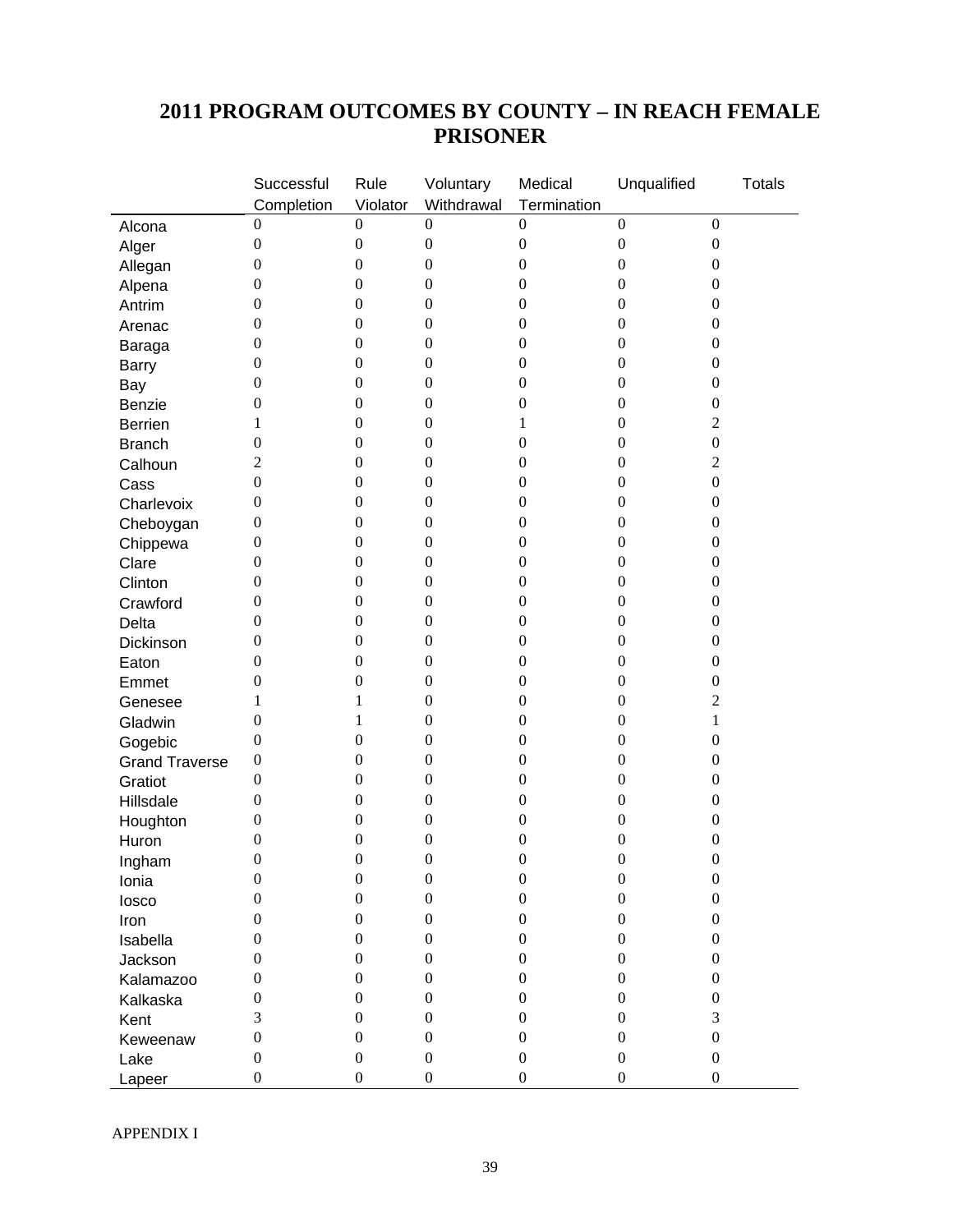|              | Successful       | Rule             | Voluntary        | Medical          | Unqualified      | <b>Totals</b>    |
|--------------|------------------|------------------|------------------|------------------|------------------|------------------|
|              | Completion       | Violator         | Withdrawal       | Termination      |                  |                  |
| Leelanau     | 0                | $\boldsymbol{0}$ | $\Omega$         | 0                | $\mathbf{0}$     | $\boldsymbol{0}$ |
| Lenawee      | 1                | $\boldsymbol{0}$ | $\boldsymbol{0}$ | $\boldsymbol{0}$ | $\boldsymbol{0}$ | 1                |
| Livingston   | $\boldsymbol{0}$ | $\boldsymbol{0}$ | $\boldsymbol{0}$ | $\boldsymbol{0}$ | $\boldsymbol{0}$ | $\boldsymbol{0}$ |
| Luce         | $\mathbf{0}$     | $\boldsymbol{0}$ | $\boldsymbol{0}$ | $\boldsymbol{0}$ | $\boldsymbol{0}$ | $\boldsymbol{0}$ |
| Mackinac     | $\theta$         | $\boldsymbol{0}$ | $\boldsymbol{0}$ | $\boldsymbol{0}$ | $\boldsymbol{0}$ | $\boldsymbol{0}$ |
| Macomb       | $\mathbf{0}$     | $\boldsymbol{0}$ | $\boldsymbol{0}$ | $\boldsymbol{0}$ | $\boldsymbol{0}$ | $\boldsymbol{0}$ |
| Manistee     | $\mathbf{0}$     | $\boldsymbol{0}$ | $\boldsymbol{0}$ | $\boldsymbol{0}$ | $\boldsymbol{0}$ | $\boldsymbol{0}$ |
| Marquette    | $\mathbf{0}$     | $\boldsymbol{0}$ | $\boldsymbol{0}$ | $\boldsymbol{0}$ | $\boldsymbol{0}$ | $\boldsymbol{0}$ |
| Mason        | $\mathbf{0}$     | $\boldsymbol{0}$ | $\boldsymbol{0}$ | $\boldsymbol{0}$ | $\boldsymbol{0}$ | $\boldsymbol{0}$ |
| Mecosta      | $\mathbf{0}$     | $\boldsymbol{0}$ | $\boldsymbol{0}$ | $\boldsymbol{0}$ | $\boldsymbol{0}$ | $\boldsymbol{0}$ |
| Menominee    | $\mathbf{0}$     | $\boldsymbol{0}$ | $\boldsymbol{0}$ | $\boldsymbol{0}$ | $\boldsymbol{0}$ | $\boldsymbol{0}$ |
| Midland      | $\mathbf{0}$     | $\boldsymbol{0}$ | $\boldsymbol{0}$ | $\boldsymbol{0}$ | $\boldsymbol{0}$ | $\boldsymbol{0}$ |
| Missaukee    | 0                | $\boldsymbol{0}$ | $\boldsymbol{0}$ | $\boldsymbol{0}$ | $\boldsymbol{0}$ | $\boldsymbol{0}$ |
| Monroe       | $\mathbf{0}$     | $\boldsymbol{0}$ | $\boldsymbol{0}$ | $\boldsymbol{0}$ | $\boldsymbol{0}$ | $\boldsymbol{0}$ |
| Montcalm     | $\mathbf{0}$     | $\boldsymbol{0}$ | $\boldsymbol{0}$ | $\boldsymbol{0}$ | $\boldsymbol{0}$ | $\boldsymbol{0}$ |
| Montmorency  | $\boldsymbol{0}$ | $\boldsymbol{0}$ | $\boldsymbol{0}$ | $\boldsymbol{0}$ | $\boldsymbol{0}$ | $\boldsymbol{0}$ |
| Muskegon     | 1                | $\boldsymbol{0}$ | $\boldsymbol{0}$ | $\boldsymbol{0}$ | $\boldsymbol{0}$ | 1                |
| Newaygo      | $\boldsymbol{0}$ | $\boldsymbol{0}$ | $\boldsymbol{0}$ | $\boldsymbol{0}$ | $\boldsymbol{0}$ | $\boldsymbol{0}$ |
| Oakland      | $\overline{2}$   | $\boldsymbol{0}$ | $\boldsymbol{0}$ | $\boldsymbol{0}$ | $\boldsymbol{0}$ | 2                |
| Oceana       | $\mathbf{0}$     | $\boldsymbol{0}$ | $\boldsymbol{0}$ | $\boldsymbol{0}$ | $\boldsymbol{0}$ | $\boldsymbol{0}$ |
| Ogemaw       | $\boldsymbol{0}$ | $\boldsymbol{0}$ | $\boldsymbol{0}$ | $\boldsymbol{0}$ | $\boldsymbol{0}$ | $\boldsymbol{0}$ |
| Ontonagon    | $\mathbf{0}$     | $\boldsymbol{0}$ | $\boldsymbol{0}$ | $\boldsymbol{0}$ | $\boldsymbol{0}$ | $\boldsymbol{0}$ |
| Osceola      | $\mathbf{0}$     | $\boldsymbol{0}$ | $\boldsymbol{0}$ | $\boldsymbol{0}$ | $\boldsymbol{0}$ | $\boldsymbol{0}$ |
| Oscoda       | $\mathbf{0}$     | $\boldsymbol{0}$ | $\boldsymbol{0}$ | $\boldsymbol{0}$ | $\boldsymbol{0}$ | $\boldsymbol{0}$ |
| Otsego       | $\boldsymbol{0}$ | $\boldsymbol{0}$ | $\boldsymbol{0}$ | $\boldsymbol{0}$ | $\boldsymbol{0}$ | $\boldsymbol{0}$ |
| Ottawa       | $\boldsymbol{0}$ | $\boldsymbol{0}$ | $\boldsymbol{0}$ | $\boldsymbol{0}$ | $\boldsymbol{0}$ | $\boldsymbol{0}$ |
| Presque Isle | $\mathbf{0}$     | $\boldsymbol{0}$ | $\boldsymbol{0}$ | $\boldsymbol{0}$ | $\boldsymbol{0}$ | $\boldsymbol{0}$ |
| Roscommon    | $\mathbf{0}$     | $\boldsymbol{0}$ | $\boldsymbol{0}$ | $\boldsymbol{0}$ | $\boldsymbol{0}$ | $\boldsymbol{0}$ |
| Saginaw      | 1                | 1                | $\boldsymbol{0}$ | $\boldsymbol{0}$ | $\boldsymbol{0}$ | $\overline{c}$   |
| St. Clair    | $\boldsymbol{0}$ | $\boldsymbol{0}$ | $\boldsymbol{0}$ | $\boldsymbol{0}$ | $\boldsymbol{0}$ | $\boldsymbol{0}$ |
| St. Joseph   | $\boldsymbol{0}$ | $\boldsymbol{0}$ | $\boldsymbol{0}$ | 0                | $\boldsymbol{0}$ | $\boldsymbol{0}$ |
| Sanilac      | $\mathbf{0}$     | $\boldsymbol{0}$ | $\boldsymbol{0}$ | $\boldsymbol{0}$ | $\boldsymbol{0}$ | $\boldsymbol{0}$ |
| Schoolcraft  | $\mathbf{0}$     | $\boldsymbol{0}$ | $\boldsymbol{0}$ | $\boldsymbol{0}$ | $\boldsymbol{0}$ | $\boldsymbol{0}$ |
| Shiawassee   | $\boldsymbol{0}$ | $\boldsymbol{0}$ | $\boldsymbol{0}$ | $\boldsymbol{0}$ | $\boldsymbol{0}$ | $\boldsymbol{0}$ |
| Tuscola      | $\boldsymbol{0}$ | $\boldsymbol{0}$ | $\boldsymbol{0}$ | $\boldsymbol{0}$ | $\boldsymbol{0}$ | $\boldsymbol{0}$ |
| Van Buren    | $\boldsymbol{0}$ | $\boldsymbol{0}$ | $\boldsymbol{0}$ | $\overline{0}$   | $\boldsymbol{0}$ | $\boldsymbol{0}$ |
| Washtenaw    | $\boldsymbol{0}$ | $\boldsymbol{0}$ | $\boldsymbol{0}$ | $\boldsymbol{0}$ | $\boldsymbol{0}$ | $\boldsymbol{0}$ |
| Wayne        | 1                | $\boldsymbol{0}$ | $\boldsymbol{0}$ | $\mathbf{1}$     | $\boldsymbol{0}$ | $\overline{2}$   |
| Wexford      | $\boldsymbol{0}$ | $\boldsymbol{0}$ | $\boldsymbol{0}$ | $\boldsymbol{0}$ | $\boldsymbol{0}$ | $\boldsymbol{0}$ |
|              |                  |                  |                  |                  |                  |                  |
| <b>TOTAL</b> | 13               | 3                | $\mathbf{1}$     | $\mathbf{1}$     | $\pmb{0}$        | 18               |

# **2011 PROGRAM OUTCOMES BY COUNTY – IN REACH FEMALE PRISONER – Cont.**

APPENDIX I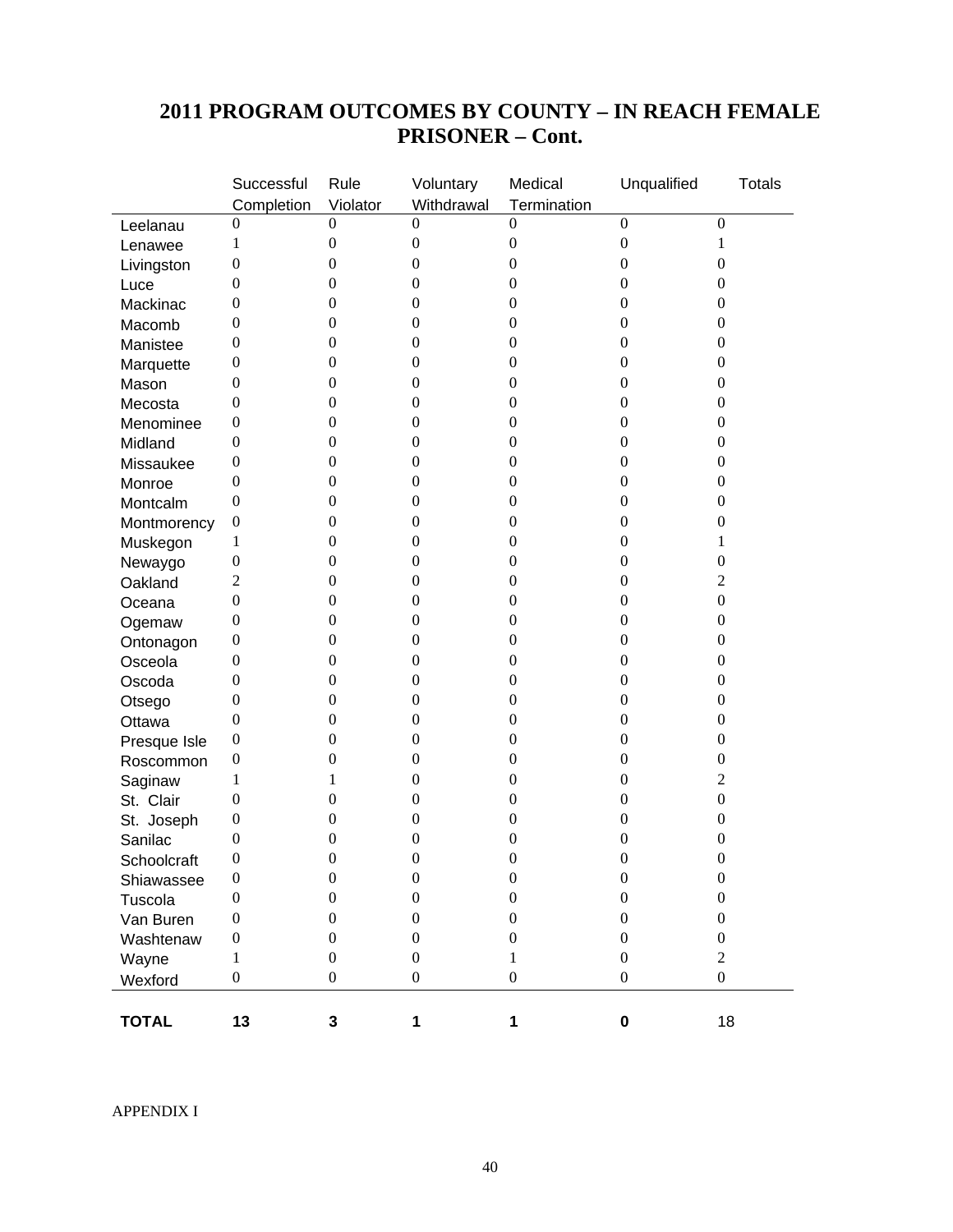# **2011 MONTHLY PROGRAM OUTCOMES – SAI PRISONER**

| <b>MALE</b>      |            |          |            |             |             |        |
|------------------|------------|----------|------------|-------------|-------------|--------|
|                  | Successful | Rule     | Voluntary  | Medical     | Unqualified | Totals |
|                  | Completion | Violator | Withdrawal | Termination |             |        |
| <b>JANUARY</b>   | 44         | 3        | 0          | 2           |             | 50     |
| <b>FEBRUARY</b>  | 23         |          | ი          | 2           |             | 27     |
| <b>MARCH</b>     | 43         | 2        | 2          |             |             | 50     |
| <b>APRIL</b>     | 67         | 3        | 0          |             |             | 71     |
| <b>MAY</b>       | 48         | 4        |            |             |             | 55     |
| <b>JUNE</b>      | 68         | 2        |            |             |             | 74     |
| <b>JULY</b>      | 31         | 3        | 3          |             |             | 40     |
| <b>AUGUST</b>    | 71         | 5        | 0          |             |             | 78     |
| <b>SEPTEMBER</b> | 31         | 4        | ი          |             |             | 37     |
| <b>OCTOBER</b>   | 31         | 3        |            |             |             | 36     |
| <b>NOVEMBER</b>  | 57         | 4        |            |             |             | 63     |
| <b>DECEMBER</b>  | 51         | 2        |            |             | 4           | 58     |
|                  |            |          |            |             |             |        |
| TOTAL            | 565        | 36       | 9          | 9           | 20          | 639    |

#### **FEMALE**

|                  | Successful | Rule     | Voluntary  | Medical     | Unqualified | <b>Totals</b> |
|------------------|------------|----------|------------|-------------|-------------|---------------|
|                  | Completion | Violator | Withdrawal | Termination |             |               |
| <b>JANUARY</b>   | 18         |          |            |             |             | 20            |
| <b>FEBRUARY</b>  | 2          |          |            |             |             | 2             |
| <b>MARCH</b>     |            |          |            |             |             |               |
| APRIL            |            |          |            |             |             |               |
| <b>MAY</b>       |            |          |            |             |             |               |
| <b>JUNE</b>      |            |          |            |             |             |               |
| <b>JULY</b>      |            |          |            |             |             |               |
| <b>AUGUST</b>    | 12         |          |            |             |             | 12            |
| <b>SEPTEMBER</b> | 6          |          |            |             |             |               |
| <b>OCTOBER</b>   | 5          |          |            |             |             |               |
| <b>NOVEMBER</b>  | 8          |          |            |             |             |               |
| <b>DECEMBER</b>  |            |          |            |             |             |               |
|                  |            |          |            |             |             |               |
| <b>TOTAL</b>     | 95         | 6        |            |             | 5           | 108           |

#### APPENDIX J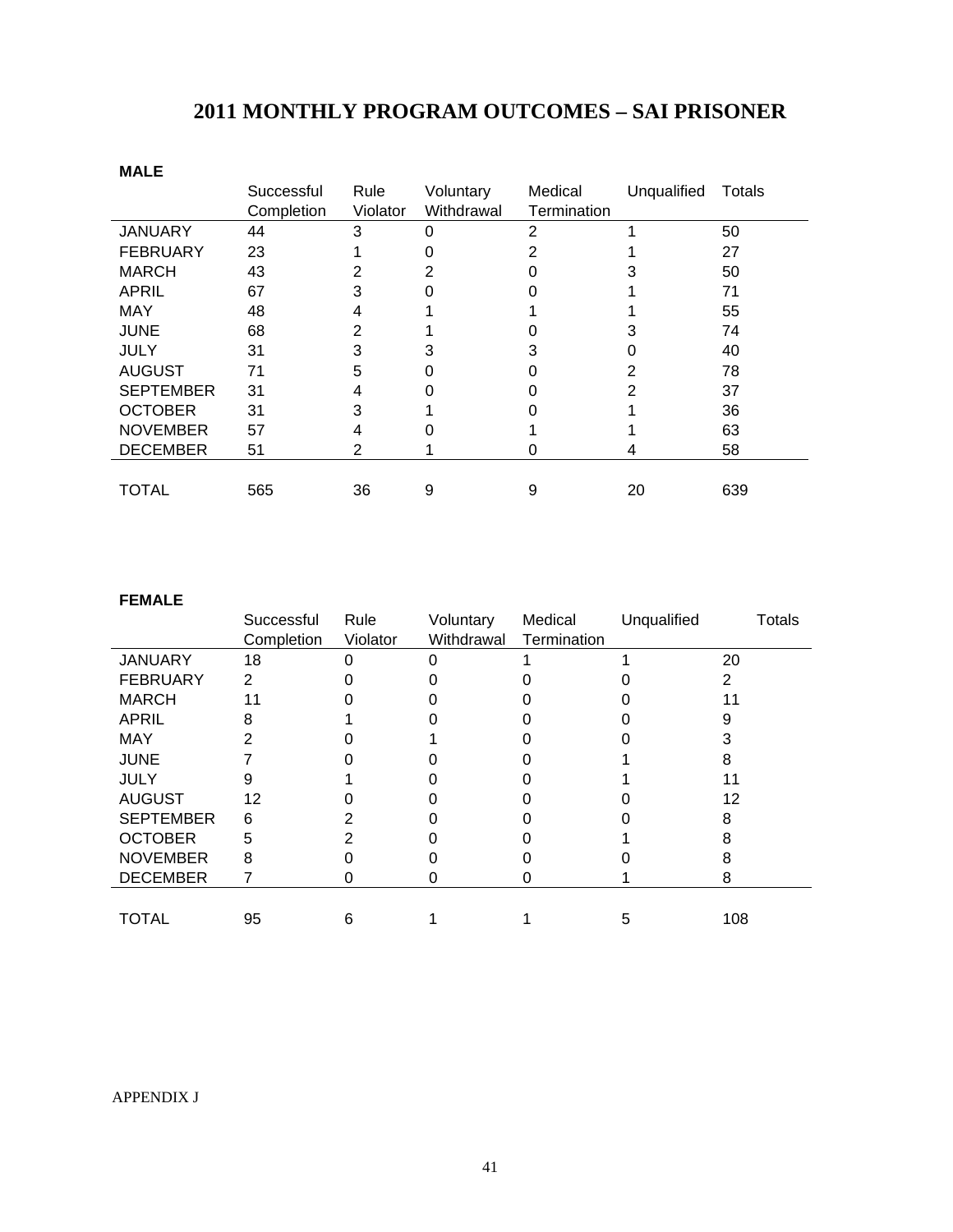| <b>MALE</b>      |            |          |            |             |             |        |
|------------------|------------|----------|------------|-------------|-------------|--------|
|                  | Successful | Rule     | Voluntary  | Medical     | Unqualified | Totals |
|                  | Completion | Violator | Withdrawal | Termination |             |        |
| <b>JANUARY</b>   | 20         | 2        |            | 2           |             | 26     |
| <b>FEBRUARY</b>  | 13         |          |            |             |             | 14     |
| <b>MARCH</b>     | 24         | 6        |            |             |             | 33     |
| APRIL            | 22         | 5        | 3          | 2           | 2           | 34     |
| <b>MAY</b>       | 33         |          |            |             |             | 35     |
| <b>JUNE</b>      | 25         | 2        |            |             |             | 29     |
| <b>JULY</b>      | 20         | 3        |            |             |             | 25     |
| <b>AUGUST</b>    | 34         |          |            |             |             | 37     |
| <b>SEPTEMBER</b> | 28         | 5        |            |             |             | 36     |
| <b>OCTOBER</b>   | 14         | 2        |            |             |             | 18     |
| <b>NOVEMBER</b>  | 20         | 4        |            |             |             | 29     |
| <b>DECEMBER</b>  | 22         |          | 0          |             |             | 25     |
|                  |            |          |            |             |             |        |
| TOTAL            | 275        | 32       | 8          | 16          | 10          | 341    |

### **FEMALE**

|                  | Successful | Rule     | Voluntary  | Medical     | Unqualified | <b>Totals</b> |
|------------------|------------|----------|------------|-------------|-------------|---------------|
|                  | Completion | Violator | Withdrawal | Termination |             |               |
| <b>JANUARY</b>   | 2          |          |            |             |             | っ             |
| <b>FEBRUARY</b>  |            |          |            |             |             |               |
| <b>MARCH</b>     |            |          |            |             |             |               |
| <b>APRIL</b>     |            |          |            |             |             |               |
| <b>MAY</b>       |            |          |            |             |             |               |
| <b>JUNE</b>      |            |          |            |             |             |               |
| <b>JULY</b>      |            |          |            |             |             |               |
| <b>AUGUST</b>    |            |          |            |             |             |               |
| <b>SEPTEMBER</b> |            |          |            |             |             |               |
| <b>OCTOBER</b>   |            |          |            |             |             |               |
| <b>NOVEMBER</b>  |            |          |            |             |             |               |
| <b>DECEMBER</b>  | 0          |          |            |             |             |               |
|                  |            |          |            |             |             |               |
| <b>TOTAL</b>     |            |          |            |             |             | 12            |

#### APPENDIX K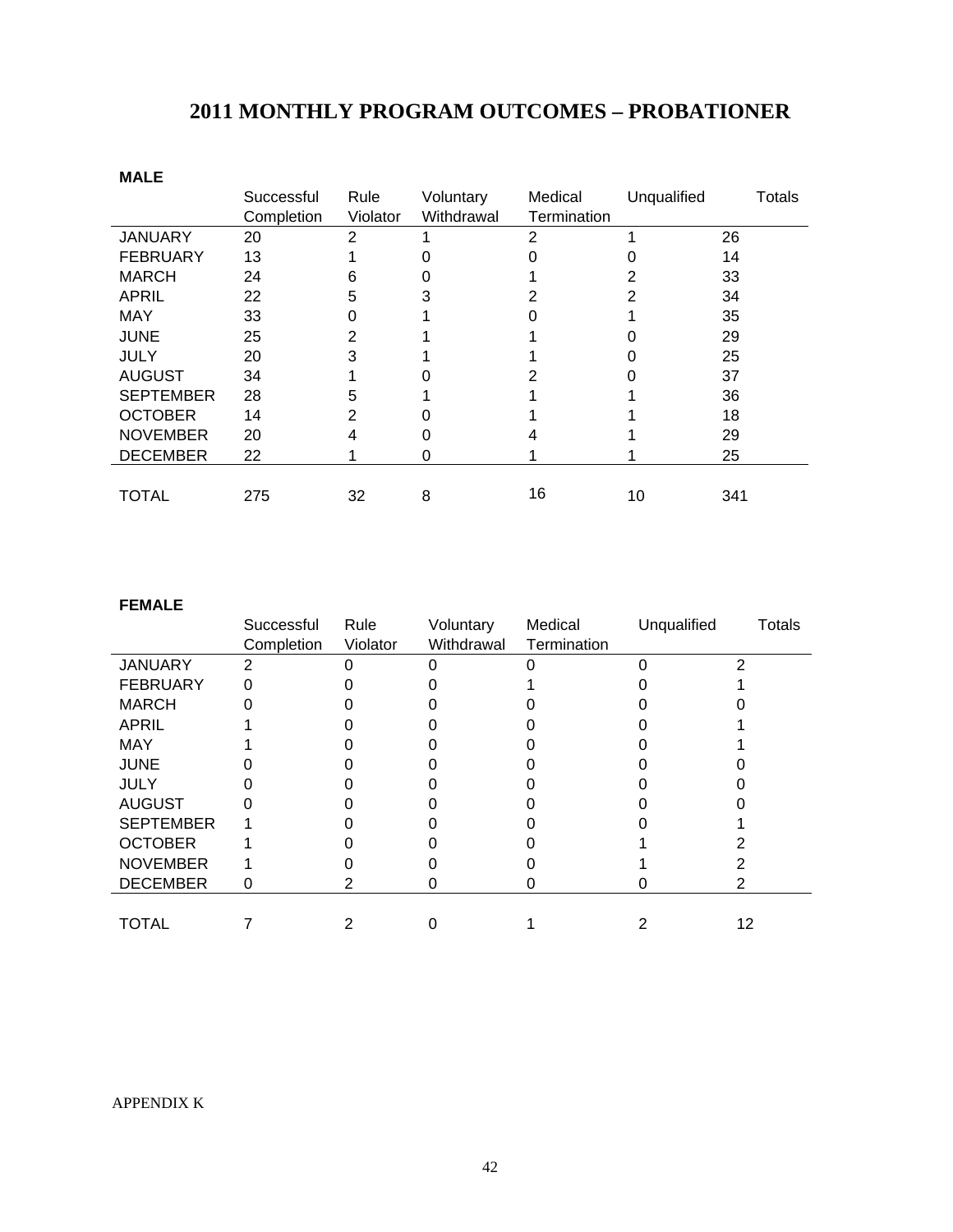# **2011 MONTHLY PROGRAM OUTCOMES – IN REACH PRISONER**

| <b>IRM</b>       |            |          |            |             |             |        |
|------------------|------------|----------|------------|-------------|-------------|--------|
|                  | Successful | Rule     | Voluntary  | Medical     | Unqualified | Totals |
|                  | Completion | Violator | Withdrawal | Termination |             |        |
| <b>JANUARY</b>   | 59         | 5        | 0          |             | 0           | 65     |
| <b>FEBRUARY</b>  | 43         | 0        | O          |             |             | 44     |
| <b>MARCH</b>     | 49         | 6        |            |             | 2           | 58     |
| <b>APRIL</b>     | 57         | ი        |            |             | 3           | 62     |
| <b>MAY</b>       | 53         | 3        |            |             |             | 60     |
| <b>JUNE</b>      | 60         | 3        |            |             |             | 66     |
| <b>JULY</b>      | 58         | 6        |            |             | 2           | 68     |
| <b>AUGUST</b>    | 73         | 3        |            |             | 3           | 79     |
| <b>SEPTEMBER</b> | 83         | 6        | 2          |             | 2           | 93     |
| <b>OCTOBER</b>   | 41         | 8        | 2          | 2           | 2           | 55     |
| <b>NOVEMBER</b>  | 71         |          | 0          |             |             | 80     |
| <b>DECEMBER</b>  | 67         | 5        | 0          | 0           | 0           | 72     |
|                  |            |          |            |             |             |        |
| TOTAL            | 714        | 52       | 8          | 10          | 18          | 802    |

**IRF** 

|                  | Successful<br>Completion | Rule<br>Violator | Voluntary<br>Withdrawal | Medical<br>Termination | Unqualified | <b>Totals</b> |
|------------------|--------------------------|------------------|-------------------------|------------------------|-------------|---------------|
| <b>JANUARY</b>   | Ω                        |                  |                         |                        |             |               |
| <b>FEBRUARY</b>  |                          |                  |                         |                        |             |               |
| <b>MARCH</b>     |                          |                  |                         |                        |             |               |
| <b>APRIL</b>     |                          |                  |                         |                        |             |               |
| <b>MAY</b>       |                          |                  |                         |                        |             |               |
| <b>JUNE</b>      |                          |                  |                         |                        |             |               |
| <b>JULY</b>      |                          |                  |                         |                        |             |               |
| <b>AUGUST</b>    |                          |                  |                         |                        |             |               |
| <b>SEPTEMBER</b> |                          |                  |                         |                        |             |               |
| <b>OCTOBER</b>   |                          |                  |                         |                        |             |               |
| <b>NOVEMBER</b>  |                          |                  |                         |                        |             |               |
| <b>DECEMBER</b>  |                          | З                | U                       | O                      | O)          |               |
|                  |                          |                  |                         |                        |             |               |
| <b>TOTAL</b>     | 13                       |                  |                         |                        |             | 18            |

#### APPENDIX L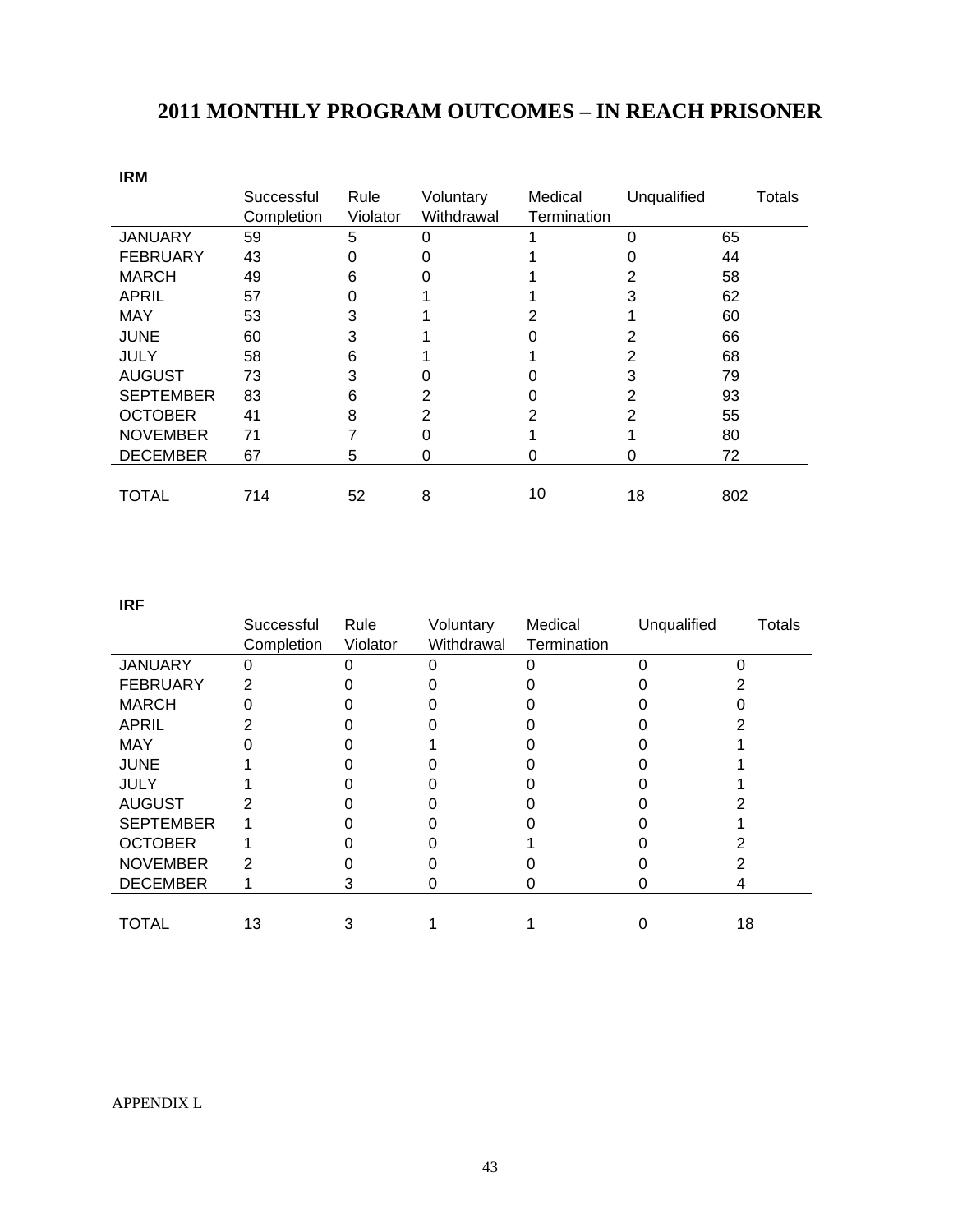# **2011 GRADUATES BY GENDER**



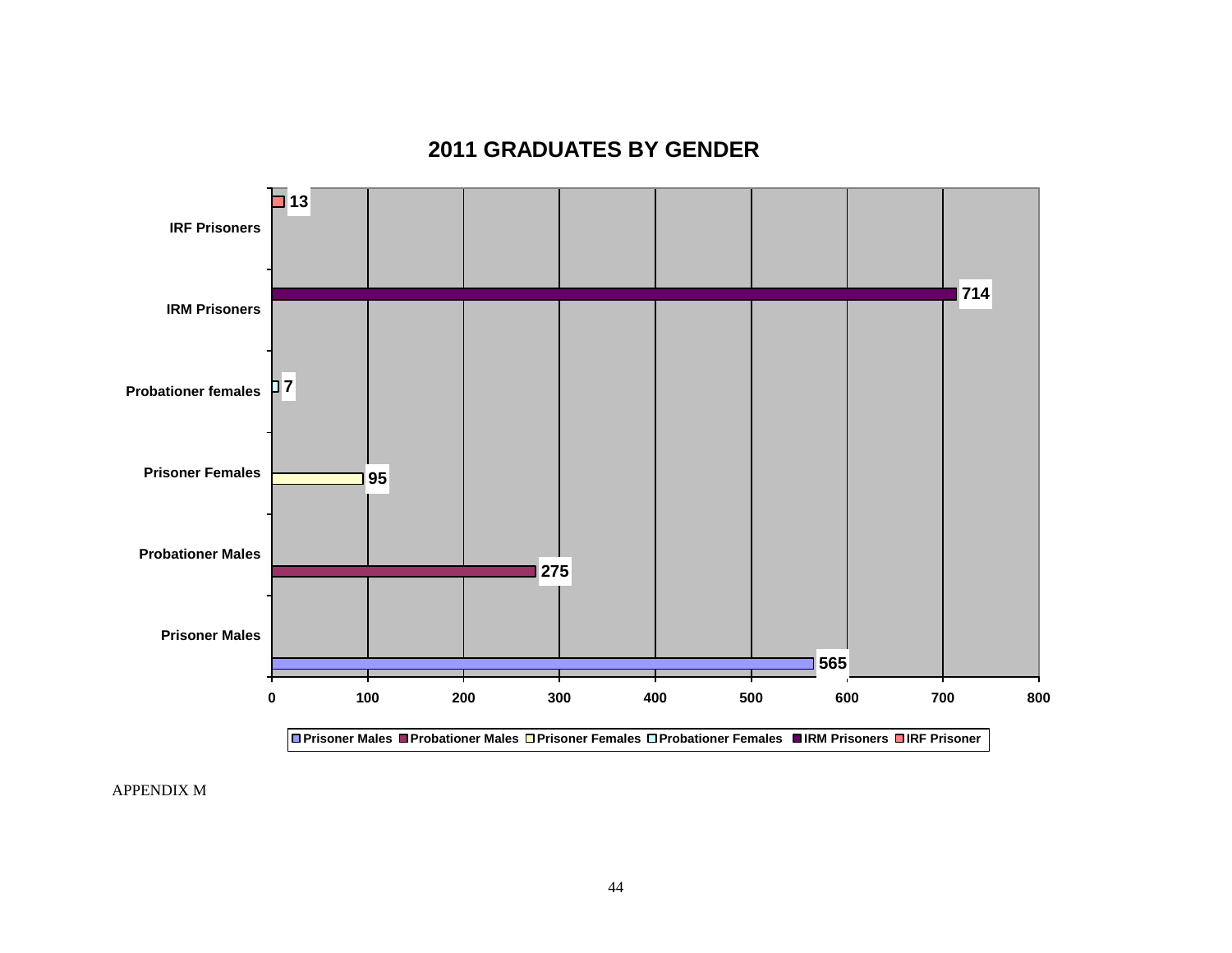# **COMPARATIVE PROGRAM OUTCOMES – SAI PRISONER MALES 2010 AND 2011**

|                               |              | <b>Prisoners</b> | <b>Probationers</b> |             |  |
|-------------------------------|--------------|------------------|---------------------|-------------|--|
|                               | 2011         | 2010             | 2011                | 2010        |  |
| <b>Terminations</b>           |              |                  |                     |             |  |
| <b>Successful Completions</b> | 565 (92.6 %) | 669 (97.2%)      | 275 (87.3%)         | 432 (91.7%) |  |
|                               |              |                  |                     |             |  |
| <b>Voluntary Withdrawals</b>  | $9(1.5\%)$   | $4(0.5\%)$       | 8(2.5%)             | $5(1.1\%)$  |  |
|                               |              |                  |                     |             |  |
| <b>Rule Violators</b>         | 36 (5.9 %)   | $15(2.1\%)$      | 32 (10.2%)          | 34 (7.2%)   |  |
|                               |              |                  |                     |             |  |
| Total                         | 610          | 688              | 315                 | 471         |  |
| <b>Unqualified</b>            |              |                  |                     |             |  |
| <b>Medical Terminations</b>   | 9            | 10               | 16                  | 18          |  |
| Unqualified by statute        | 20           | 12               | 10                  | 13          |  |
| <b>Total Program Exits</b>    | 639          | 710              | 341                 | 502         |  |

APPENDIX N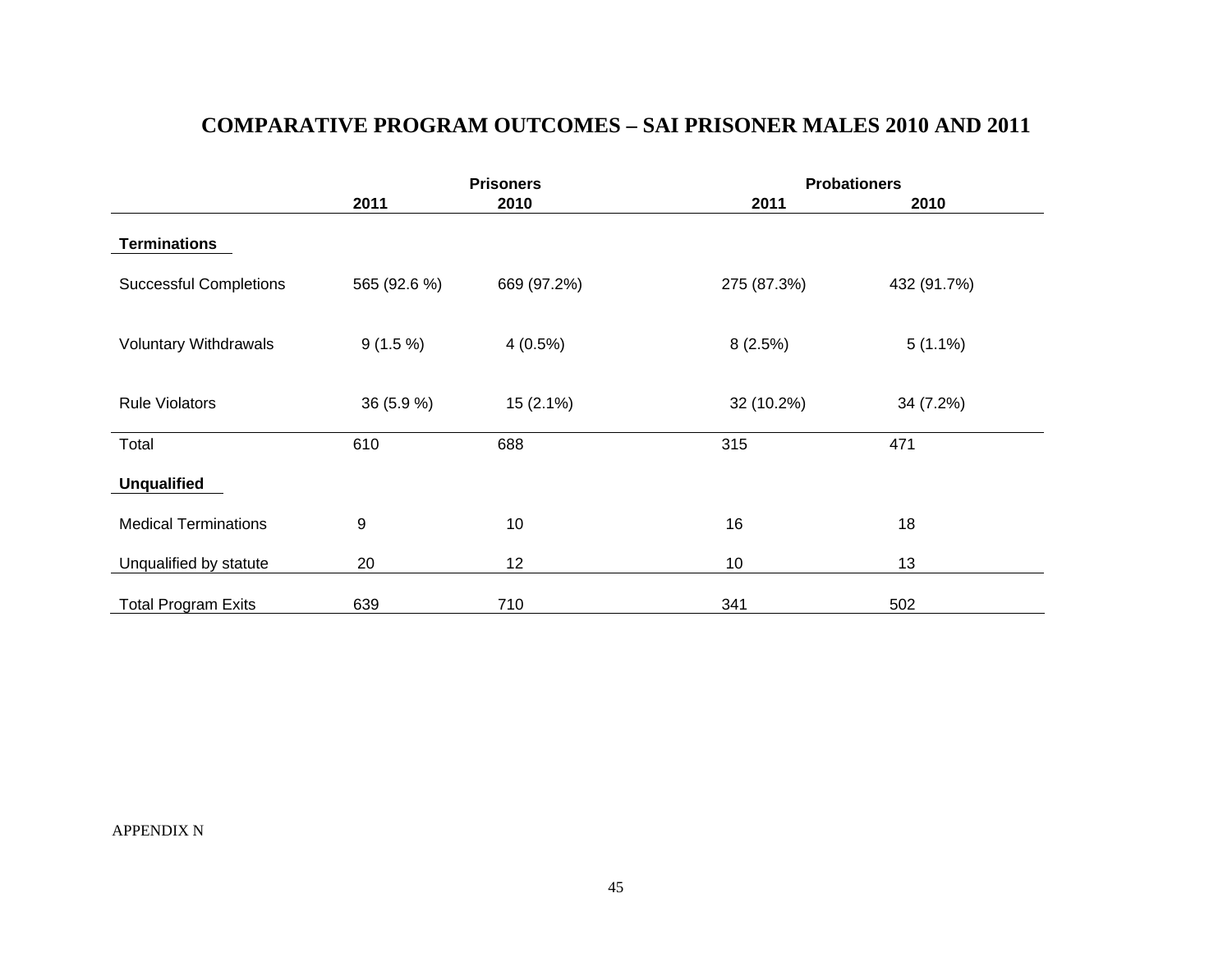# **COMPARATIVE PROGRAM OUTCOMES – SAI PRISONER FEMALES 2010 AND 2011**

|                               |            | <b>Prisoners</b> | <b>Probationers</b> |             |  |
|-------------------------------|------------|------------------|---------------------|-------------|--|
|                               | 2011       | 2010             | 2011                | 2010        |  |
| <b>Terminations</b>           |            |                  |                     |             |  |
| <b>Successful Completions</b> | 95 (93.1%) | 86 (97.0%)       | 7(77.7%)            | 14 (78.0%)  |  |
|                               |            |                  |                     |             |  |
| Voluntary Withdrawals         | $1(1.0\%)$ | $1(1.1\%)$       | $0(0.0\%)$          | $1(5.6\%)$  |  |
|                               |            |                  |                     |             |  |
| <b>Rule Violators</b>         | 6(5.9%)    | $2(2.2\%)$       | 2(22.3%)            | 3(16.7%)    |  |
|                               |            |                  |                     |             |  |
| Total                         | 102        | 89               | 9                   | 18          |  |
| <b>Unqualified</b>            |            |                  |                     |             |  |
| <b>Medical Terminations</b>   | 1          | $\overline{2}$   | $\mathbf{1}$        | $\mathbf 0$ |  |
|                               |            |                  |                     |             |  |
| Unqualified by statute        | 5          | 3                | $\overline{2}$      |             |  |
| <b>Total Program Exits</b>    | 108        | 94               | 12                  | 19          |  |

APPENDIX N